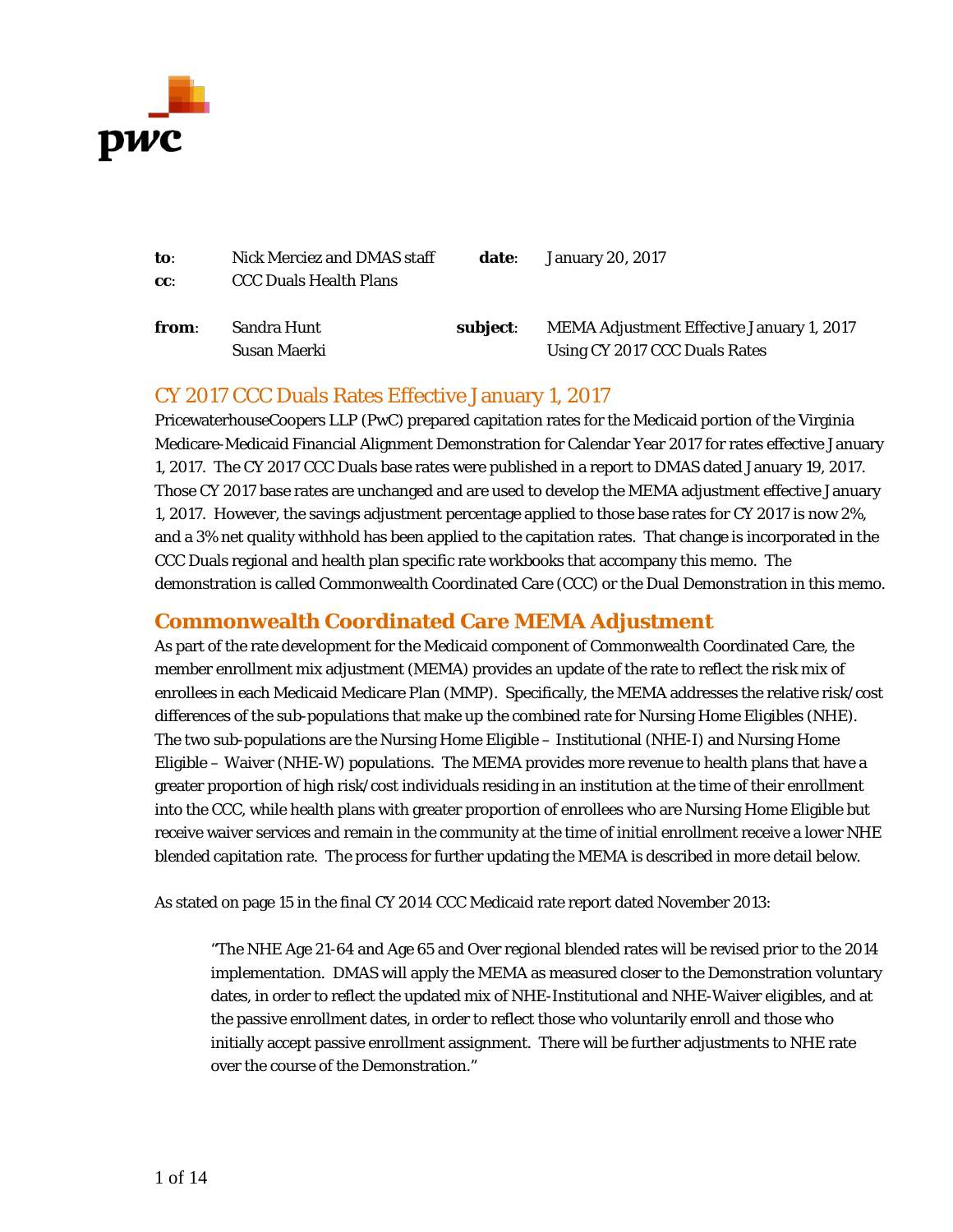

The CCC enrollment in Central Virginia, Northern Virginia, Southwest/Roanoke, Tidewater, and the Western /Charlottesville region uses the CY 2017 base rates to calculate the health plan specific MEMAs that will be used for MMP rates in effect from January 1, 2017 through March 31, 2017. Effective April 1, 2017, the rates will be updated to reflect the implementation of the Addiction Rehabilitation and Treatment Services (ARTS) program.

Another update to the health plan regional MEMA will occur effective July 1, 2017 for the remainder of the Duals Demonstration. This is consistent with the policy recommendations described in a memo dated September 30, 2013, which is available on the DMAS website at [http://www.dmas.virginia.gov/Content\\_pgs/altc-enrl.aspx.](http://www.dmas.virginia.gov/Content_pgs/altc-enrl.aspx)

### Savings Adjustment and Quality Withhold

The region and health plan specific MEMAs for the NHE population and the regional Community Well base rates are subject to two further adjustments, the savings adjustment and the quality withhold.

CMS granted approval for DMAS to revise the savings terms agreed to in the original Memorandum of Understanding (MOU). Under the new agreement the savings assumptions stayed at 1% for the first two years of the Dual Demonstration until December 31, 2016 (Year 1 was July 2014 to December 2015 and Year 2 was CY 2016). The CY 2017 savings adjustment will increase to -2% fir CY 2017. There is a second payment adjustment for the quality withhold. Up until the July 2015 MEMA update, the MEMA rates reported in these memos did not include the quality withhold. The CY 2017 actual rates paid to the MMPs will equal the MEMA adjusted final rates with the -2% savings adjustment and a -3% quality withhold. Plans may earn back the "withheld" amount if they fully meet the quality criteria. Both the increase in the savings adjustment and the -3% quality withhold are shown in the exhibits to reflect the monthly rates that will actually be paid to the MMPs.

### January 2017 CCC Eligibles: Benchmark for NHE MEMA Adjustment

The NHE population is a combination of the NHE-Institutional and the NHE-Waiver populations. The first MEMA update, January 2014, established a baseline distribution of the NHE-I and the NHE-W eligibles, and represented a snapshot of the risk mix of eligibles at the start of the Duals Demonstration program. As auto enrollment effective dates were phased-in by region, health plan specific NHE MEMA were developed. The at-enrollment risk designation for each NHE eligible individual is held constant for the first two years of the demonstration, until December 31, 2015. Ongoing calculations adjust for NHE members who leave the program voluntarily or because of death. The risk designation of new NHE enrollees is held constant at the point when each is first identified as NHE eligible until there is an update. At the beginning of the third and fourth calendar years, the NHE member risk designation will be updated to the NHE status at the beginning of the previous year or, for a new NHE member during the previous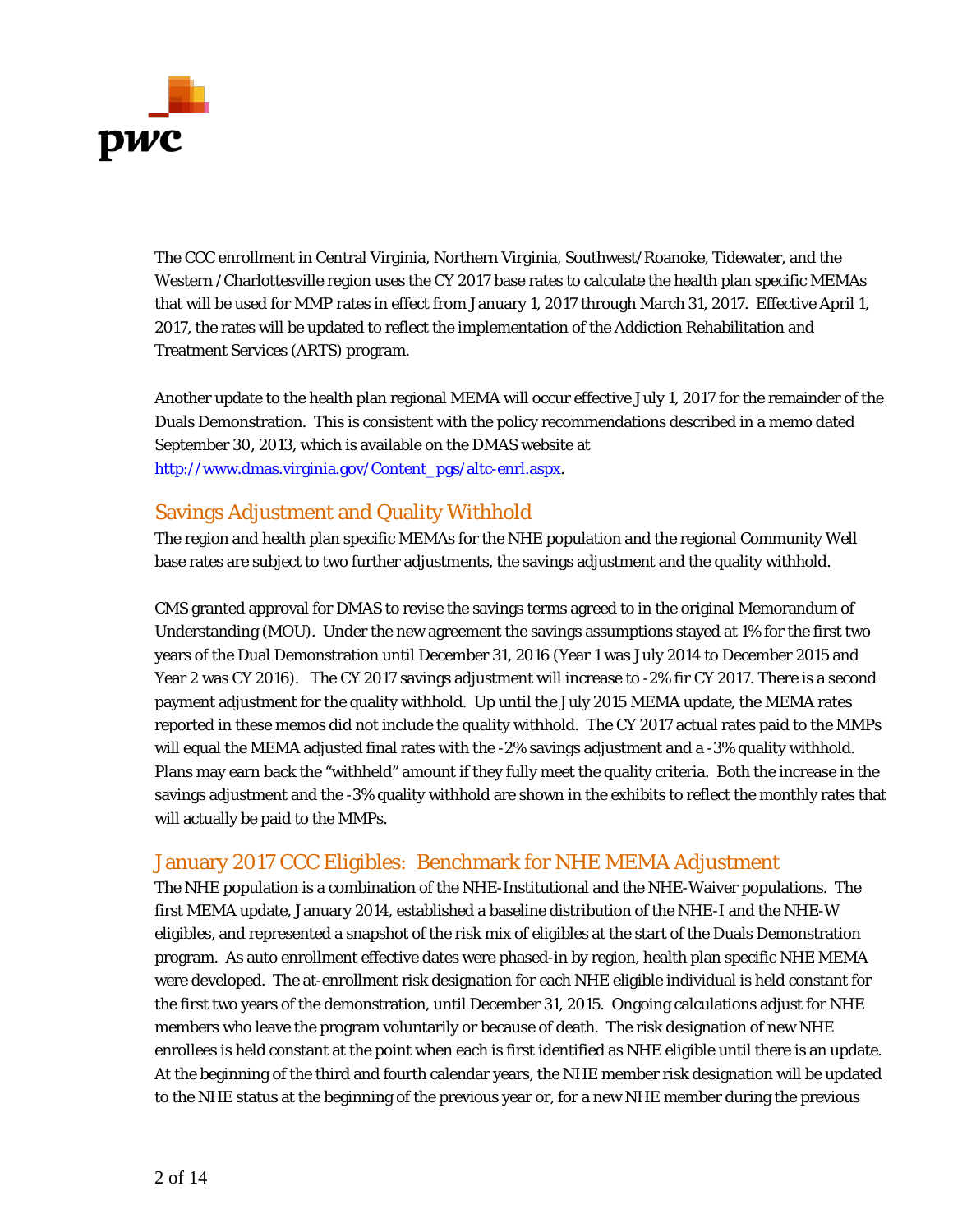

year, the NHE status at the point of NHE eligibility. Holding the risk designation constant for a period of time is intended to incentivize MMPs to keep members in the community (NHE-W) rather than transition them to institutions (NHE-I) and, when feasible, move members from institutions to the community.

Because it is the fourth calendar year of the Dual Demonstration, the January 1, 2017 update adheres to this policy. All enrollment is categorized as NHE-I, NHE-W or CW starting with their status as of January 1, 2016. All CCC Duals members enrolled between March 1, 2014 and December 31, 2015 were reviewed to determine if each remained in the same sub-population or had moved to a different sub-population. All enrollees after January 1, 2016 are held constant in their original population category.

Throughout the base period used to develop the CCC Duals rates, there has been a decrease in the proportion of the NHE-Institutional eligible population and an increase in the proportion of the NHE-Waiver population. Over the period January 2011 to June 2014, the final month used to set the CY 2017 CCC Duals rates, the size of NHE-I population increased at a slower rate, only 1.0%, and the NHE-Waiver population increased 24.9%. As of June 2014, the NHE-I was 44.4% and the NHE-W was 55.6% of the NHE eligibles.

By July 2015, the eligible member month distribution applied to the CY 2017 rates, the NHE-I subpopulation was 42.6% and the NHE-W was 57.4% of the NHE eligibles. The January 2017 NHE member month eligible distribution continues this trend. Overall, NHE-I is down to 38.3% and NHE-Waiver is 61.7% of the NHE eligibles. As of January 1, 2017, there were 78,322 CCC Dual eligibles in the five regions, with 24,971 in NHE and 53,351 in Community Well (CW).

The remainder of this memo updates the regional MEMA using CCC Duals enrollment as of January 1, 2017 and the CY 2017 CCC Duals rates.

## Enrollment of CCC Duals Eligibles as of January 2017

Approximately 37% of the CCC Duals eligibles are enrolled in the CCC MMPs as of January 1, 2017. The enrollment penetration ranges from a low of 18.0% in Northern Virginia to 46.3% in Southwest Roanoke. The NOVA eligibility penetration is 25.8% for NHE-I, 10.4% for NHE-W, and 19.5% for CW. This compares to the other four regions where eligibility penetration is 33.9%for NHE-I, 28.0%for NHE-W, and 47.8% for CW. There is a 36.7% average enrollment penetration rate across the five regions.

Since the last MEME in July 2016, there have been enrollment increase in most of the CCC Duals regions, except for Western Charlottesville. Overall, CCC enrollment went from 26, 954 in July 2016 to 28,714 in January 2017, an increase of 6.5%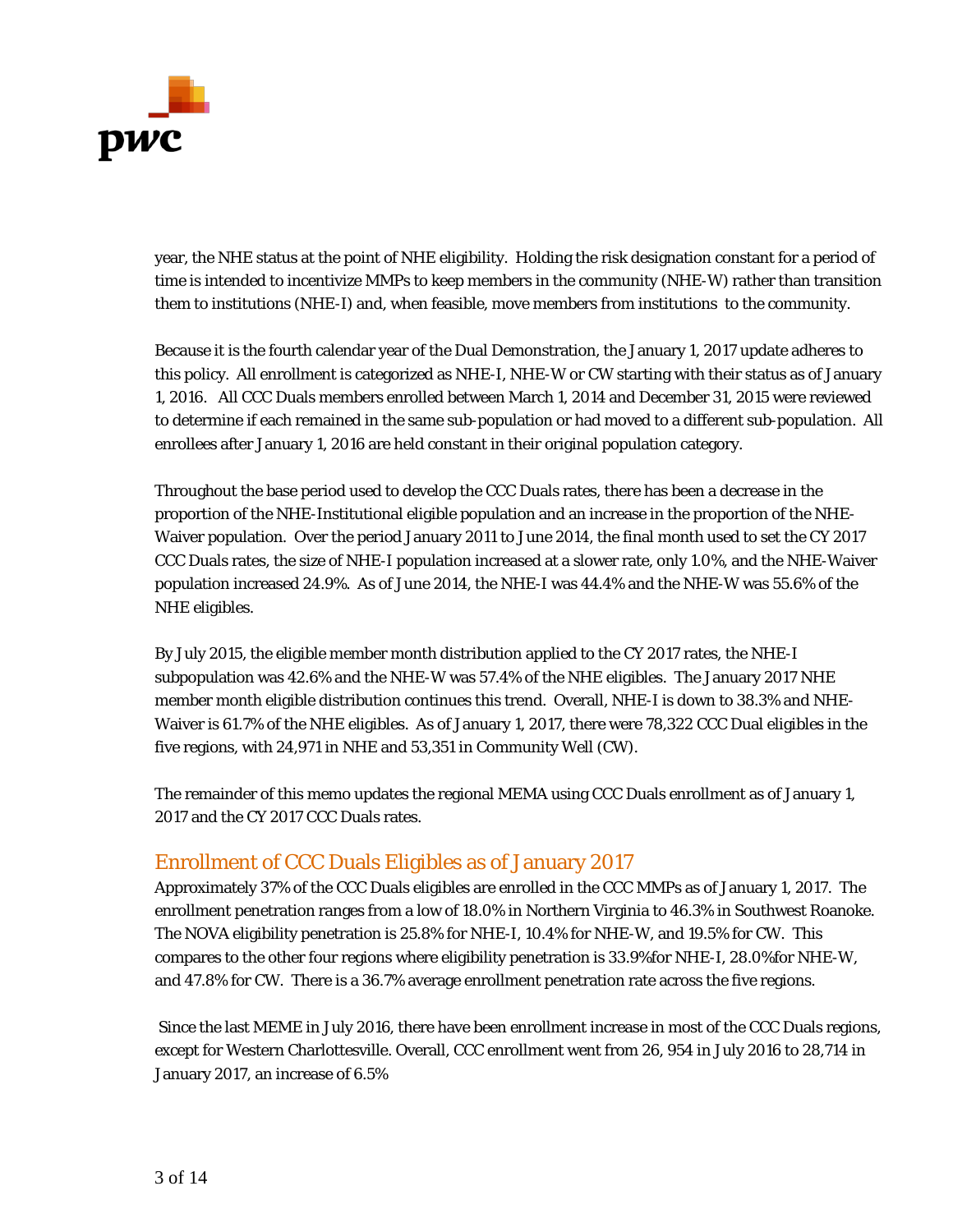

We observe relatively consistent enrollment patterns across the five regions:

- Enrollment declines in the months after the auto-enrollment date. The largest decrease is in the month immediately after the auto-enrollment month, with smaller declines in later months.
- Between July 2016 and January 2017, enrollment increased 6.5%. The six-month measure ranges from a -1.5% decrease in Western/Charlottesville to a 16.7% increase in Southwest Roanoke.
- The percent of eligibles enrollment penetration is highest within the Community Well population, followed by the NHE-Institutional, and lowest within the NHE-Waiver population. Excluding Northern Virginia, the range in enrollment penetration is 44% to 51% for Community Well, 32% to 36% for NHE-Institutional, and substantially less, 24% to 35%, within NHE-Waiver.
- Because of differences in the enrollment penetration, the actual enrollment mix has a higher proportion of Community Well and a lower proportion of NHE than observed in the eligible population. For example, nearly 68% of the January 2017 eligibles are Community Well enrollees but Community Well enrollees are over 76% of the CCC Dual enrollees. NHE-W enrollees are 20% of the January 2017 eligibles and only 13% of the enrollees. The proportion of NHE-I is very similar for both eligibles and enrollees at 12% to 11%. Because CW enrollees are over three quarters of the enrollees and they are the lowest cost subpopulation, the weighted average regional PMPM payments to the MMPs are lower than the payments estimated in the CY 2017 CCC Duals rate development.

Results of the January 2017 MEMA update for the five regions are in the order of the phased CCC Duals regional implementation. All PMPM payments in the regional MEMA attachments reflect the January 2017 enrollment mix applied to the CY 2017 CCC Duals rates and include the -2% savings adjustment and the -3% quality withhold.

### Tidewater Enrollees: Rates Effective January 1, 2017

The January 2017 MEMA update identified 19,067 individuals in Tidewater as eligible for the CCC. As of January 1, 2017, there were 7,901 enrollees in CCC participating health plans in that region, about 41% of the Tidewater eligibles. January enrollment penetration varies by subpopulation category, with 28.6% of the NHE eligibles and 47.2% of the Community Well eligibles enrolled. Within the NHE, there is only a 1% higher enrollment penetration among the Under 65 eligibles compared to the Over 65 eligibles. Within the CW population, there is about a 9% higher enrollment penetration among the Under 65 eligibles compared to the Over 65 eligibles. This comparison is shown in Table 2.

Of the total Tidewater CCC enrollees in January 2017, approximately 21%, or 1,679, are in the NHE aid category. Within the NHE population, 48% are NHE-Institutional and 52% are NHE-Waiver. This is different from the Tidewater January 2017 distribution of eligibles. The January snapshot showed 31% as NHE, and a NHE mix that was 39% in NHE-Institutional and 61% in NHE-Waiver.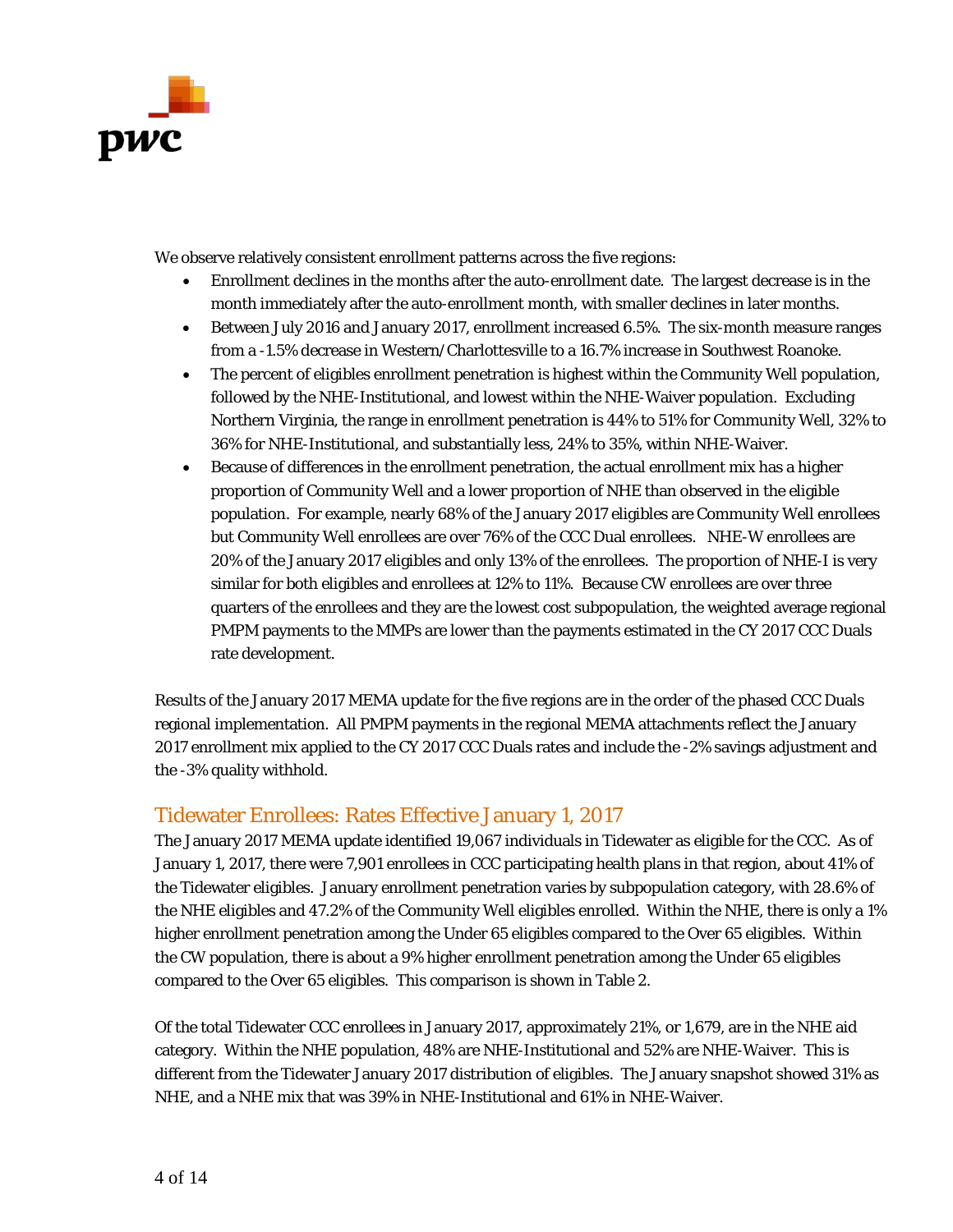

The Tidewater CCC enrollment increased between January 1, 2016 and January 1, 2017. Enrollment in July 2014 stood at 9,768 and represented 52% of eligibles identified in January 2014. Enrollment decreased approximately 9% in August 2014. Since then, the disenrollment slowed and January 2015 saw a slight increase in enrollment, followed by declines. Although the January 2017 represents a 1.7% increase from January 2016, Tidewater CCC Duals enrollment in January 2017 is 19% lower than the first month of auto enrollment in July 2014.

Rates paid to the Tidewater plans for the next six months are presented in the attached exhibits.

### Central Virginia Enrollees: Rates Effective January 1, 2017

The January 2017 MEMA update identified 23,302 individuals in Central VA as eligible for the CCC. As of January 1, 2017, there were 9,624 enrollees in CCC participating health plans in that region, about 41% of the Central VA eligibles. January enrollment penetration varies by aid category; about 30% of the NHE eligibles and 47% of the Community Well eligibles are enrolled. Within the NHE, there is a 3% lower enrollment penetration among the Under 65 eligibles compared to the Over 65 eligibles. Within the CW population, there is a 6% higher enrollment penetration among the Under 65 eligibles compared to the Over 65 eligibles. This comparison is shown in Table 3.

Of the total Central VA CCC enrollees in January 2017, approximately 25%, or 2,366, are in the NHE aid category. Within the NHE population, 43% are NHE-Institutional and 57% are NHE-Waiver. This is different from the Central VA January 2017 distribution of eligibles. The January snapshot showed 34% as NHE, and a NHE mix that was 40% in NHE-Institutional and 60% in NHE-Waiver.

Similar to the Tidewater region, the January 2017 enrollment is an increase from January 2016, nearly 10.5%, but Central VA CCC January 2017 enrollment is less than the original aut0-enrollment date of September 1, 2014. Enrollment in September 2014 stood at 11,348. As of January 2017, the Central VA CCC Duals enrollment is about 15% lower than the September 2014 enrollment.

Rates paid to the Central VA plans for the next six months are presented in the attached exhibits.

### Southwest/Roanoke Enrollees: Rates Effective January 1, 2017

The January 2017 MEMA update identified 11,906 individuals in the Southwest Roanoke region as eligible for the CCC. As of January 1, 2017, there were 5,517 enrollees in CCC participating health plans in that region, about 46% of the Southwest Roanoke eligibles. January enrollment penetration varies by aid category with about 35% of the NHE eligibles and 51% of the Community Well eligibles enrolled. NHE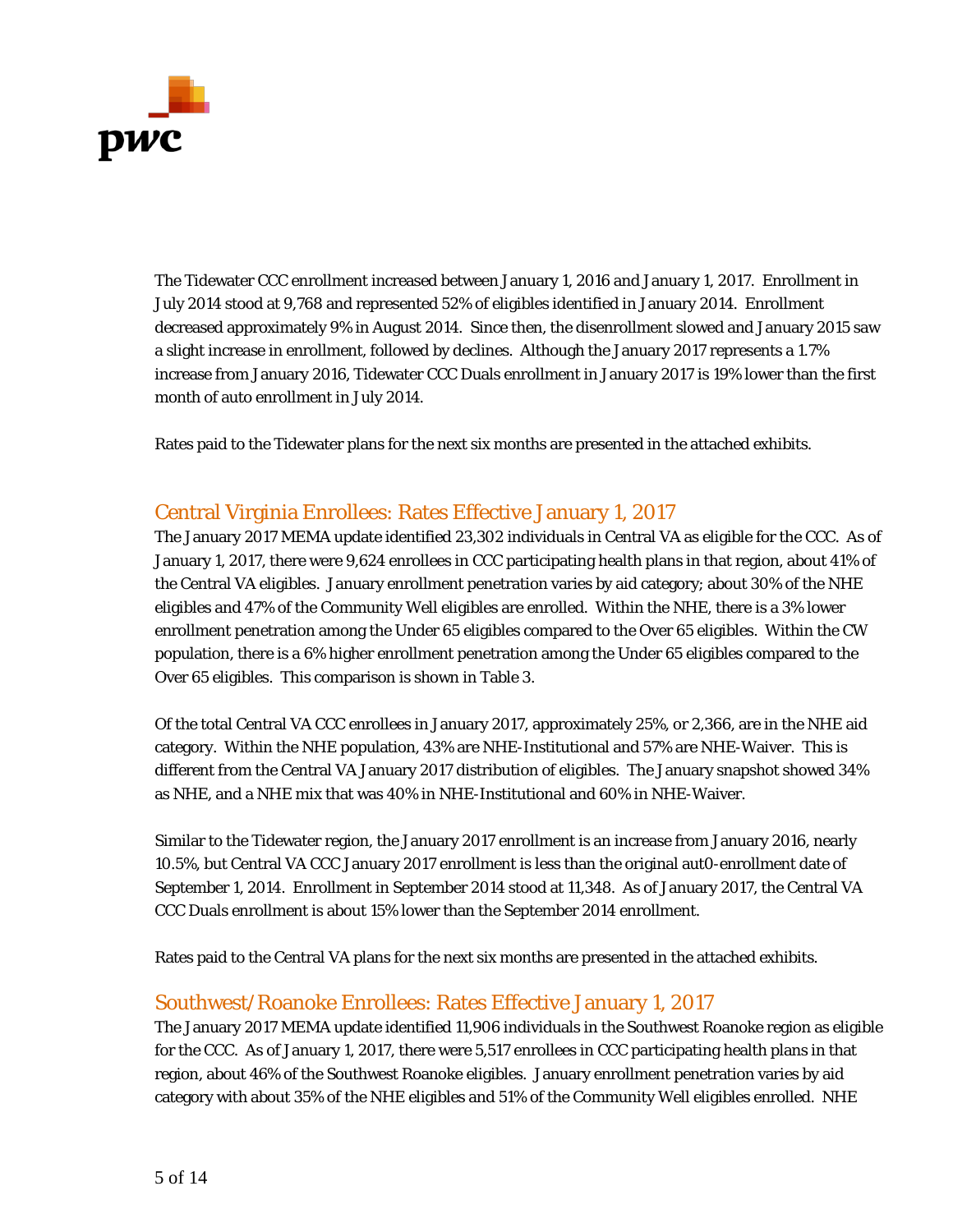

enrollment penetration among Under 65 eligibles compared to the Over 65 eligibles is almost the same. Within the CW population, there is about a 6% higher enrollment penetration among the Under 65 eligibles compared to the Over 65 eligibles. This comparison is shown in Table 4.

Of the total Southwest Roanoke CCC enrollees in January 2017, approximately 24%, or 1,336, are in the NHE aid category. Within the NHE population, 48% are NHE-Institutional and 52% are NHE-Waiver. This is somewhat different from the Western Roanoke January 2017 distribution of eligibles. The January snapshot showed 32% as NHE, and a NHE mix that was 47% in NHE-Institutional and 53% in NHE-Waiver.

The Southwest Roanoke CCC enrollment increased between the original aut0-enrollment date of October 1, 2014 and January 1, 2017. Enrollment in October stood at 4,933 and represented 39% of eligibles identified in January 2014. Enrollment decreased approximately 3% in November 2014, to 4,796. The disenrollment slowed and January 2015 saw a slight increase in the enrollment numbers. With the increase enrollment in July 2015 due to new auto enrollment in Wyeth and the 17% increase in enrollment since January 2016, the Southwest/Roanoke CCC Duals enrollment in January 2017 is 11.8% higher than the October 2014 enrollment.

Rates paid to the Southwest Roanoke plans for the next six months are presented in the attached exhibits.

### Western/Charlottesville Enrollees: Rates Effective January 1, 2017

The January 2017 MEMA update identified 6,412 individuals in the Western Charlottesville region as eligible for the CCC, the smallest of the regions. As of January 1, 2017, there were 2,490 enrollees in CCC participating health plans in that region, about 39% of the Western Charlottesville eligibles. January enrollment penetration varies by aid category with about 30% of the NHE eligibles and 44% of the Community Well eligibles enrolled. Within the NHE, there is a 1% lower enrollment penetration among the Under 65 eligibles compared to the Over 65 eligibles. Within the CW population, there is a 5% higher enrollment penetration among the Under 65 eligibles compared to the Over 65 eligibles. This comparison is shown in Table 5.

Of the total Western Charlottesville CCC enrollees in January 2017, approximately 28%, or 704, are in the NHE aid category. Within the NHE enrollee population, 46% are NHE-Institutional and 54% are NHE-Waiver. This is different from the Western Charlottesville January 2017 distribution of eligibles. The January snapshot showed 37% as NHE, and a NHE mix that was 43% in NHE-Institutional and 57% in NHE-Waiver.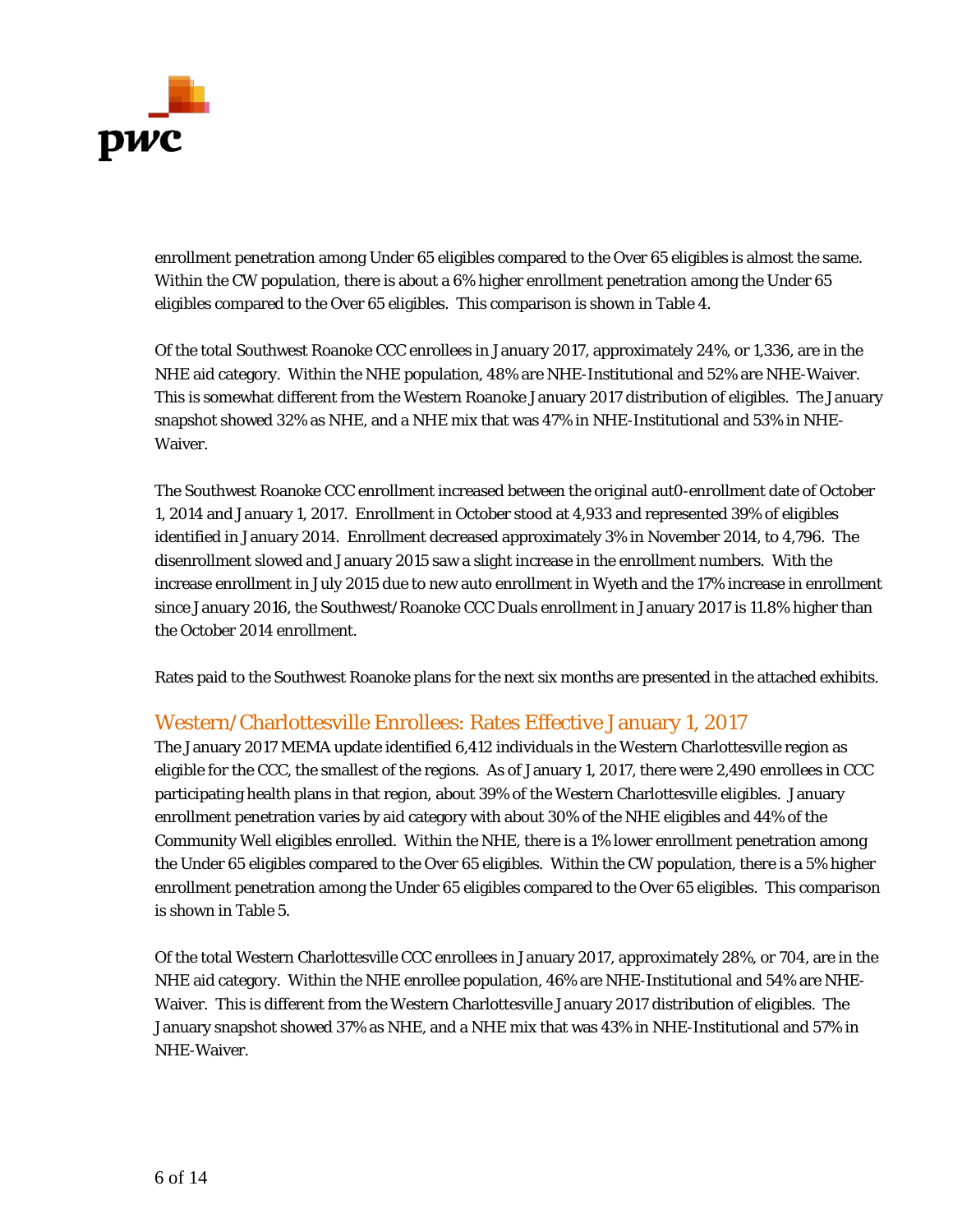

The Western Charlottesville CCC enrollment decreased between October 1, 2014 and January 2017. Enrollment in October stood at 2,931 and represented 39% of eligibles identified in January 2014. The Western/Charlottesville CCC Duals January 2017 enrollment is 15% lower than the October 2014 enrollment.

Rates paid to the Western Charlottesville plans for the next six months are presented in the attached exhibits.

### Northern Virginia Enrollees: Rates Effective January 1, 2017

The January 2017 MEMA update identified 17,635 individuals in the NOVA region eligible for the CCC. As of January 1, 2017, there were 3,182 enrollees in CCC participating health plans in that region, about 18% of the NOVA eligibles. NOVA implementation was staggered because there were a number of localities that were not approved for auto enrollment by the original effective date of November 2014. July 2015 was the first month that CCC eligibles could be auto enrolled in four of the more populous cities/counties in the region.

January 2017 enrollment penetration varies by aid subpopulation with about 15% of the NHE eligibles and 20% of the Community Well eligibles enrolled. Within the NHE, there is about an 11% higher enrollment penetration among the Under 65 eligibles compared to the Over 65 eligibles. Within the CW population, there is almost a 15% higher enrollment penetration among the Under 65 eligibles compared to the Over 65 eligibles. This comparison is shown in Table 6.

Of the total Northern Virginia CCC enrollees in January 2017, approximately 23%, or 725, are in the NHE aid category. Within the NHE population, 48% are NHE-Institutional and 52% are NHE-Waiver.

Prior to the July 2015 expansion, the Northern Virginia CCC enrollment decreased each month between November 2014 and June 2015. Enrollment in November stood at 1,682 and represented 10.2% of eligibles identified in January 2014 and declined to 1,419 by June 2015. Enrollment more than doubled in July 2016 with auto assignment of Duals in the previously ineligible cities and counties. However, despite an increase enrollment in the last six months, total NOVA enrollment in January 2017 is 4.6% lower than the peak of July 2015.

Rates paid to the Northern Virginia plans for the next six months will reflect the enrollment as of January 1, 2017 are presented in the attached exhibits.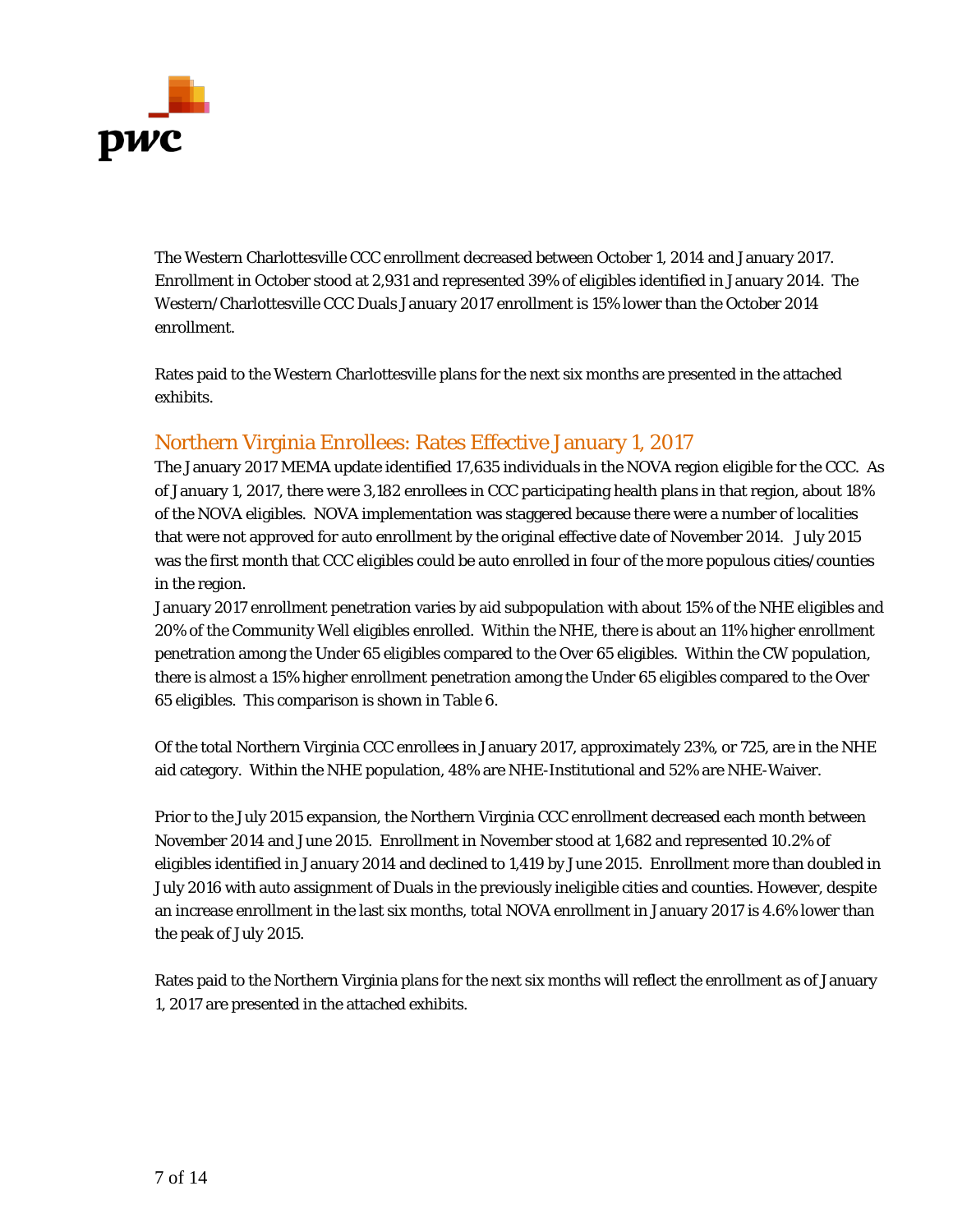

## Attachments for MEMA Adjustment Effective January 1, 2017

There are five MEMA regional exhibits included with this memo, one for each of the regions with a MEMA updated for January 1, 2017 enrollment. Each set of exhibits uses the same layout and replaces capitation rates in the CY 2017 CCC Duals report Exhibits 5-6. The worksheets in the regional exhibits are:

- Exhibit 5a presents the regional NHE blending using the January 2017 enrollment distribution. The PMPM values used for the weighting are those in Exhibit 5a in the CY 2017 CCC Duals Demonstration rates effective January 1, 2017.
- Exhibit 5b summarizes the NHE blended rates by health plan and adds the CY 2017 rates for Community Well. The weighted average uses the January 2017 enrollment mix.
- The third demonstration year 2% savings percentage adjustment in Exhibit 5c is applied to the revised base rates and the adjusted results are presented in Exhibit 5d. These are the maximum rates that plans could eventually be paid if they meet all quality requirements.
- Exhibit 5e is the quality withhold to be applied to the final rates In Exhibit 5d. The final adjusted results presented in Exhibit 5f will be paid to the MMPs in the monthly capitation payments.
- Exhibit 5g in each regional exhibit shows the January 2017 CCC Duals enrollment member month distribution.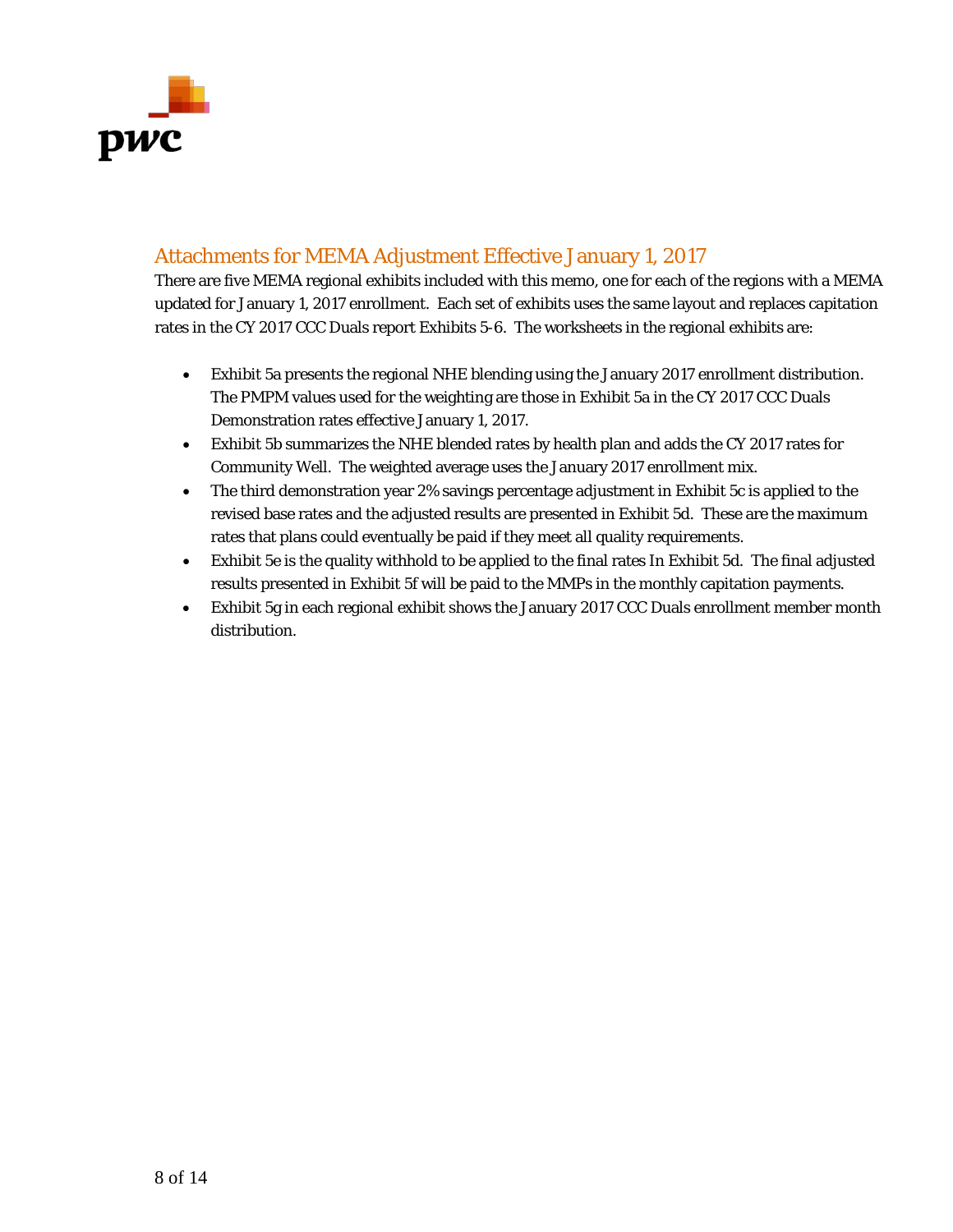

**Table 1 Virginia Medicaid CY 2017 Dual Demonstration Capitation Rate Development MEMA: NHE-Institutional and NHE-Waiver Eligibles Schedule for Health Plan MEMA Updates**

|                          |                        |                    |                   | <b>Effective Dates</b> |                   |                     |
|--------------------------|------------------------|--------------------|-------------------|------------------------|-------------------|---------------------|
|                          |                        | <b>Three Month</b> | <b>CY16 1st</b>   | CY16 Mid-Year          | <b>CY17 1st</b>   | <b>CY17Mid-Year</b> |
| Region                   | <b>Auto Enrollment</b> | <b>Actual</b>      | <b>MEMA Reset</b> | <b>MEMA Reset</b>      | <b>MEMA Reset</b> | <b>MEMA Reset</b>   |
| <b>Phase I</b>           |                        |                    |                   |                        |                   |                     |
| <b>Tidewater</b>         | <b>July 2014</b>       |                    |                   |                        |                   |                     |
|                          | August 2014            | October 2014       | January 2016      | <b>July 2016</b>       | January 2017      | <b>July 2017</b>    |
|                          | September              |                    |                   |                        |                   |                     |
| <b>Central VA</b>        | 2014                   | December 2014      | January 2016      | <b>July 2016</b>       | January 2017      | <b>July 2017</b>    |
| <b>Phase II</b>          |                        |                    |                   |                        |                   |                     |
| <b>SW/Roanoke</b>        | October 2014           | January 2015       | January 2016      | <b>July 2016</b>       | January 2017      | <b>July 2017</b>    |
| <b>W/Charlottesville</b> | October 2014           | January 2015       | January 2016      | <b>July 2016</b>       | January 2017      | <b>July 2017</b>    |
| <b>NOVA</b>              | November 2014          | February 2015      | January 2016      | <b>July 2016</b>       | January 2017      | <b>July 2017</b>    |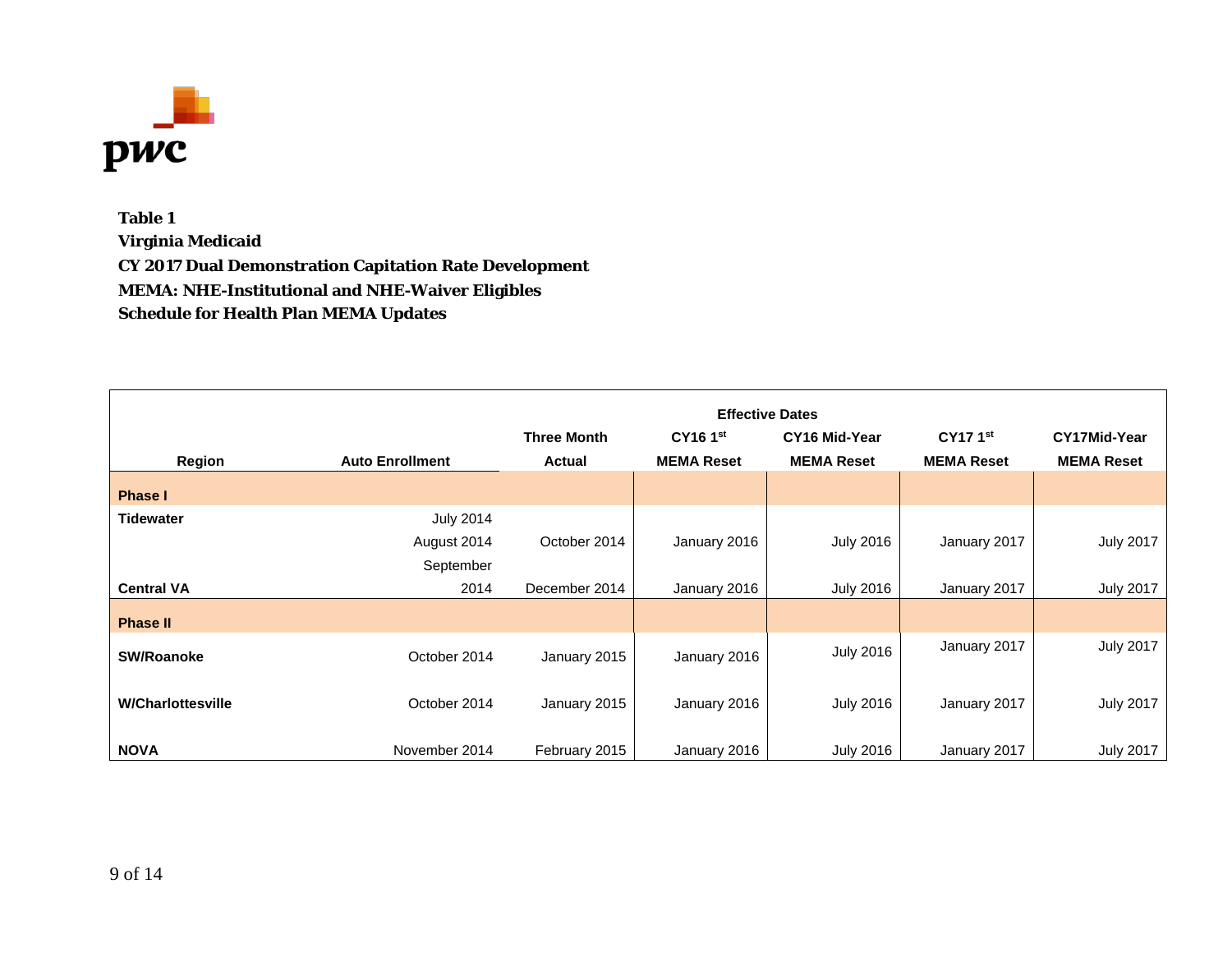

**Virginia Medicaid**

**CY 2017 Dual Demonstration Capitation Rate Development**

**Tidewater MEMA: Benchmark and Voluntary and Auto Enrollment**

|                                    |                  | <b>Tidewater</b> |                |                 |                |                 |  |
|------------------------------------|------------------|------------------|----------------|-----------------|----------------|-----------------|--|
|                                    |                  | January 2017     |                |                 | January 2017   |                 |  |
| <b>MEG</b>                         | <b>Age Group</b> | <b>Eligibles</b> | % Distribution | <b>Enrolled</b> | % Distribution | % Jan Eligibles |  |
| <b>Nursing Home Eligible</b>       | Age 21 - 64      | 1,594            | 8.4%           | 465             | 5.9%           | 29.2%           |  |
|                                    | Age 65 and Over  | 4,284            | 22.5%          | 1,214           | 15.4%          | 28.3%           |  |
| <b>Nursing Home Eligible Total</b> |                  | 5,878            | 30.8%          | 1,679           | 21.3%          | 28.6%           |  |
| <b>Community Well</b>              | Age 21-64        | 7,582            | 39.8%          | 3,873           | 49.0%          | 51.1%           |  |
|                                    | Age 65 and Over  | 5,607            | 29.4%          | 2,349           | 29.7%          | 41.9%           |  |
| <b>Community Well Total</b>        |                  | 13,189           | 69.2%          | 6,222           | 78.7%          | 47.2%           |  |
|                                    |                  |                  |                |                 |                |                 |  |
| <b>Total</b>                       |                  | 19,067           | 100.0%         | 7,901           | 100.0%         | 41.4%           |  |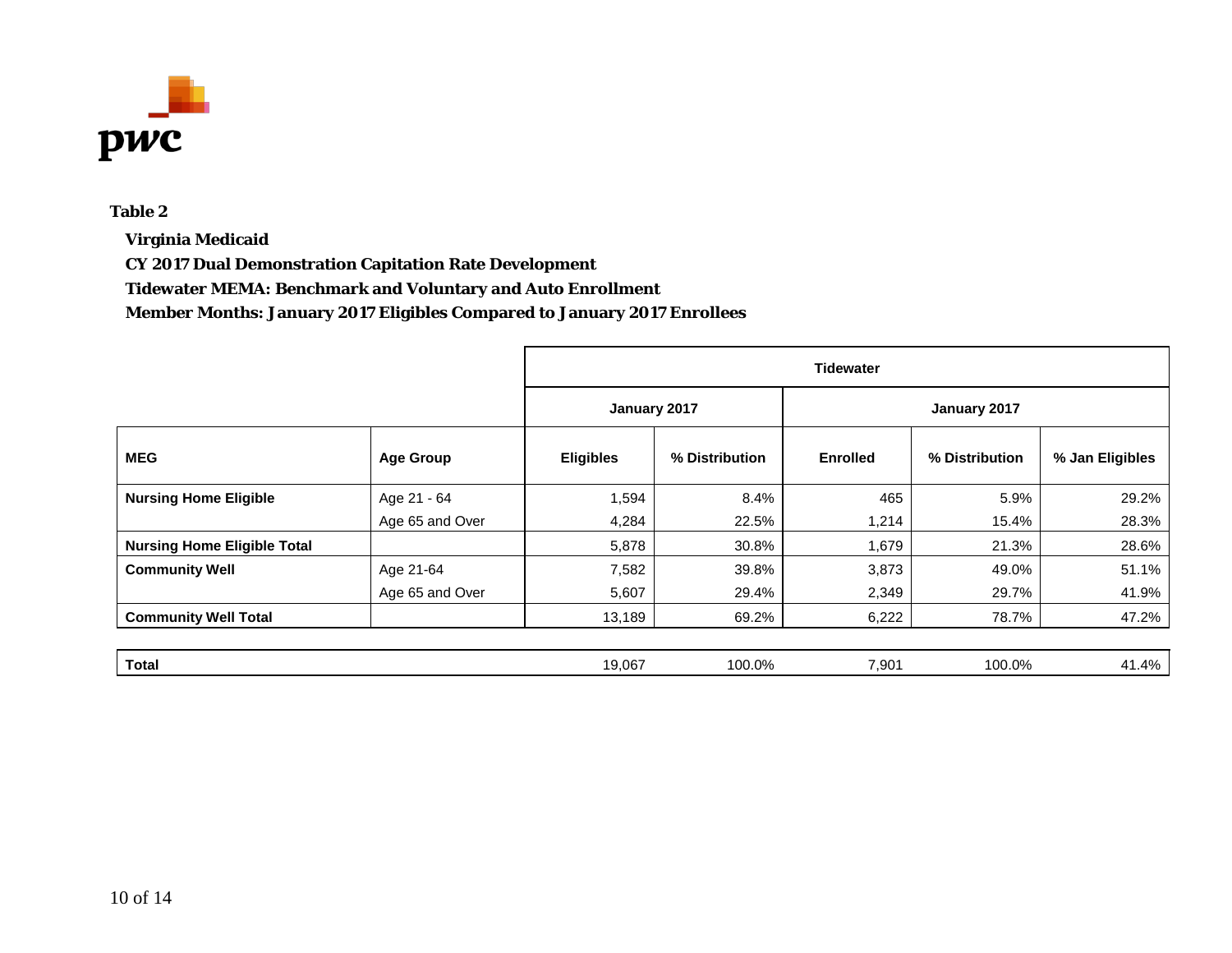

**Virginia Medicaid**

**CY 2017 Dual Demonstration Capitation Rate Development**

**Central VA MEMA: Benchmark and Voluntary and Auto Enrollment**

|                                    |                  | <b>Central Virginia</b> |                |                 |                |                 |  |
|------------------------------------|------------------|-------------------------|----------------|-----------------|----------------|-----------------|--|
|                                    |                  | January 2017            |                | January 2017    |                |                 |  |
| <b>MEG</b>                         | <b>Age Group</b> | <b>Eligibles</b>        | % Distribution | <b>Enrolled</b> | % Distribution | % Jan Eligibles |  |
| <b>Nursing Home Eligible</b>       | Age 21 - 64      | 2,016                   | 8.7%           | 557             | 5.8%           | 27.6%           |  |
|                                    | Age 65 and Over  | 5,918                   | 25.4%          | 1,809           | 18.8%          | 30.6%           |  |
| <b>Nursing Home Eligible Total</b> |                  | 7,934                   | 34.0%          | 2,366           | 24.6%          | 29.8%           |  |
| <b>Community Well</b>              | Age 21-64        | 8,538                   | 36.6%          | 4,255           | 44.2%          | 49.8%           |  |
|                                    | Age 65 and Over  | 6,830                   | 29.3%          | 3,003           | 31.2%          | 44.0%           |  |
| <b>Community Well Total</b>        |                  | 15,368                  | 66.0%          | 7,258           | 75.4%          | 47.2%           |  |
|                                    |                  |                         |                |                 |                |                 |  |
| <b>Total</b>                       |                  | 23,302                  | 100.0%         | 9,624           | 100.0%         | 41.3%           |  |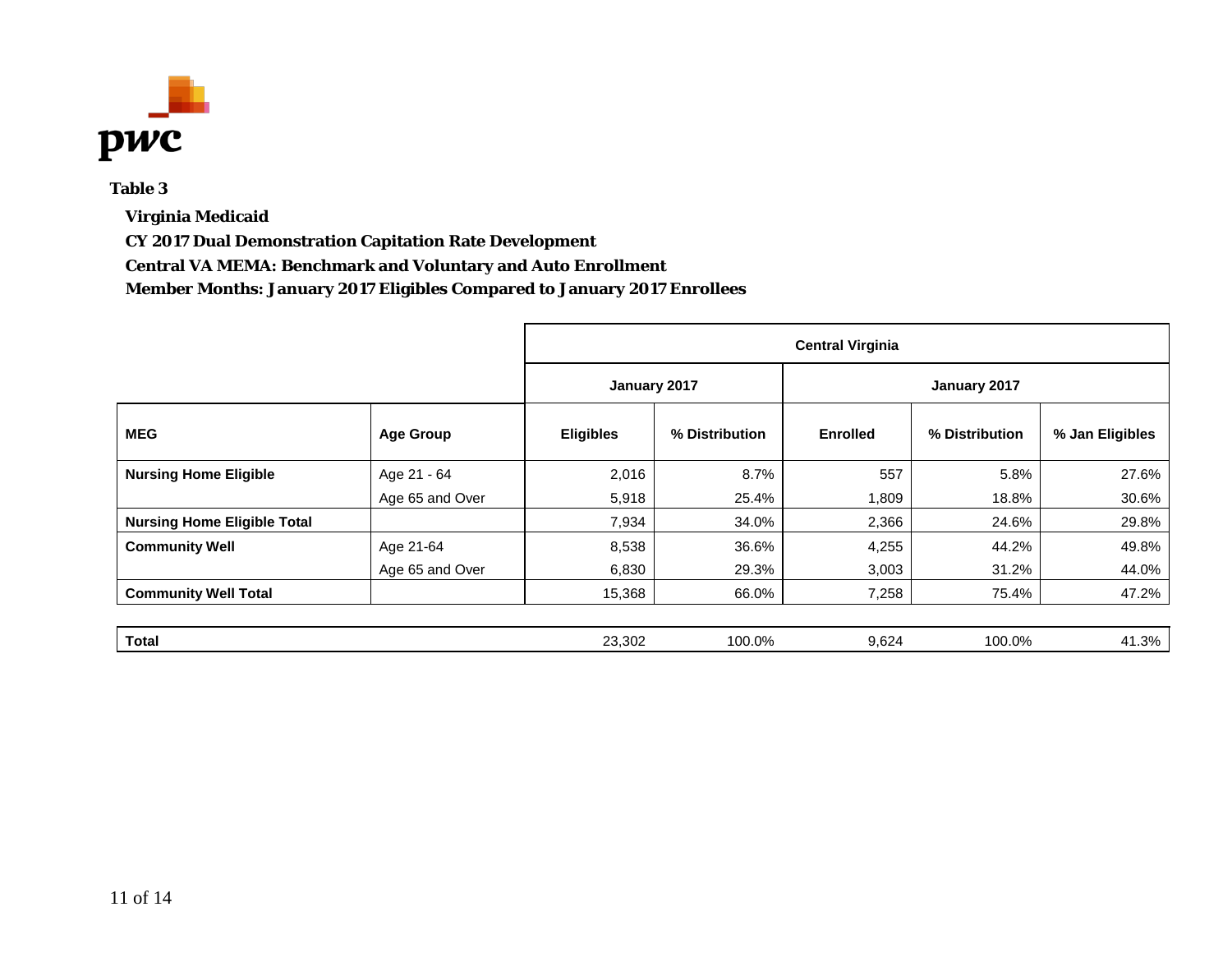

**Virginia Medicaid**

**CY 2017 Dual Demonstration Capitation Rate Development**

**Southwest/Roanoke MEMA: Benchmark and Voluntary and Auto Enrollment**

|                                    |                  | Southwest / Roanoke |                |                 |                |                 |  |
|------------------------------------|------------------|---------------------|----------------|-----------------|----------------|-----------------|--|
|                                    |                  | January 2017        |                | January 2017    |                |                 |  |
| <b>MEG</b>                         | <b>Age Group</b> | <b>Eligibles</b>    | % Distribution | <b>Enrolled</b> | % Distribution | % Jan Eligibles |  |
| <b>Nursing Home Eligible</b>       | Age 21 - 64      | 1,116               | 9.4%           | 398             | 7.2%           | 35.7%           |  |
|                                    | Age 65 and Over  | 2,658               | 22.3%          | 938             | 17.0%          | 35.3%           |  |
| <b>Nursing Home Eligible Total</b> |                  | 3,774               | 31.7%          | 1,336           | 24.2%          | 35.4%           |  |
| <b>Community Well</b>              | Age 21-64        | 5,135               | 43.1%          | 2,747           | 49.8%          | 53.5%           |  |
|                                    | Age 65 and Over  | 2,997               | 25.2%          | 1,434           | 26.0%          | 47.9%           |  |
| <b>Community Well Total</b>        |                  | 8,132               | 68.3%          | 4,181           | 75.8%          | 51.4%           |  |
|                                    |                  |                     |                |                 |                |                 |  |
| <b>Total</b>                       |                  | 11,906              | 100.0%         | 5,517           | 100.0%         | 46.3%           |  |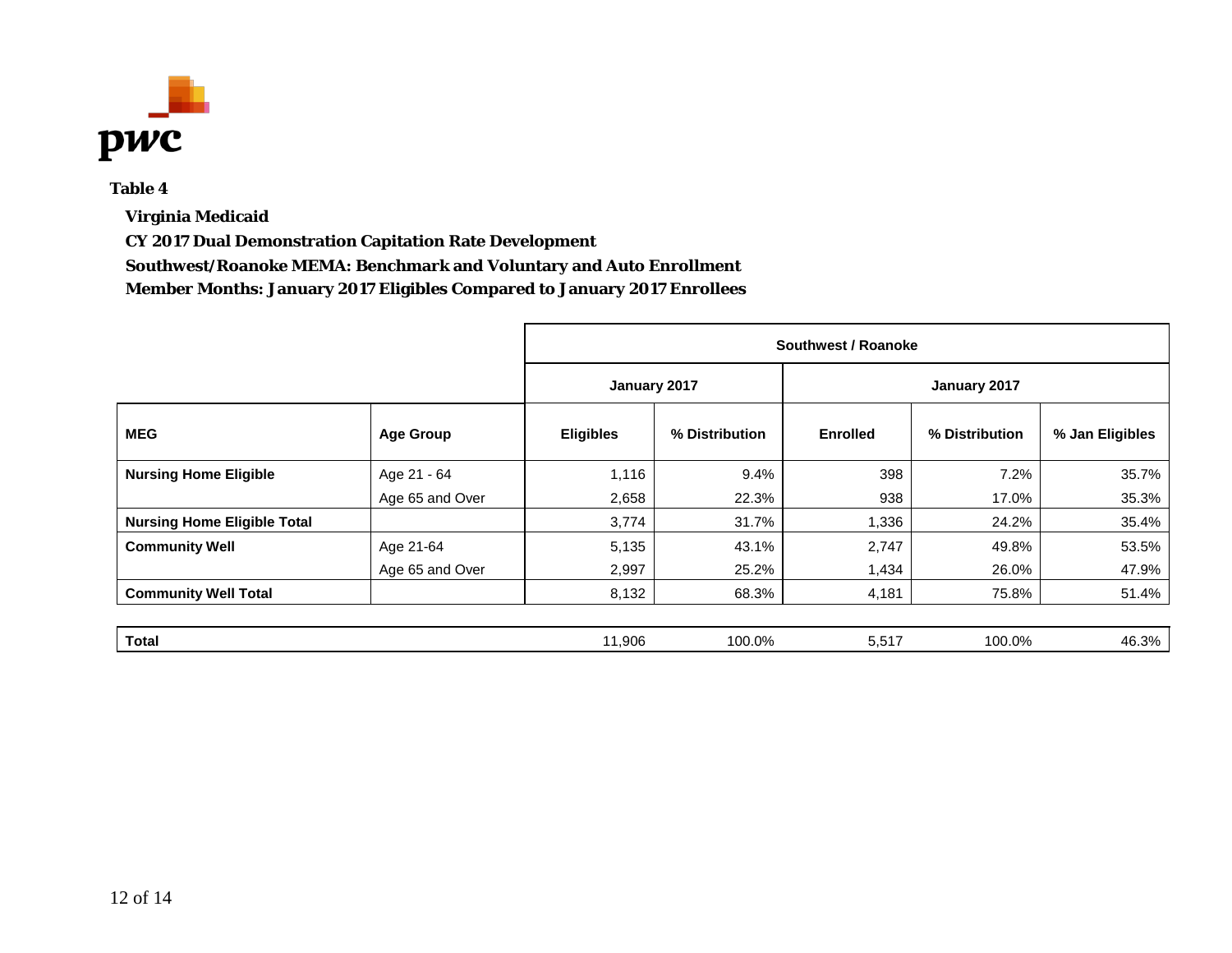

**Virginia Medicaid**

**CY 2017 Dual Demonstration Capitation Rate Development**

**Western/Charlottesville MEMA: Benchmark and Voluntary and Auto Enrollment**

|                                    |                  |                  | Western / Charlottesville |                 |                |                 |  |  |
|------------------------------------|------------------|------------------|---------------------------|-----------------|----------------|-----------------|--|--|
|                                    |                  | January 2017     |                           |                 | January 2017   |                 |  |  |
| <b>MEG</b>                         | <b>Age Group</b> | <b>Eligibles</b> | % Distribution            | <b>Enrolled</b> | % Distribution | % Jan Eligibles |  |  |
| <b>Nursing Home Eligible</b>       | Age 21 - 64      | 632              | 9.9%                      | 180             | 7.2%           | 28.5%           |  |  |
|                                    | Age 65 and Over  | 1,751            | 27.3%                     | 524             | 21.0%          | 29.9%           |  |  |
| <b>Nursing Home Eligible Total</b> |                  | 2,383            | 37.2%                     | 704             | 28.3%          | 29.5%           |  |  |
| <b>Community Well</b>              | Age 21-64        | 2,286            | 35.7%                     | 1,065           | 42.8%          | 46.6%           |  |  |
|                                    | Age 65 and Over  | 1,743            | 27.2%                     | 721             | 29.0%          | 41.4%           |  |  |
| <b>Community Well Total</b>        |                  | 4,029            | 62.8%                     | 1,786           | 71.7%          | 44.3%           |  |  |
|                                    |                  |                  |                           |                 |                |                 |  |  |
| <b>Total</b>                       |                  | 6,412            | 100.0%                    | 2,490           | 100.0%         | 38.8%           |  |  |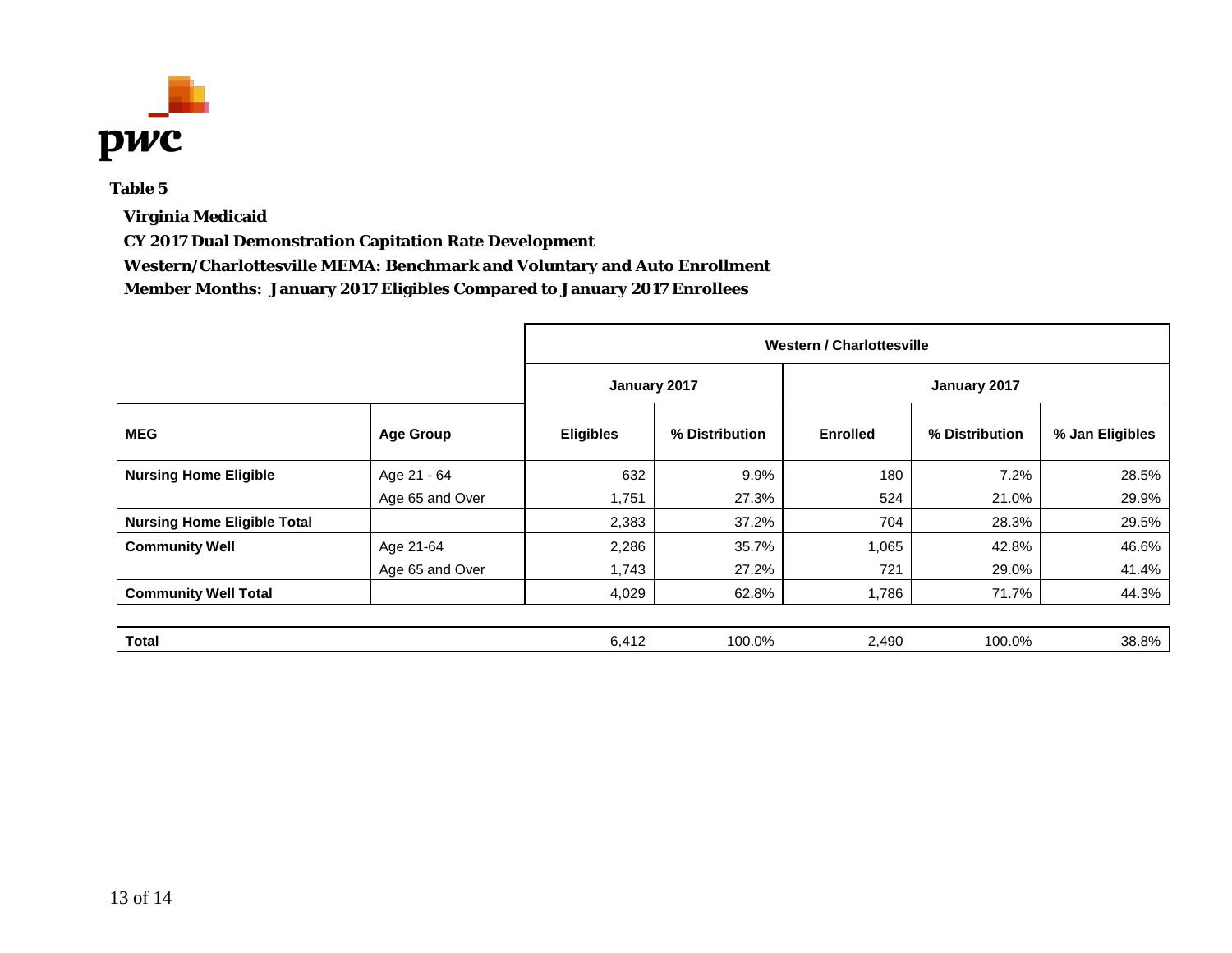

**Virginia Medicaid**

**CY 2017 Dual Demonstration Capitation Rate Development**

**Northern Virginia MEMA: Benchmark and Voluntary and Auto Enrollment**

|                                    |                  |                  | <b>Northern Virginia</b> |                 |                |                 |  |  |
|------------------------------------|------------------|------------------|--------------------------|-----------------|----------------|-----------------|--|--|
|                                    |                  | January 2017     |                          |                 |                |                 |  |  |
| <b>MEG</b>                         | <b>Age Group</b> | <b>Eligibles</b> | % Distribution           | <b>Enrolled</b> | % Distribution | % Jan Eligibles |  |  |
| <b>Nursing Home Eligible</b>       | Age 21 - 64      | 766              | 4.3%                     | 182             | 5.7%           | 23.8%           |  |  |
|                                    | Age 65 and Over  | 4,237            | 24.0%                    | 542             | 17.0%          | 12.8%           |  |  |
| <b>Nursing Home Eligible Total</b> |                  | 5,003            | 28.4%                    | 725             | 22.8%          | 14.5%           |  |  |
| <b>Community Well</b>              | Age 21-64        | 2,650            | 15.0%                    | 827             | 26.0%          | 31.2%           |  |  |
|                                    | Age 65 and Over  | 9,982            | 56.6%                    | 1,631           | 51.3%          | 16.3%           |  |  |
| <b>Community Well Total</b>        |                  | 12,632           | 71.6%                    | 2,457           | 77.2%          | 19.5%           |  |  |
| <b>Total</b>                       |                  | 17,635           | 100.0%                   | 3,182           | 100.0%         | 18.0%           |  |  |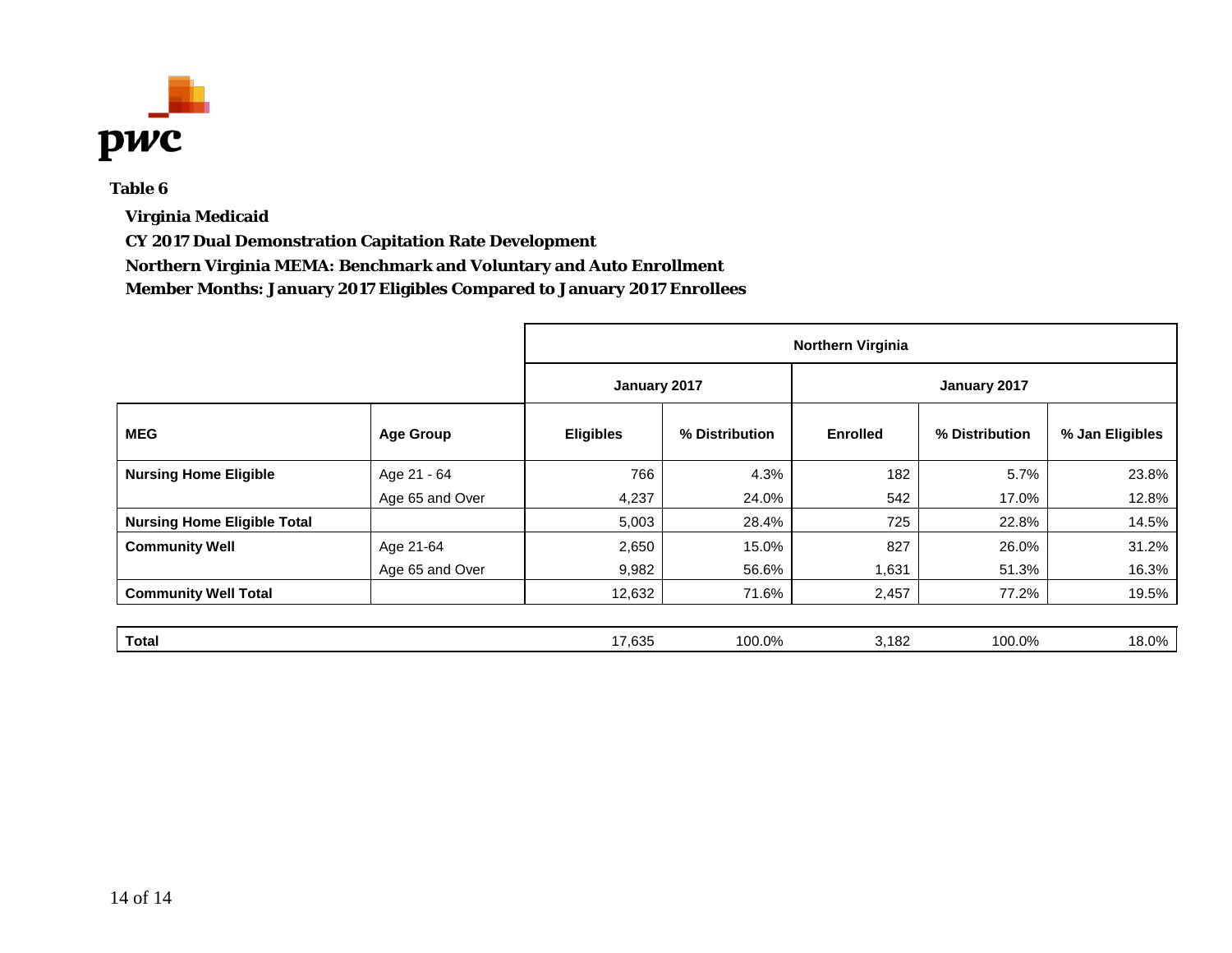# **Virginia Medicaid Exhibit 5a**

**CY 2017 Dual Demonstration Capitation Rate Development DRAFT** 

**Historical Fee-For-Service Data**

**Blending of Nursing Home Eligible - Institutional and Nursing Home Eligible - Waiver Central Virginia Base Rates Effective January 1, 2017 - March 31, 2017**

|                              |                  | <b>Central Virginia</b> |                                      |                  |                         |  |
|------------------------------|------------------|-------------------------|--------------------------------------|------------------|-------------------------|--|
| <b>MEG</b>                   | <b>Age Group</b> | <b>HealthKeepers</b>    | Humana                               | Virginia Premier | <b>Regional Average</b> |  |
|                              |                  |                         | <b>CY 2017 Base Capitation Rates</b> |                  |                         |  |
| <b>Nursing Home Eligible</b> | Age 21 - 64      | \$5,127.91              | \$5,127.91                           | \$5,127.91       | \$5,127.91              |  |
| <b>Institutional</b>         | Age 65 and Over  | \$5,195.17              | \$5,195.17                           | \$5,195.17       | \$5,195.17              |  |
|                              | Average          | \$5,186.69              | \$5,184.67                           | \$5,186.45       | \$5,185.84              |  |
| <b>Nursing Home Eligible</b> | Age 21 - 64      | \$2,694.24              | \$2,694.24                           | \$2,694.24       | \$2,694.24              |  |
| <b>Waiver</b>                | Age 65 and Over  | \$2,508.27              | \$2,508.27                           | \$2,508.27       | \$2,508.27              |  |
|                              | Average          | \$2,568.09              | \$2,559.57                           | \$2,570.58       | \$2,565.70              |  |

|                                     |                 | <b>Central Virginia January 2017 Enrollment Distribution</b> |     |     |     |  |  |
|-------------------------------------|-----------------|--------------------------------------------------------------|-----|-----|-----|--|--|
| Nursing Home Eligible   Age 21 - 64 |                 | 6%                                                           | 7%  | 5%  | 6%  |  |  |
| Institutional                       | Age 65 and Over | 39%                                                          | 38% | 34% | 37% |  |  |
|                                     | Total           | 45%                                                          | 45% | 39% | 43% |  |  |
| Nursing Home Eligible   Age 21 - 64 |                 | 18%                                                          | 15% | 21% | 18% |  |  |
| <b>Waiver</b>                       | Age 65 and Over | 37%                                                          | 40% | 41% | 39% |  |  |
|                                     | Total           | 55%                                                          | 55% | 61% | 57% |  |  |

|                                     |                 | <b>Blended CY 2017 Base Capitation Rates</b> |            |            |            |  |  |
|-------------------------------------|-----------------|----------------------------------------------|------------|------------|------------|--|--|
| Nursing Home Eligible   Age 21 - 64 |                 | \$3,283.84                                   | \$3,462.27 | \$3,169.10 | \$3,313.73 |  |  |
|                                     | Age 65 and Over | \$3,884.99                                   | \$3,817.23 | \$3,719.25 | \$3,815.21 |  |  |
|                                     | Average         | \$3,744.43                                   | \$3,738.41 | \$3,578.49 | \$3,697.19 |  |  |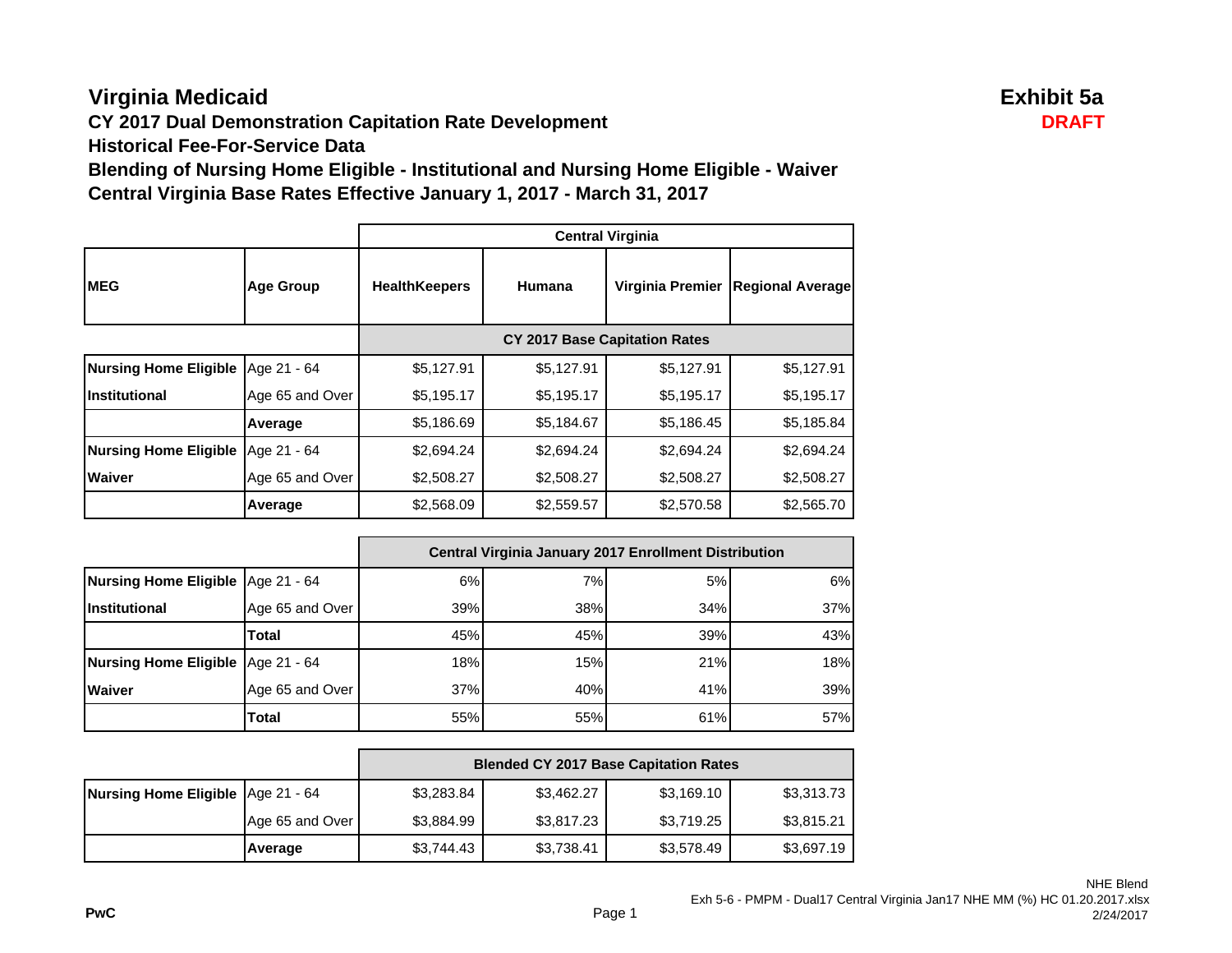## **Virginia Medicaid Exhibit 5b CY 2017 Dual Demonstration Capitation Rate Development DRAFT Historical Fee-For-Service DataSummary of Central Virginia Base Capitation Rates Effective January 1, 2017 - March 31, 2017**

|                              |                  | <b>Central Virginia</b> |            |                  |                         |  |
|------------------------------|------------------|-------------------------|------------|------------------|-------------------------|--|
| <b>MEG</b>                   | <b>Age Group</b> | <b>HealthKeepers</b>    | Humana     | Virginia Premier | <b>Regional Average</b> |  |
| <b>Nursing Home Eligible</b> | Age 21-64        | \$3,283.84              | \$3,462.27 | \$3,169.10       | \$3,313.73              |  |
|                              | Age 65 and Over  | \$3,884.99              | \$3,817.23 | \$3,719.25       | \$3,815.21              |  |
|                              | Average          | \$3,744.43              | \$3,738.41 | \$3,578.49       | \$3,697.19              |  |
| <b>Community Well</b>        | Age 21-64        | \$415.54                | \$415.54   | \$415.54         | \$415.54                |  |
|                              | Age 65 and Over  | \$237.06                | \$237.06   | \$237.06         | \$237.06                |  |
|                              | Average          | \$348.17                | \$334.05   | \$341.04         | \$341.69                |  |
| <b>Weighted Average</b>      |                  | \$1,093.87              | \$1,278.66 | \$1,133.06       | \$1,166.46              |  |

Note:

Weighted Averages are based on January 2017 Enrollment Distribution

**PwC**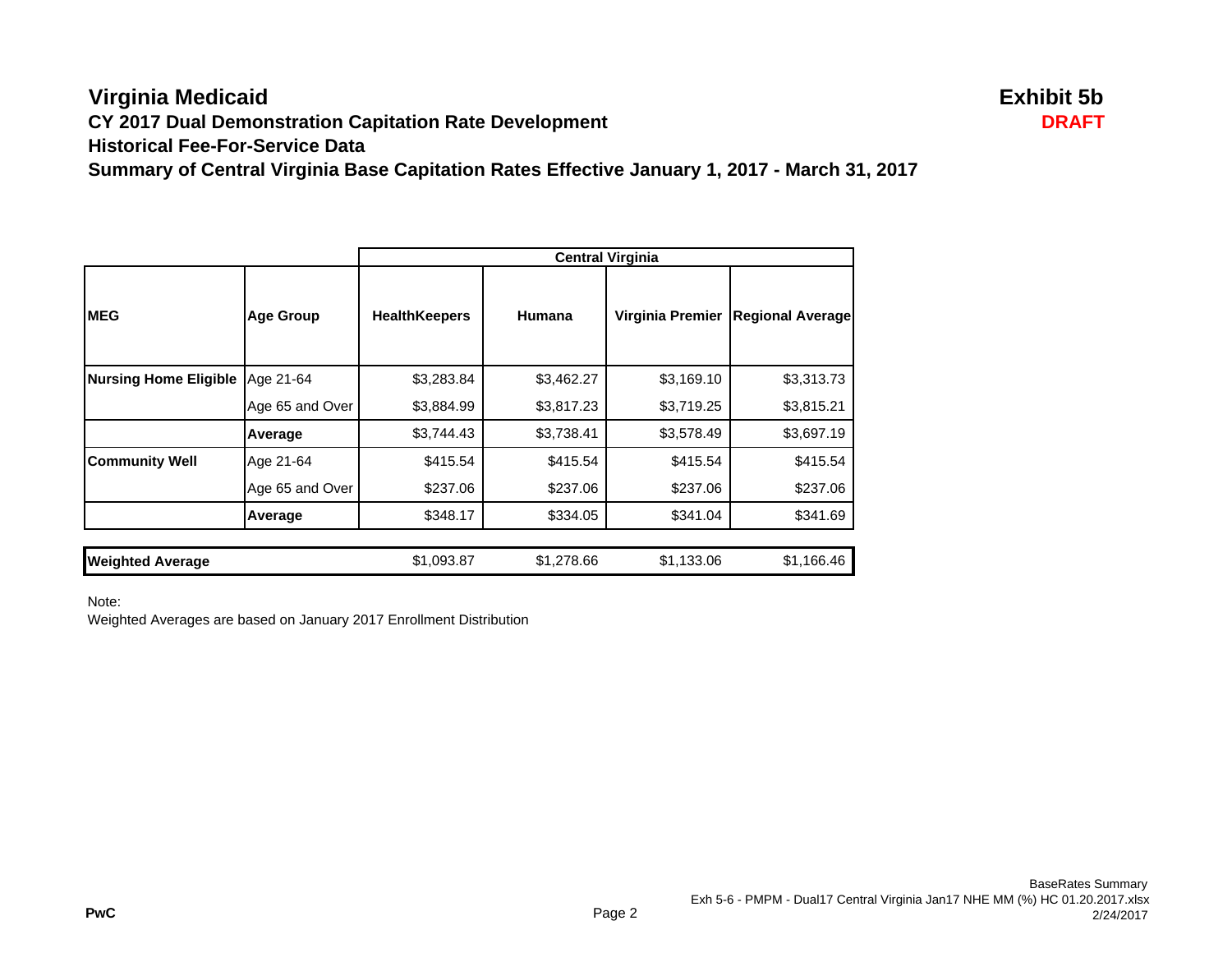# **Virginia Medicaid Exhibit 5c CY 2017 Dual Demonstration Capitation Rate Development Dual Demonstration Program Third Year Savings Percentage Adjustment**

|                                      | <b>Adjustment Value</b> | <b>Source</b>           |
|--------------------------------------|-------------------------|-------------------------|
| <b>Third Year Savings Percentage</b> | 2.0%                    | <b>Provided by DMAS</b> |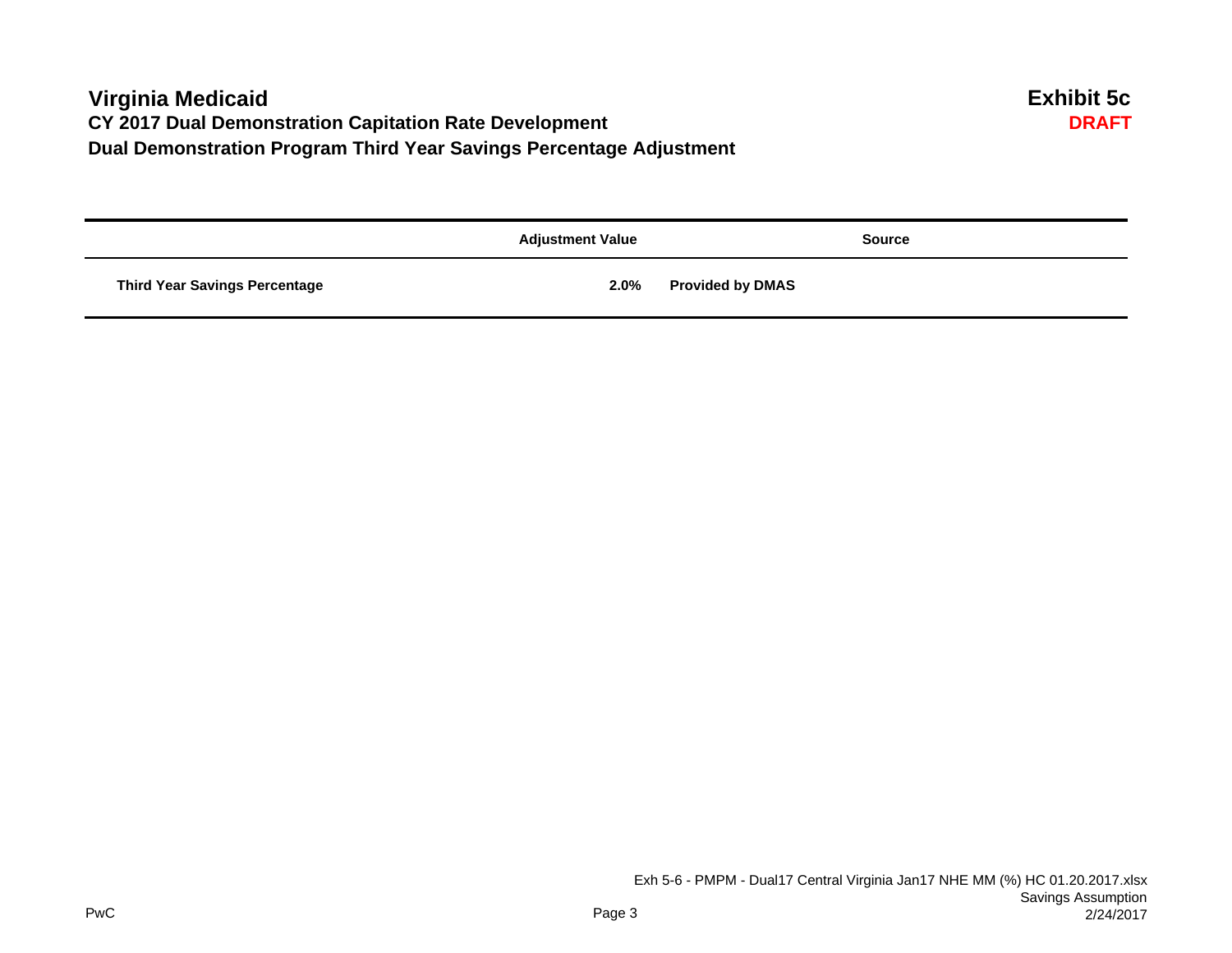# **Virginia Medicaid Exhibit 5d**

**CY 2017 Dual Demonstration Capitation Rate Development DRAFT**

**Historical Fee-For-Service Data**

**Summary of Central Virginia Base Capitation Rates Effective January 1, 2017 - March 31, 2017 With 2% Savings Percentage**

|                              |                  | <b>Central Virginia</b> |            |                  |                         |
|------------------------------|------------------|-------------------------|------------|------------------|-------------------------|
| <b>MEG</b>                   | <b>Age Group</b> | <b>HealthKeepers</b>    | Humana     | Virginia Premier | <b>Regional Average</b> |
| <b>Nursing Home Eligible</b> | Age 21-64        | \$3,218.16              | \$3,393.02 | \$3,105.72       | \$3,247.45              |
|                              | Age 65 and Over  | \$3,807.29              | \$3,740.89 | \$3,644.86       | \$3,738.90              |
|                              | Average          | \$3,669.55              | \$3,663.64 | \$3,506.92       | \$3,623.25              |
| <b>Community Well</b>        | Age 21-64        | \$407.23                | \$407.23   | \$407.23         | \$407.23                |
|                              | Age 65 and Over  | \$232.31                | \$232.31   | \$232.31         | \$232.31                |
|                              | Average          | \$341.20                | \$327.37   | \$334.22         | \$334.86                |
| <b>Weighted Average</b>      |                  | \$1,072.00              | \$1,253.08 | \$1,110.40       | \$1,143.13              |

Note:

Weighted Averages are based on January 2017 Enrollment Distribution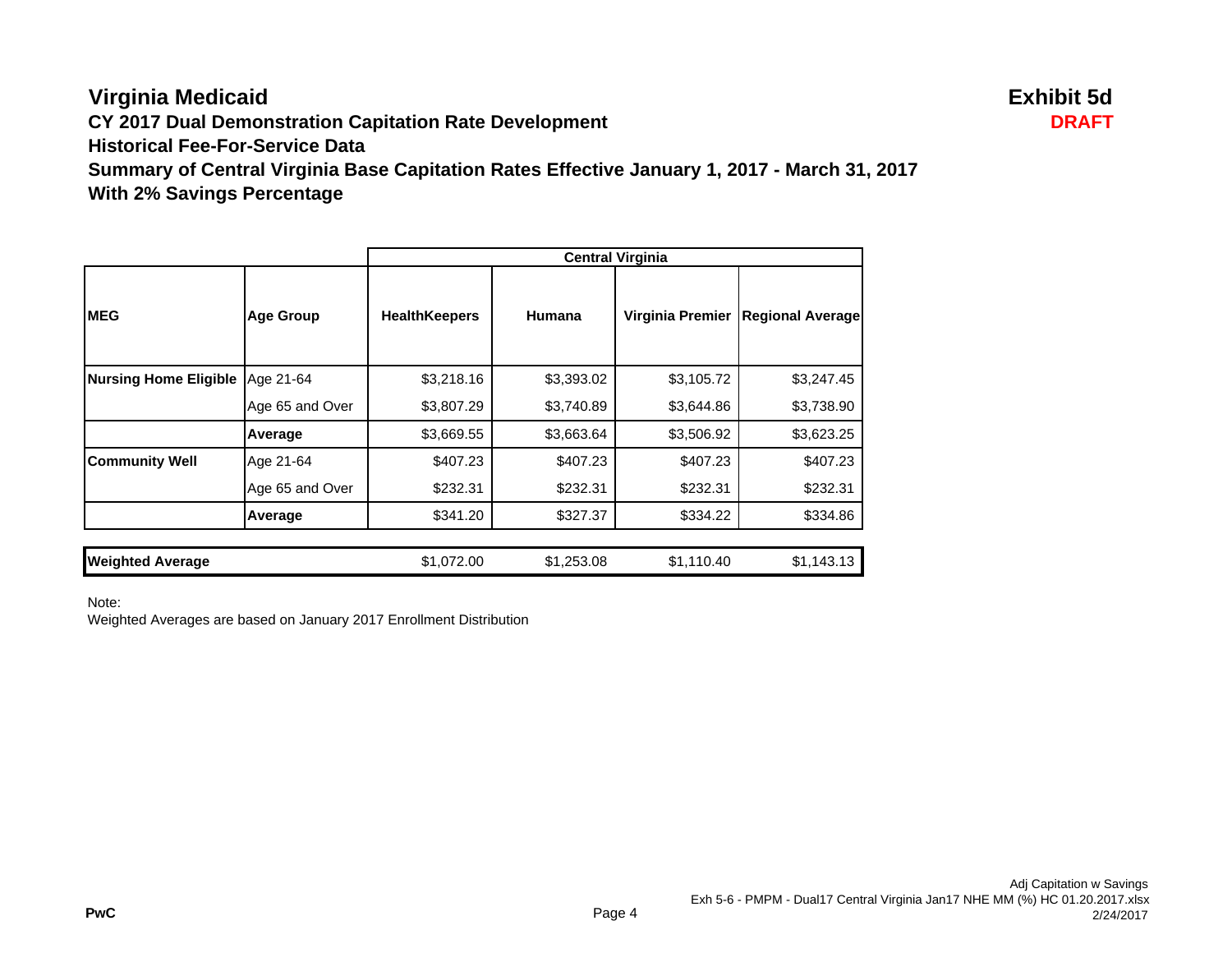# **Virginia Medicaid Exhibit 5e CY 2017 Dual Demonstration Capitation Rate Development Dual Demonstration Program Quality Withhold Percentage Adjustment**

|                         | <b>Adjustment Value</b> | <b>Source</b>           |
|-------------------------|-------------------------|-------------------------|
| <b>Quality Withhold</b> | 3.0%                    | <b>Provided by DMAS</b> |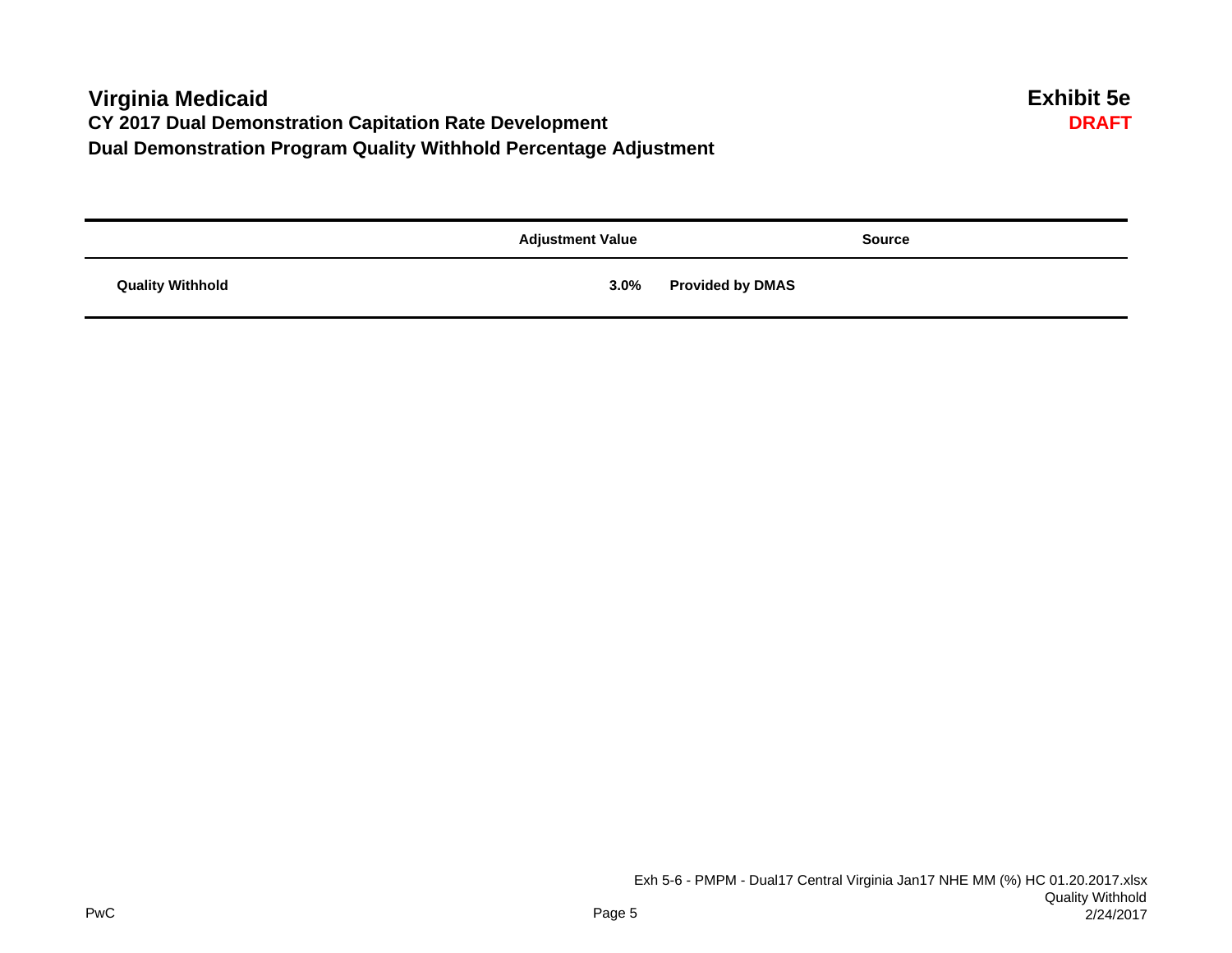# **Virginia Medicaid Exhibit 5f**

**CY 2017 Dual Demonstration Capitation Rate Development DRAFT**

**Historical Fee-For-Service Data**

**Summary of Central Virginia Base Capitation Rates Effective January 1, 2017 - March 31, 2017 With 2% Savings Percentage & Net 3% Quality Withhold**

|                              |                  | <b>Central Virginia</b> |            |                  |                         |
|------------------------------|------------------|-------------------------|------------|------------------|-------------------------|
| <b>IMEG</b>                  | <b>Age Group</b> | <b>HealthKeepers</b>    | Humana     | Virginia Premier | <b>Regional Average</b> |
| <b>Nursing Home Eligible</b> | Age 21-64        | \$3,121.62              | \$3,291.23 | \$3,012.55       | \$3,150.03              |
|                              | Age 65 and Over  | \$3,693.07              | \$3,628.66 | \$3,535.52       | \$3,626.74              |
|                              | Average          | \$3,559.46              | \$3,553.73 | \$3,401.71       | \$3,514.55              |
| <b>Community Well</b>        | Age 21-64        | \$395.01                | \$395.01   | \$395.01         | \$395.01                |
|                              | Age 65 and Over  | \$225.35                | \$225.35   | \$225.35         | \$225.35                |
|                              | Average          | \$330.97                | \$317.55   | \$324.19         | \$324.81                |
| <b>Weighted Average</b>      |                  | \$1,039.84              | \$1,215.49 | \$1,077.09       | \$1,108.84              |

Note:

Weighted Averages are based on January 2017 Enrollment Distribution

Capitation rates will change effective April 1, 2017 with the implementation on the ARTS program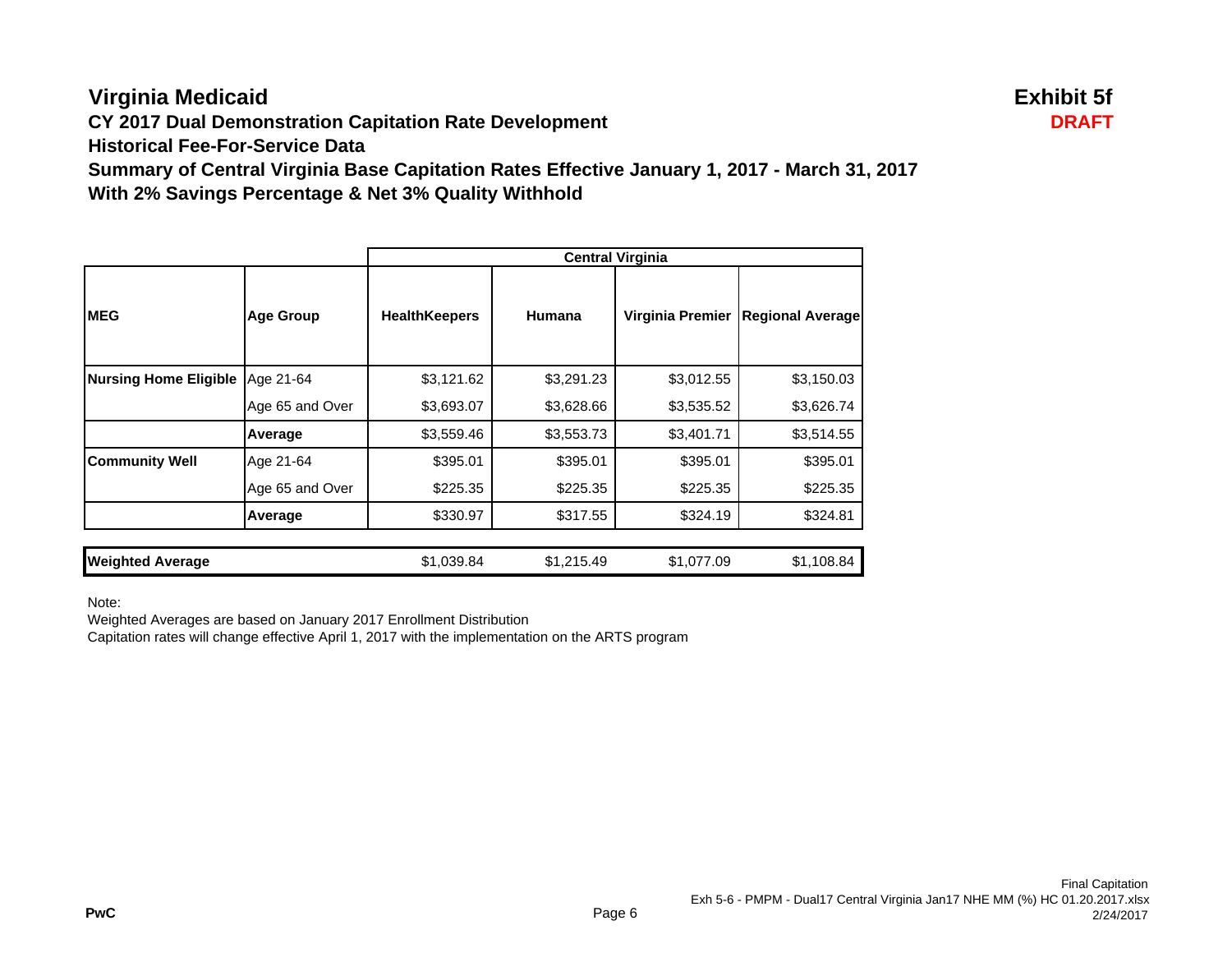## **Virginia Medicaid Exhibit 5g CY 2017 Dual Demonstration Capitation Rate Development DRAFT Member Months of EnrolleesJanuary 2017 Member Month Distribution**

|                                     |                  | <b>Central Virginia</b> |        |                  |                       |  |
|-------------------------------------|------------------|-------------------------|--------|------------------|-----------------------|--|
| <b>MEG</b>                          | <b>Age Group</b> | <b>HealthKeepers</b>    | Humana | Virginia Premier | <b>Regional Total</b> |  |
| Nursing Home Eligible   Age 21 - 64 |                  | 5.1%                    | 6.2%   | 6.3%             | 5.8%                  |  |
|                                     | Age 65 and Over  | 16.8%                   | 21.6%  | 18.2%            | 18.8%                 |  |
| <b>Nursing Home Eligible Total</b>  |                  | 22.0%                   | 27.7%  | 24.5%            | 24.6%                 |  |
| <b>Community Well</b>               | Age 21 - 64      | 48.6%                   | 39.3%  | 44.0%            | 44.2%                 |  |
|                                     | Age 65 and Over  | 29.5%                   | 33.0%  | 31.5%            | 31.2%                 |  |
| <b>Community Well Total</b>         |                  | 78.0%                   | 72.3%  | 75.5%            | 75.4%                 |  |
|                                     |                  |                         |        |                  |                       |  |
| Total                               |                  | 100.0%                  | 100.0% | 100.0%           | 100.0%                |  |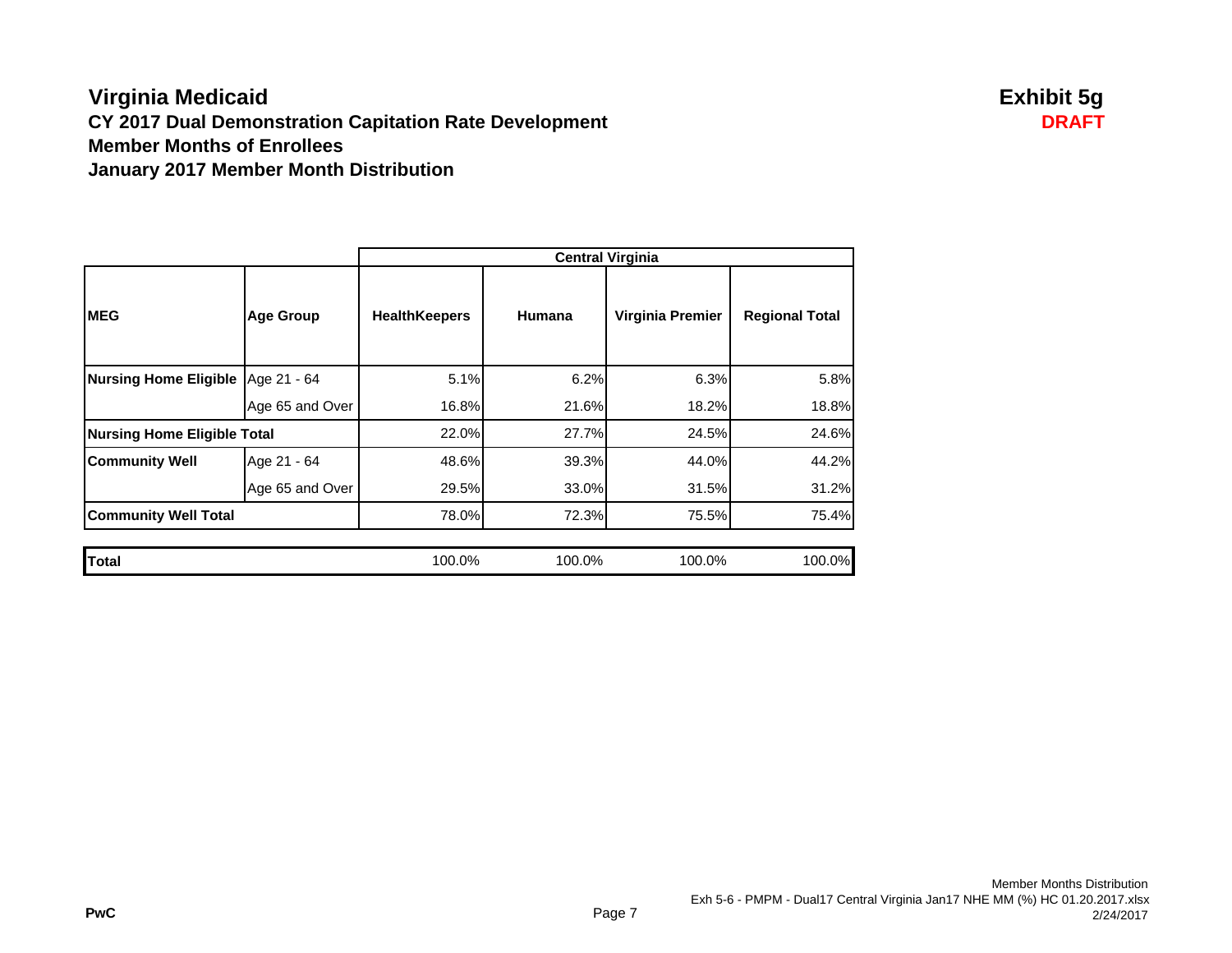# **Virginia Medicaid Exhibit 5a**

**CY 2017 Dual Demonstration Capitation Rate Development DRAFT** 

**Historical Fee-For-Service Data**

**Blending of Nursing Home Eligible - Institutional and Nursing Home Eligible - Waiver Northern Virginia Base Rates Effective January 1, 2017 - March 31, 2017**

|                              |                  | <b>Northern Virginia</b>             |            |                  |                         |
|------------------------------|------------------|--------------------------------------|------------|------------------|-------------------------|
| <b>MEG</b>                   | <b>Age Group</b> | <b>HealthKeepers</b>                 | Humana     | Virginia Premier | <b>Regional Average</b> |
|                              |                  | <b>CY 2017 Base Capitation Rates</b> |            |                  |                         |
| <b>Nursing Home Eligible</b> | Age 21 - 64      | \$6,363.09                           | \$6,363.09 | \$6,363.09       | \$6,363.09              |
| Institutional                | Age 65 and Over  | \$6,237.49                           | \$6,237.49 | \$6,237.49       | \$6,237.49              |
|                              | Average          | \$6,261.06                           | \$6,255.74 | \$6,284.59       | \$6,259.13              |
| <b>Nursing Home Eligible</b> | Age 21 - 64      | \$3,461.16                           | \$3,461.16 | \$3,461.16       | \$3,461.16              |
| <b>Waiver</b>                | Age 65 and Over  | \$3,453.64                           | \$3,453.64 | \$3,453.64       | \$3,453.64              |
|                              | Average          | \$3,455.95                           | \$3,456.20 | \$3,455.79       | \$3,456.08              |

|                                     |                 | Northern Virginia January 2017 Enrollment Distribution |     |     |     |
|-------------------------------------|-----------------|--------------------------------------------------------|-----|-----|-----|
| Nursing Home Eligible Age 21 - 64   |                 | 9%                                                     | 7%  | 20% | 8%  |
| <b>Institutional</b>                | Age 65 and Over | 40%                                                    | 39% | 33% | 39% |
|                                     | Total           | 50%                                                    | 45% | 53% | 48% |
| Nursing Home Eligible   Age 21 - 64 |                 | 16%                                                    | 19% | 13% | 17% |
| <b>Waiver</b>                       | Age 65 and Over | 35%                                                    | 36% | 33% | 35% |
|                                     | Total           | 50%                                                    | 55% | 47% | 52% |

|                                   |                 | <b>Blended CY 2017 Base Capitation Rates</b> |            |            |            |
|-----------------------------------|-----------------|----------------------------------------------|------------|------------|------------|
| Nursing Home Eligible Age 21 - 64 |                 | \$4,549.38                                   | \$4,219.64 | \$5,202.32 | \$4,405.71 |
|                                   | Age 65 and Over | \$4,943.84                                   | \$4,894.64 | \$4,845.57 | \$4,917.94 |
|                                   | Average         | \$4,846.01                                   | \$4,724.60 | \$4,964.48 | \$4,789.03 |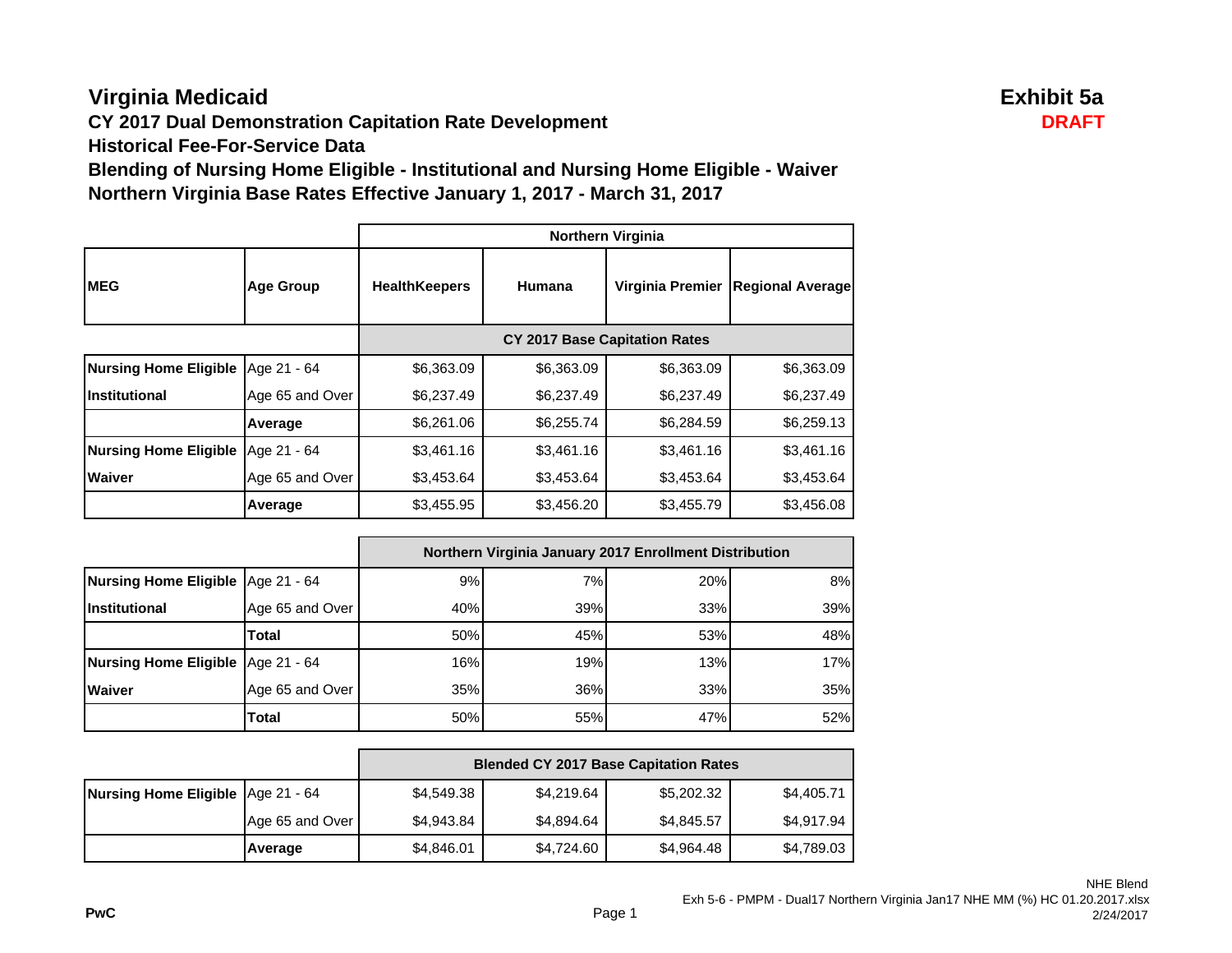## **Virginia Medicaid Exhibit 5b CY 2017 Dual Demonstration Capitation Rate Development DRAFT Historical Fee-For-Service DataSummary of Northern Virginia Base Capitation Rates Effective January 1, 2017 - March 31, 2017**

|                              |                  | <b>Northern Virginia</b> |            |                  |                         |
|------------------------------|------------------|--------------------------|------------|------------------|-------------------------|
| <b>MEG</b>                   | <b>Age Group</b> | <b>HealthKeepers</b>     | Humana     | Virginia Premier | <b>Regional Average</b> |
| <b>Nursing Home Eligible</b> | Age 21-64        | \$4,549.38               | \$4,219.64 | \$5,202.32       | \$4,405.71              |
|                              | Age 65 and Over  | \$4,943.84               | \$4,894.64 | \$4,845.57       | \$4,917.94              |
|                              | Average          | \$4,846.01               | \$4,724.60 | \$4,964.48       | \$4,789.03              |
| <b>Community Well</b>        | Age 21-64        | \$340.72                 | \$340.72   | \$340.72         | \$340.72                |
|                              | Age 65 and Over  | \$150.11                 | \$150.11   | \$150.11         | \$150.11                |
|                              | Average          | \$214.09                 | \$214.12   | \$222.99         | \$214.23                |
|                              |                  |                          |            |                  |                         |
| <b>Weighted Average</b>      |                  | \$1,228.02               | \$1,272.26 | \$1,674.47       | \$1,255.92              |

Note:

Weighted Averages are based on January 2017 Enrollment Distribution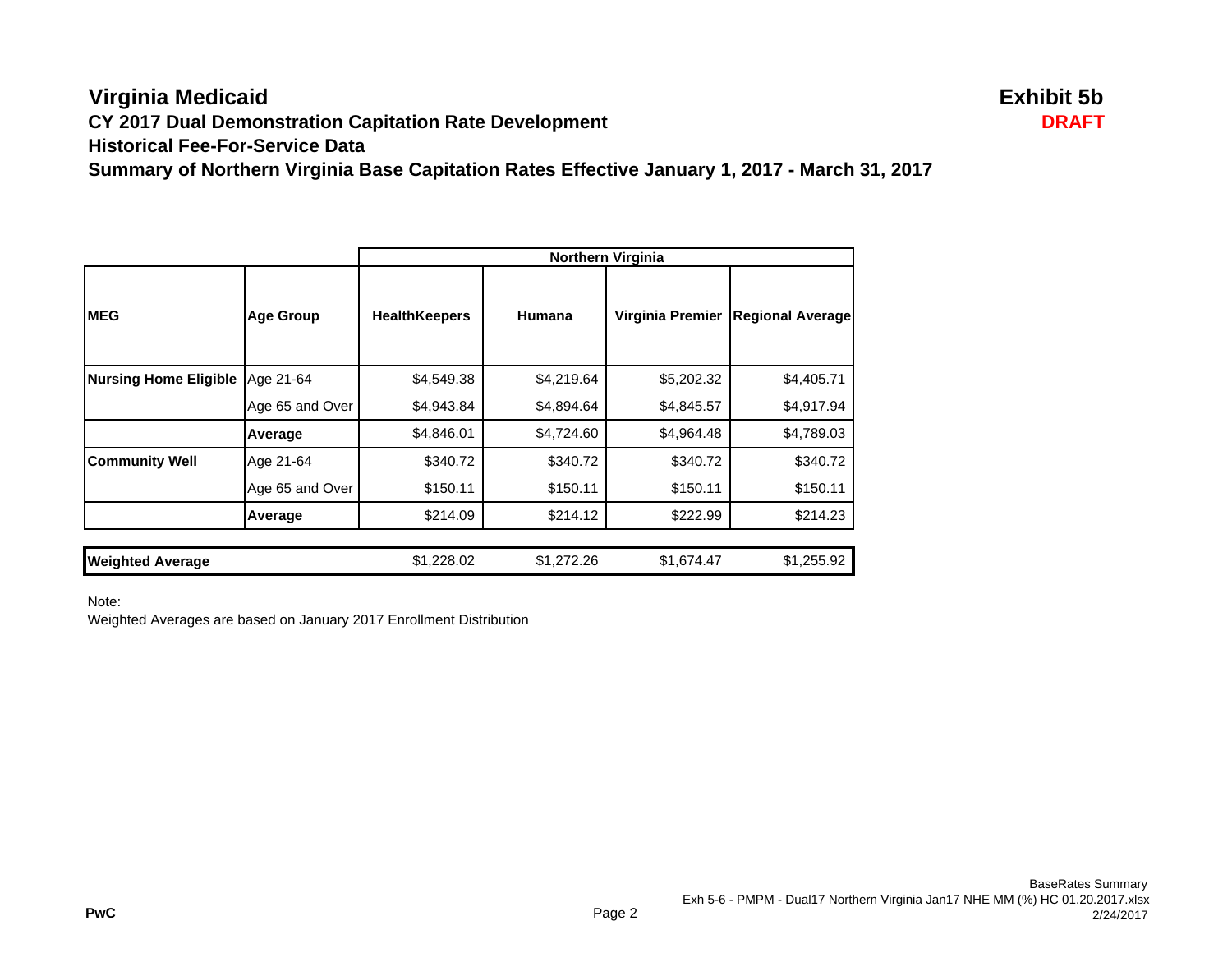# **Virginia Medicaid Exhibit 5c CY 2017 Dual Demonstration Capitation Rate Development Dual Demonstration Program Third Year Savings Percentage Adjustment**

|                                      | <b>Adjustment Value</b> | <b>Source</b>           |
|--------------------------------------|-------------------------|-------------------------|
| <b>Third Year Savings Percentage</b> | 2.0%                    | <b>Provided by DMAS</b> |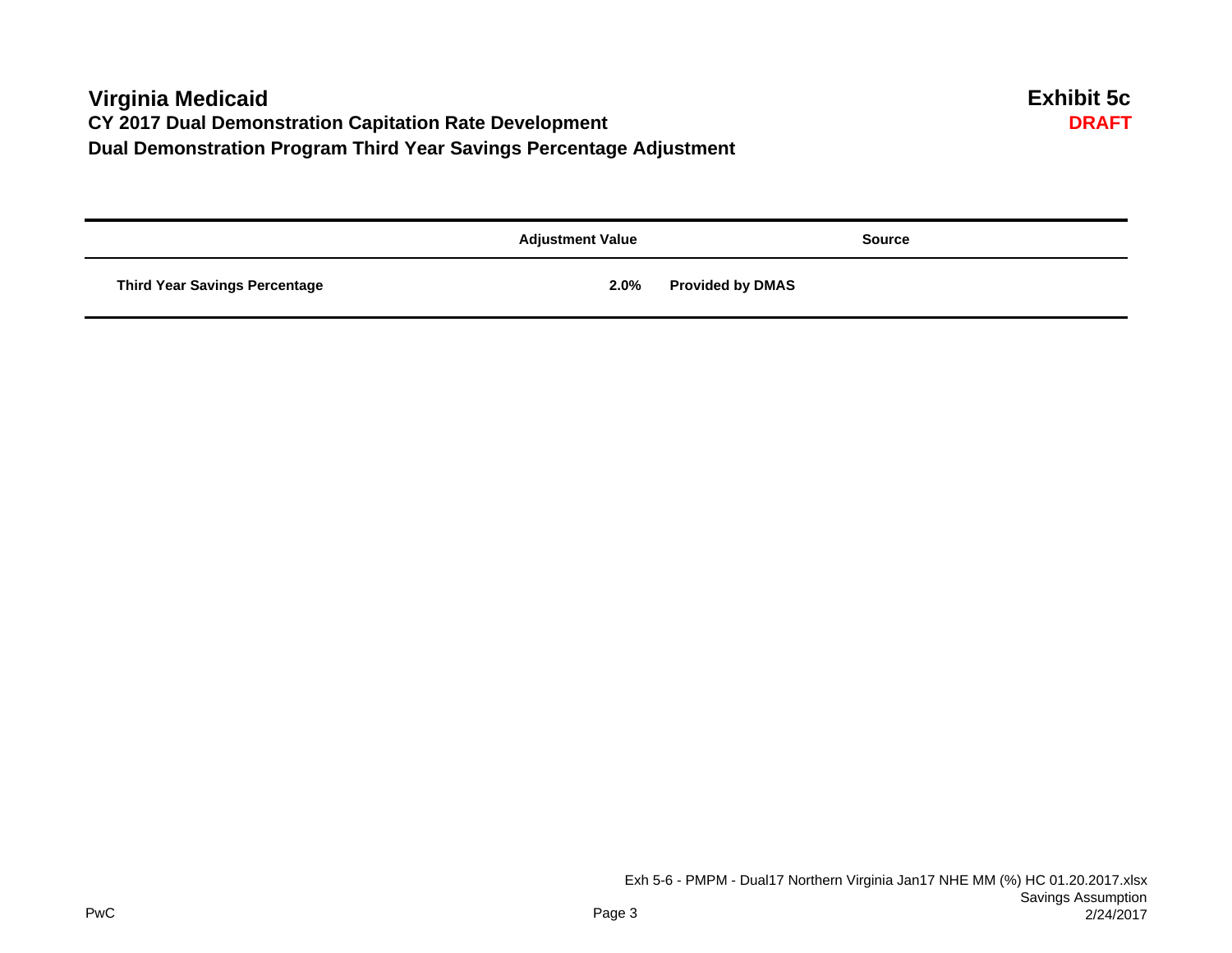# **Virginia Medicaid Exhibit 5d**

**CY 2017 Dual Demonstration Capitation Rate Development DRAFT**

**Historical Fee-For-Service Data**

**Summary of Northern Virginia Base Capitation Rates Effective January 1, 2017 - March 31, 2017 With 2% Savings Percentage**

|                              |                  | <b>Northern Virginia</b> |            |                  |                         |
|------------------------------|------------------|--------------------------|------------|------------------|-------------------------|
| <b>IMEG</b>                  | <b>Age Group</b> | <b>HealthKeepers</b>     | Humana     | Virginia Premier | <b>Regional Average</b> |
| <b>Nursing Home Eligible</b> | Age 21-64        | \$4,458.40               | \$4,135.25 | \$5,098.27       | \$4,317.60              |
|                              | Age 65 and Over  | \$4,844.96               | \$4,796.74 | \$4,748.65       | \$4,819.59              |
|                              | Average          | \$4,749.09               | \$4,630.11 | \$4,865.19       | \$4,693.24              |
| <b>Community Well</b>        | Age 21-64        | \$333.91                 | \$333.91   | \$333.91         | \$333.91                |
|                              | Age 65 and Over  | \$147.11                 | \$147.11   | \$147.11         | \$147.11                |
|                              | Average          | \$209.81                 | \$209.84   | \$218.53         | \$209.95                |
| <b>Weighted Average</b>      |                  | \$1,203.46               | \$1,246.82 | \$1,640.98       | \$1,230.80              |

Note:

Weighted Averages are based on January 2017 Enrollment Distribution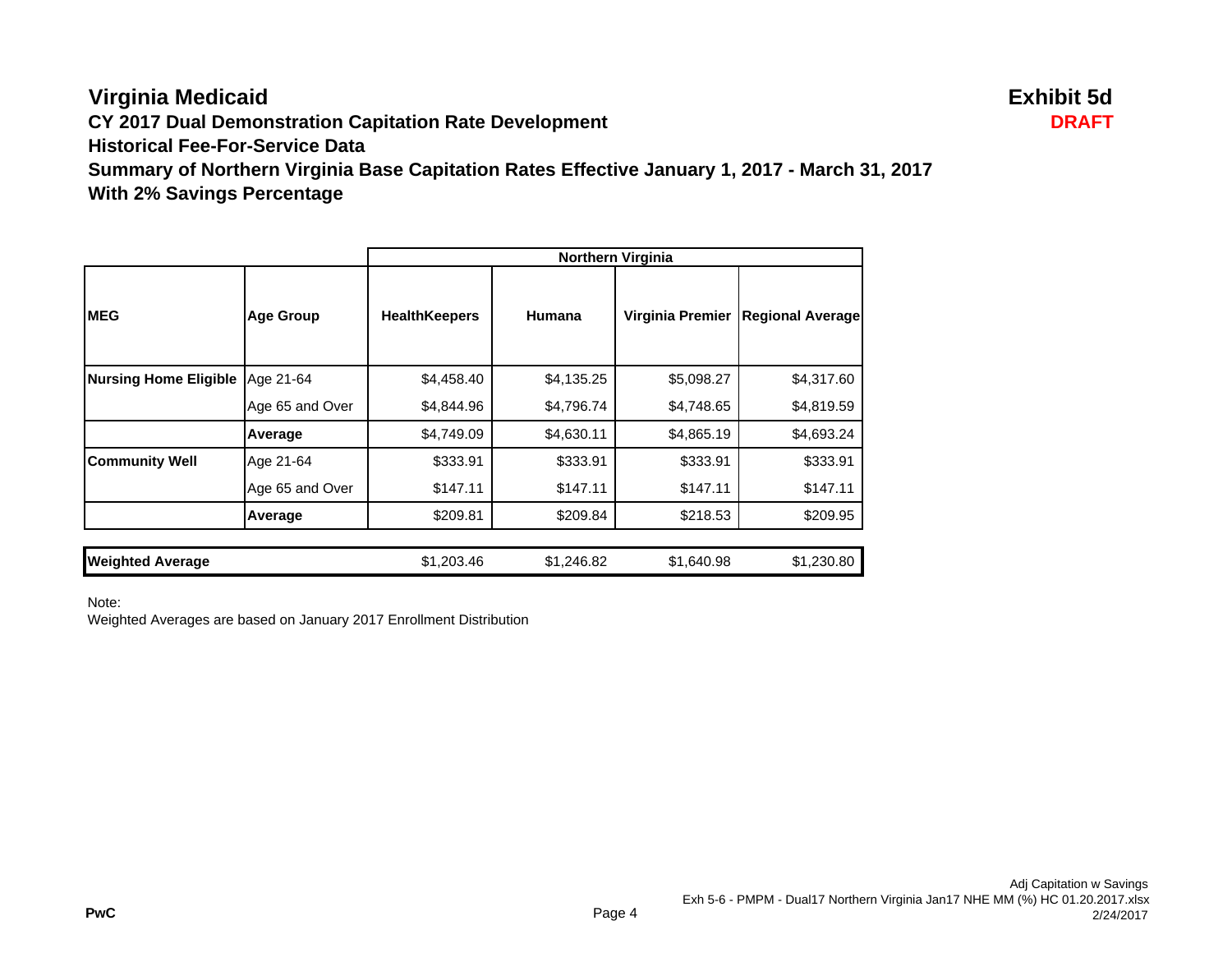# **Virginia Medicaid Exhibit 5e CY 2017 Dual Demonstration Capitation Rate Development Dual Demonstration Program Quality Withhold Percentage Adjustment**

|                         | <b>Adjustment Value</b> | <b>Source</b>           |
|-------------------------|-------------------------|-------------------------|
| <b>Quality Withhold</b> | 3.0%                    | <b>Provided by DMAS</b> |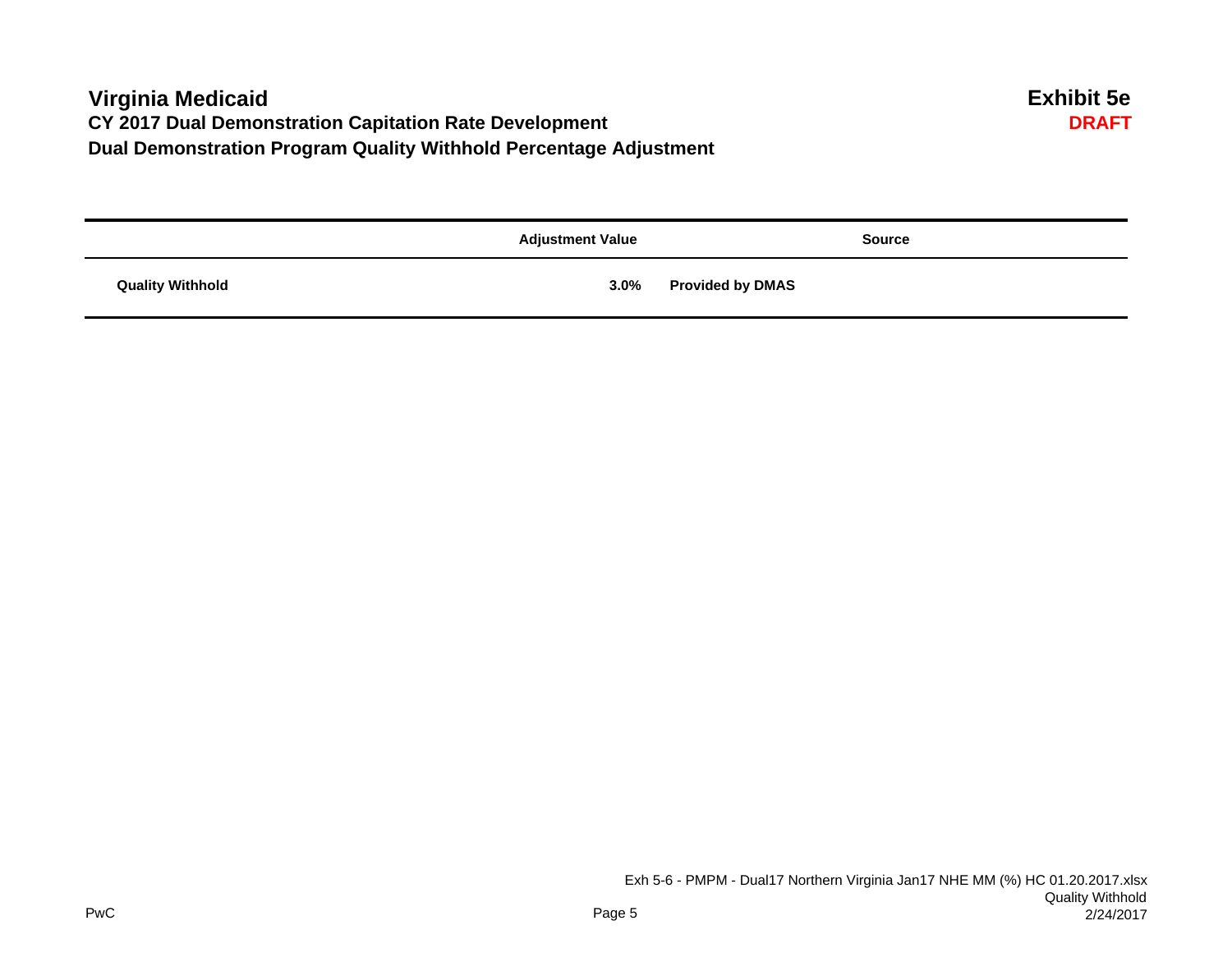# **Virginia Medicaid Exhibit 5f**

**CY 2017 Dual Demonstration Capitation Rate Development DRAFT**

**Historical Fee-For-Service Data**

**Summary of Northern Virginia Base Capitation Rates Effective January 1, 2017 - March 31, 2017 With 2% Savings Percentage & Net 3% Quality Withhold**

|                              |                  | <b>Northern Virginia</b> |            |                  |                         |
|------------------------------|------------------|--------------------------|------------|------------------|-------------------------|
| <b>IMEG</b>                  | <b>Age Group</b> | <b>HealthKeepers</b>     | Humana     | Virginia Premier | <b>Regional Average</b> |
| <b>Nursing Home Eligible</b> | Age 21-64        | \$4,324.64               | \$4,011.19 | \$4,945.32       | \$4,188.07              |
|                              | Age 65 and Over  | \$4,699.61               | \$4,652.84 | \$4,606.20       | \$4,675.00              |
|                              | Average          | \$4,606.62               | \$4,491.20 | \$4,719.24       | \$4,552.45              |
| <b>Community Well</b>        | Age 21-64        | \$323.89                 | \$323.89   | \$323.89         | \$323.89                |
|                              | Age 65 and Over  | \$142.70                 | \$142.70   | \$142.70         | \$142.70                |
|                              | Average          | \$203.52                 | \$203.55   | \$211.98         | \$203.65                |
| <b>Weighted Average</b>      |                  | \$1,167.36               | \$1,209.41 | \$1,591.75       | \$1,193.88              |

Note:

Weighted Averages are based on January 2017 Enrollment Distribution

Capitation rates will change effective April 1, 2017 with the implementation on the ARTS program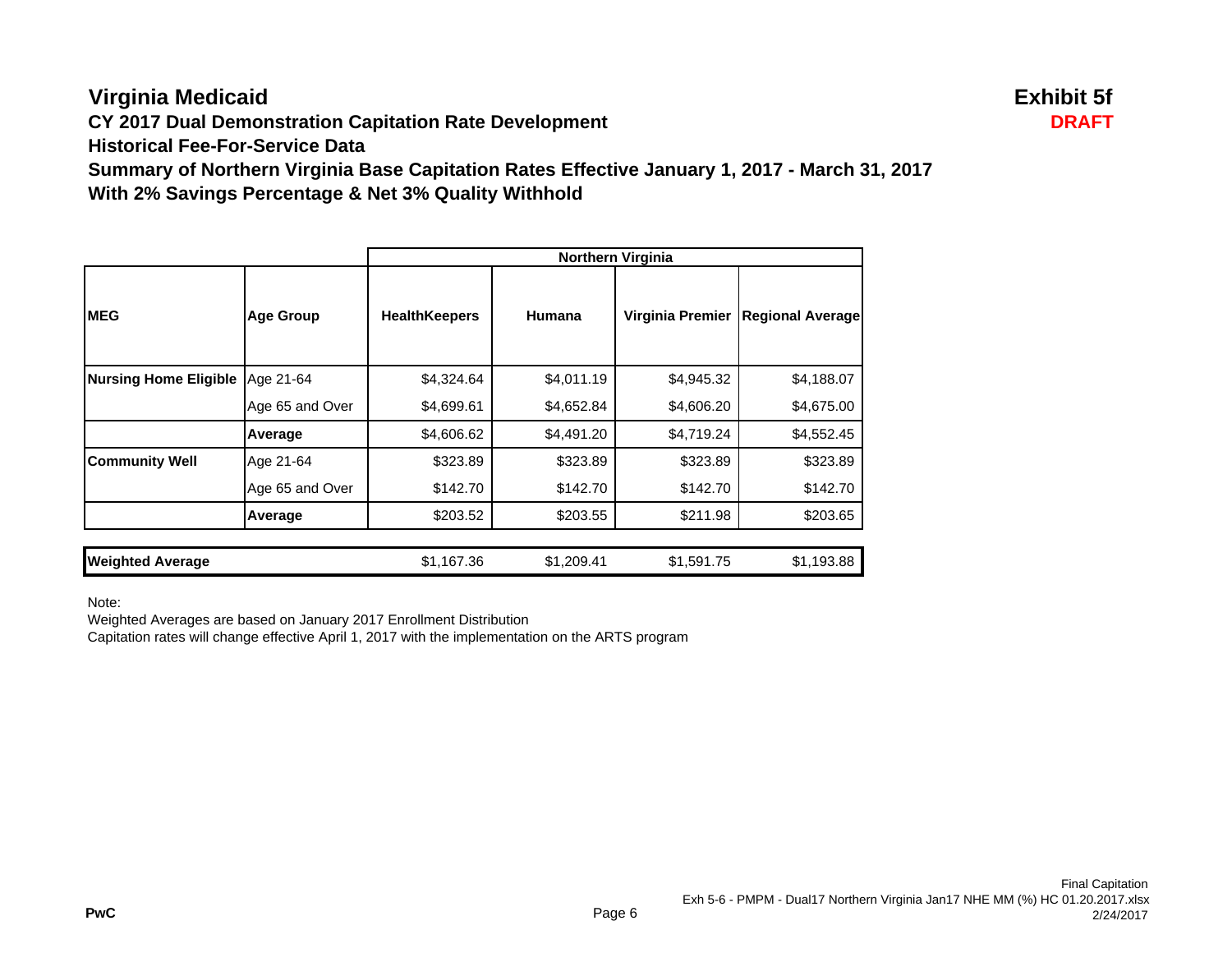## **Virginia Medicaid Exhibit 5g CY 2017 Dual Demonstration Capitation Rate Development DRAFT Member Months of EnrolleesJanuary 2017 Member Month Distribution**

|                                    |                  | <b>Northern Virginia</b> |               |                  |                       |
|------------------------------------|------------------|--------------------------|---------------|------------------|-----------------------|
| <b>MEG</b>                         | <b>Age Group</b> | <b>HealthKeepers</b>     | <b>Humana</b> | Virginia Premier | <b>Regional Total</b> |
| <b>Nursing Home Eligible</b>       | Age 21 - 64      | 5.4%                     | 5.9%          | 10.2%            | 5.7%                  |
|                                    | Age 65 and Over  | 16.5%                    | 17.5%         | 20.4%            | 17.0%                 |
| <b>Nursing Home Eligible Total</b> |                  | 21.9%                    | 23.5%         | 30.6%            | 22.8%                 |
| <b>Community Well</b>              | Age 21 - 64      | 26.2%                    | 25.7%         | 26.5%            | 26.0%                 |
|                                    | Age 65 and Over  | 51.9%                    | 50.8%         | 42.9%            | 51.3%                 |
| <b>Community Well Total</b>        |                  | 78.1%                    | 76.5%         | 69.4%            | 77.2%                 |
|                                    |                  |                          |               |                  |                       |
| Total                              |                  | 100.0%                   | 100.0%        | 100.0%           | 100.0%                |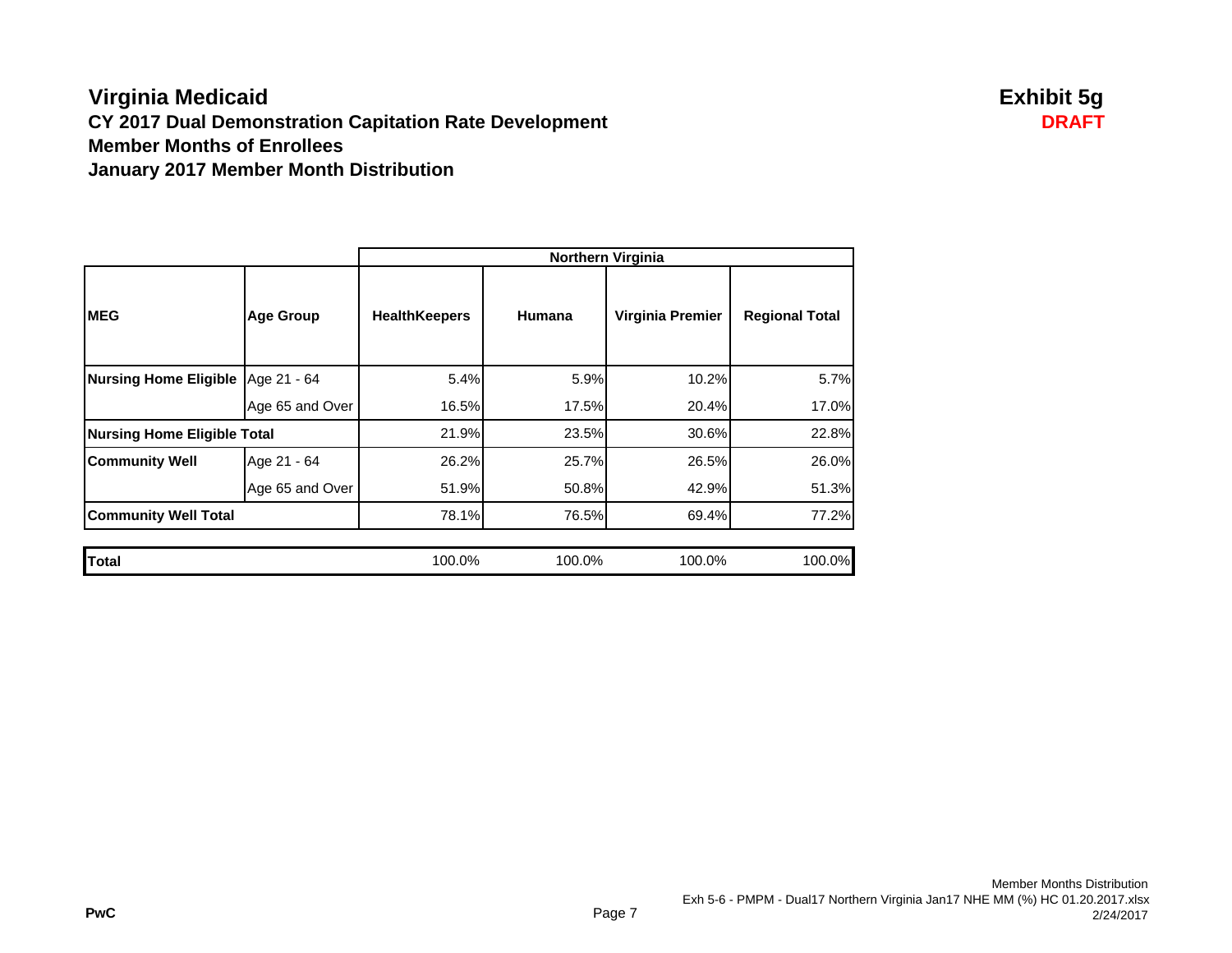# **Virginia Medicaid Exhibit 5a**

**CY 2017 Dual Demonstration Capitation Rate Development**

**Historical Fee-For-Service Data**

**Blending of Nursing Home Eligible - Institutional and Nursing Home Eligible - Waiver Southwest/Roanoke Base Rates Effective January 1, 2017 - March 31, 2017**

|                              |                  | Southwest/Roanoke                    |            |                  |                         |
|------------------------------|------------------|--------------------------------------|------------|------------------|-------------------------|
| <b>IMEG</b>                  | <b>Age Group</b> | <b>HealthKeepers</b>                 | Humana     | Virginia Premier | <b>Regional Average</b> |
|                              |                  | <b>CY 2017 Base Capitation Rates</b> |            |                  |                         |
| <b>Nursing Home Eligible</b> | Age 21 - 64      | \$5,255.47                           | \$5,255.47 | \$5,255.47       | \$5,255.47              |
| Institutional                | Age 65 and Over  | \$5,004.60                           | \$5,004.60 | \$5,004.60       | \$5,004.60              |
|                              | Average          | \$5,060.35                           | \$5,051.01 | \$5,044.27       | \$5,052.84              |
| <b>Nursing Home Eligible</b> | Age 21 - 64      | \$2,566.86                           | \$2,566.86 | \$2,566.86       | \$2,566.86              |
| <b>Waiver</b>                | Age 65 and Over  | \$2,330.71                           | \$2,330.71 | \$2,330.71       | \$2,330.71              |
|                              | Average          | \$2,436.29                           | \$2,415.79 | \$2,413.14       | \$2,424.02              |

|                                     |                 | Southwest/Roanoke January 2017 Enrollment Distribution |     |     |     |
|-------------------------------------|-----------------|--------------------------------------------------------|-----|-----|-----|
| Nursing Home Eligible Age 21 - 64   |                 | 9%                                                     | 10% | 8%  | 9%  |
| <b>Institutional</b>                | Age 65 and Over | 32%                                                    | 42% | 44% | 39% |
|                                     | Total           | 41%                                                    | 52% | 52% | 48% |
| Nursing Home Eligible   Age 21 - 64 |                 | 26%                                                    | 17% | 17% | 21% |
| <b>Waiver</b>                       | Age 65 and Over | 32%                                                    | 31% | 31% | 32% |
|                                     | Total           | 59%                                                    | 48% | 48% | 52% |

|                                     |                 | <b>Blended CY 2017 Base Capitation Rates</b> |            |            |            |
|-------------------------------------|-----------------|----------------------------------------------|------------|------------|------------|
| Nursing Home Eligible   Age 21 - 64 |                 | \$3,265.59                                   | \$3,522.45 | \$3,445.71 | \$3,397.61 |
|                                     | Age 65 and Over | \$3,663.52                                   | \$3,875.46 | \$3,884.02 | \$3,803.95 |
|                                     | Average         | \$3,522.65                                   | \$3,780.32 | \$3,774.31 | \$3,682.87 |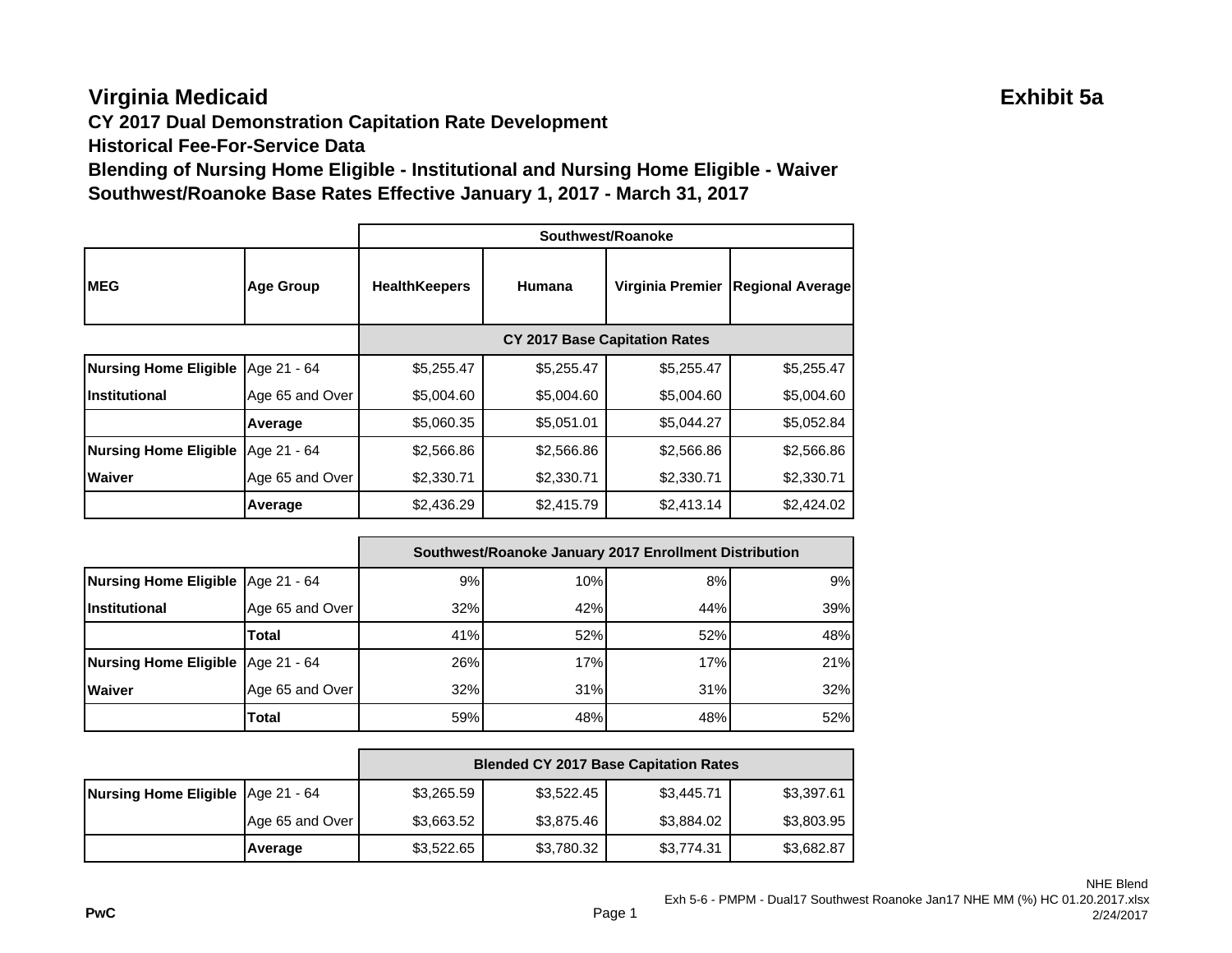## **Virginia Medicaid Exhibit 5b CY 2017 Dual Demonstration Capitation Rate Development Historical Fee-For-Service DataSummary of Southwest/Roanoke Base Capitation Rates Effective January 1, 2017 - March 31, 2017**

|                              |                  | Southwest/Roanoke    |            |                  |                         |
|------------------------------|------------------|----------------------|------------|------------------|-------------------------|
| <b>IMEG</b>                  | <b>Age Group</b> | <b>HealthKeepers</b> | Humana     | Virginia Premier | <b>Regional Average</b> |
| <b>Nursing Home Eligible</b> | Age 21-64        | \$3,265.59           | \$3,522.45 | \$3,445.71       | \$3,397.61              |
|                              | Age 65 and Over  | \$3,663.52           | \$3,875.46 | \$3,884.02       | \$3,803.95              |
|                              | Average          | \$3,522.65           | \$3,780.32 | \$3,774.31       | \$3,682.87              |
| <b>Community Well</b>        | Age 21-64        | \$429.64             | \$429.64   | \$429.64         | \$429.64                |
|                              | Age 65 and Over  | \$291.04             | \$291.04   | \$291.04         | \$291.04                |
|                              | Average          | \$383.15             | \$380.49   | \$383.15         | \$382.09                |
|                              |                  |                      |            |                  |                         |
| <b>Weighted Average</b>      |                  | \$1,129.23           | \$1,298.95 | \$1,040.47       | \$1,181.14              |

Note:

Weighted Averages are based on January 2017 Enrollment Distribution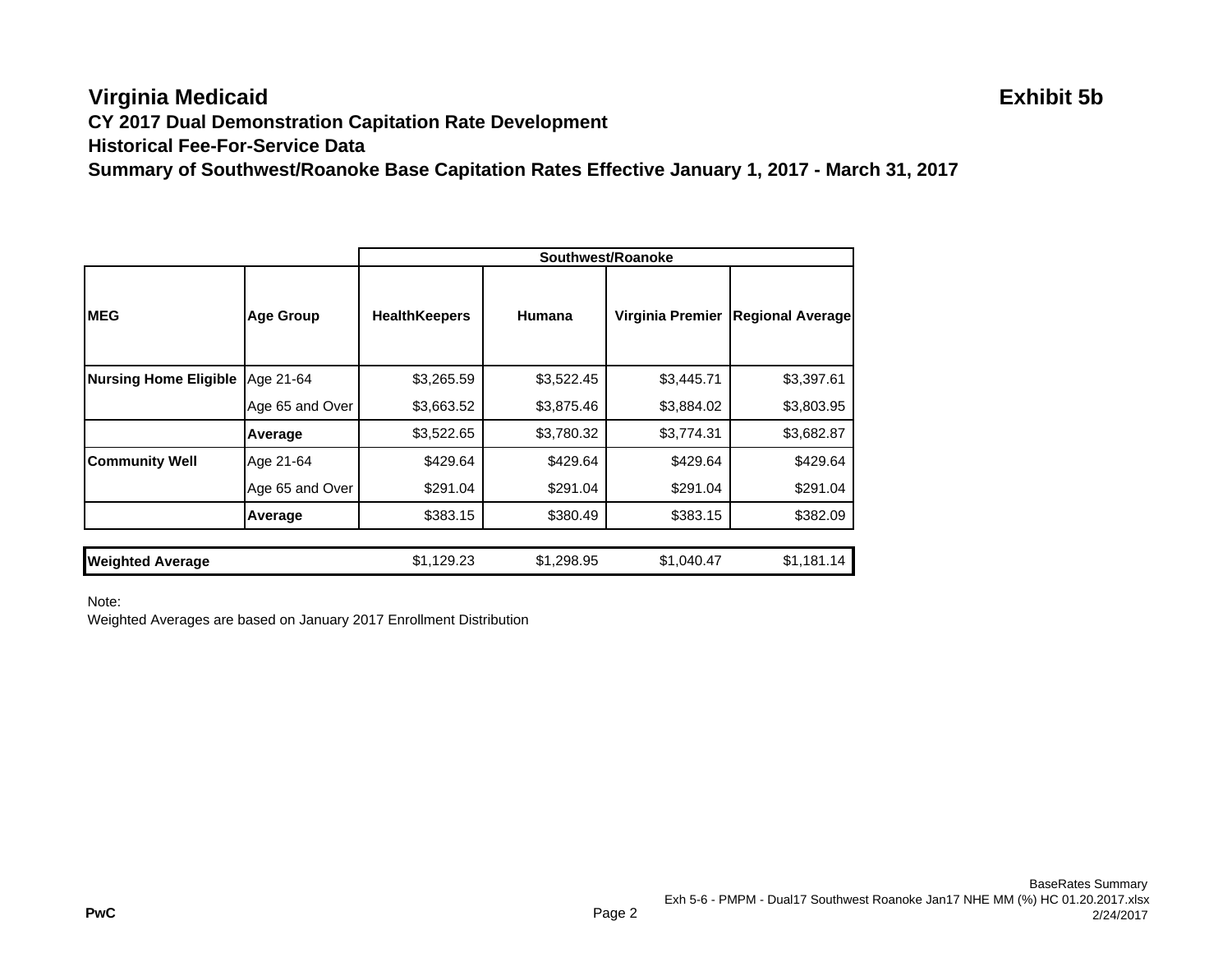# **Virginia Medicaid Exhibit 5c CY 2017 Dual Demonstration Capitation Rate Development Dual Demonstration Program Third Year Savings Percentage Adjustment**

|                                      | <b>Adjustment Value</b> | <b>Source</b>           |
|--------------------------------------|-------------------------|-------------------------|
| <b>Third Year Savings Percentage</b> | 2.0%                    | <b>Provided by DMAS</b> |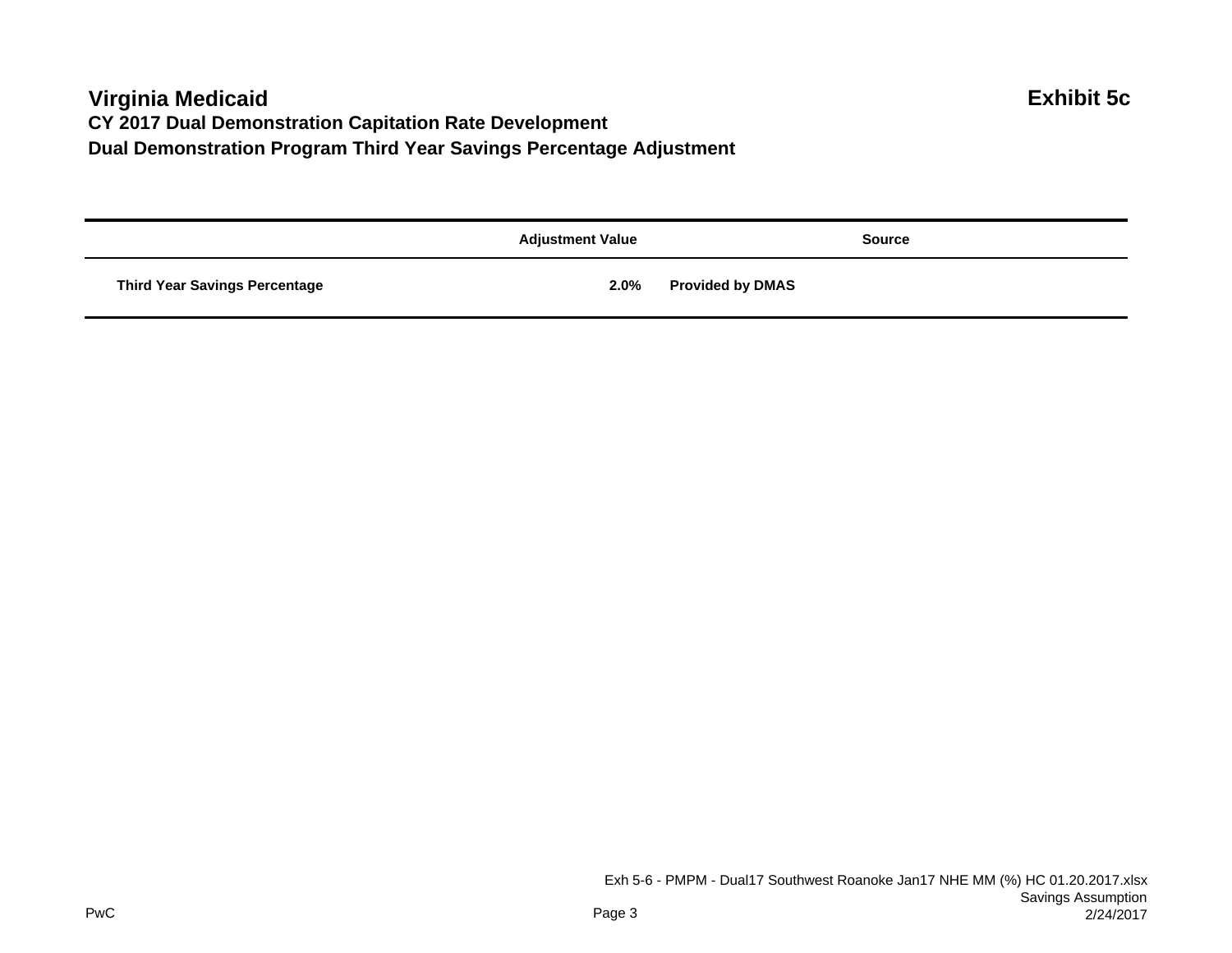# **Virginia Medicaid Exhibit 5d**

**CY 2017 Dual Demonstration Capitation Rate Development**

**Historical Fee-For-Service Data**

**Summary of Southwest/Roanoke Base Capitation Rates Effective January 1, 2017 - March 31, 2017 With 2% Savings Percentage**

|                              |                  | Southwest/Roanoke    |            |                  |                         |
|------------------------------|------------------|----------------------|------------|------------------|-------------------------|
| <b>IMEG</b>                  | <b>Age Group</b> | <b>HealthKeepers</b> | Humana     | Virginia Premier | <b>Regional Average</b> |
| <b>Nursing Home Eligible</b> | Age 21-64        | \$3,200.28           | \$3,452.00 | \$3,376.79       | \$3,329.66              |
|                              | Age 65 and Over  | \$3,590.25           | \$3,797.95 | \$3,806.34       | \$3,727.87              |
|                              | Average          | \$3,452.20           | \$3,704.72 | \$3,698.82       | \$3,609.21              |
| <b>Community Well</b>        | Age 21-64        | \$421.05             | \$421.05   | \$421.05         | \$421.05                |
|                              | Age 65 and Over  | \$285.22             | \$285.22   | \$285.22         | \$285.22                |
|                              | Average          | \$375.49             | \$372.88   | \$375.49         | \$374.45                |
|                              |                  |                      |            |                  |                         |
| <b>Weighted Average</b>      |                  | \$1,106.65           | \$1,272.97 | \$1,019.66       | \$1,157.52              |

Note:

Weighted Averages are based on January 2017 Enrollment Distribution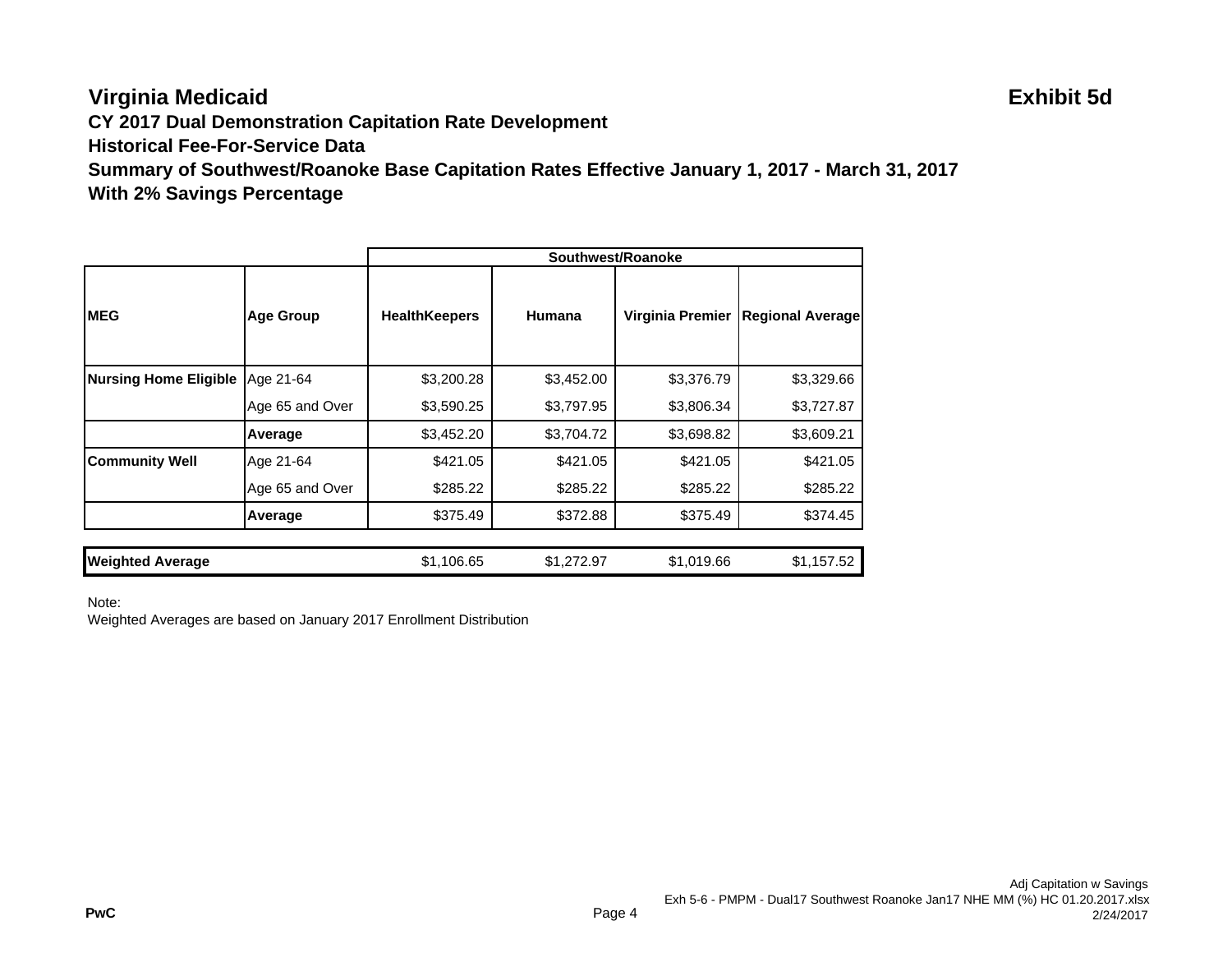# **Virginia Medicaid Exhibit 5e CY 2017 Dual Demonstration Capitation Rate Development Dual Demonstration Program Quality Withhold Percentage Adjustment**

|                         | <b>Adjustment Value</b> | <b>Source</b>           |
|-------------------------|-------------------------|-------------------------|
| <b>Quality Withhold</b> | $3.0\%$                 | <b>Provided by DMAS</b> |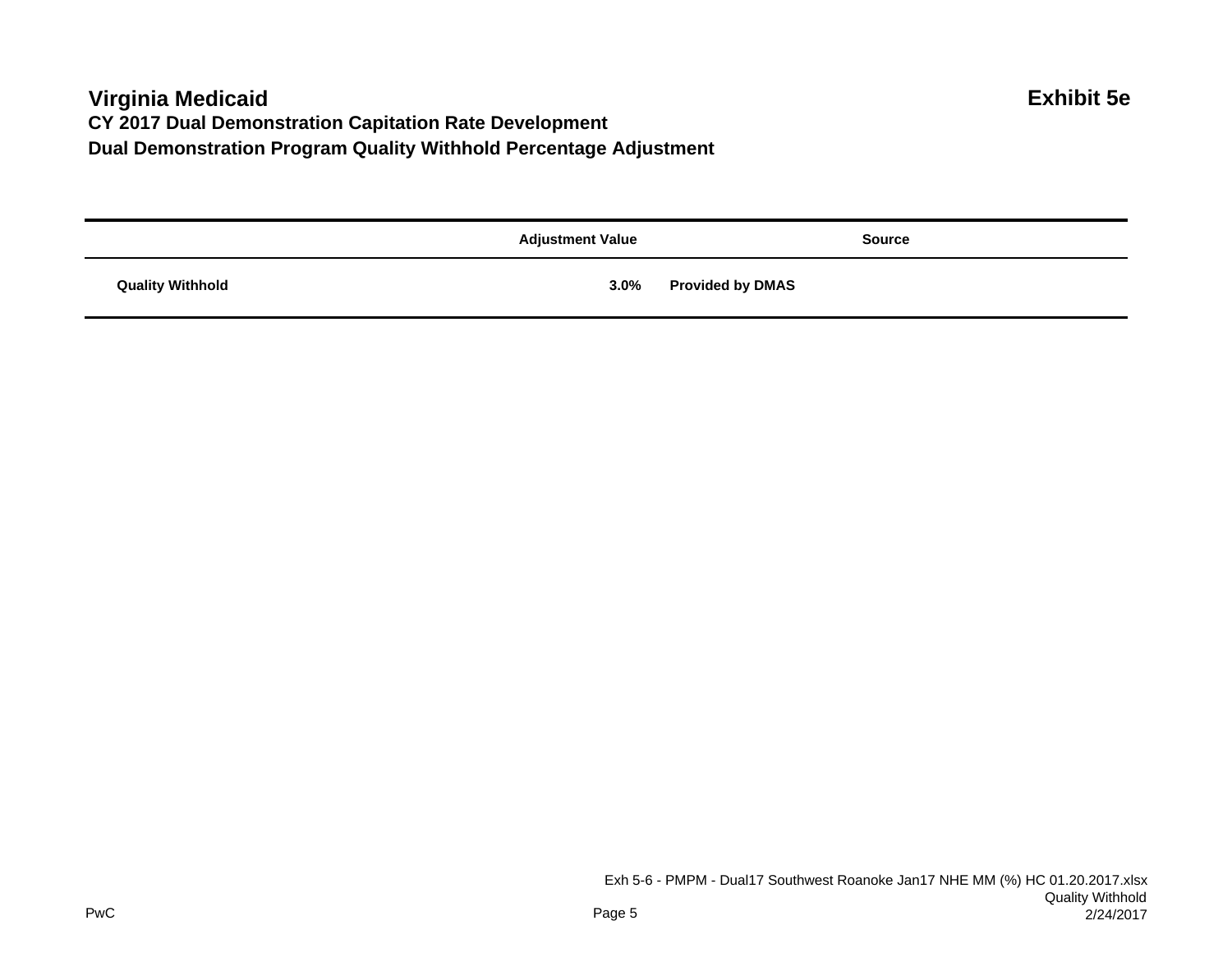# **Virginia Medicaid Exhibit 5f**

**CY 2017 Dual Demonstration Capitation Rate Development**

**Historical Fee-For-Service Data**

**Summary of Southwest/Roanoke Base Capitation Rates Effective January 1, 2017 - March 31, 2017 With 2% Savings Percentage & Net 3% Quality Withhold**

|                              |                  | Southwest/Roanoke    |            |                  |                         |
|------------------------------|------------------|----------------------|------------|------------------|-------------------------|
| <b>IMEG</b>                  | <b>Age Group</b> | <b>HealthKeepers</b> | Humana     | Virginia Premier | <b>Regional Average</b> |
| <b>Nursing Home Eligible</b> | Age 21-64        | \$3,104.27           | \$3,348.44 | \$3,275.49       | \$3,229.77              |
|                              | Age 65 and Over  | \$3,482.54           | \$3,684.01 | \$3,692.15       | \$3,616.03              |
|                              | Average          | \$3,348.63           | \$3,593.57 | \$3,587.86       | \$3,500.93              |
| <b>Community Well</b>        | Age 21-64        | \$408.42             | \$408.42   | \$408.42         | \$408.42                |
|                              | Age 65 and Over  | \$276.66             | \$276.66   | \$276.66         | \$276.66                |
|                              | Average          | \$364.22             | \$361.70   | \$364.23         | \$363.22                |
| <b>Weighted Average</b>      |                  | \$1,073.45           | \$1,234.78 | \$989.07         | \$1,122.79              |

Note:

Weighted Averages are based on January 2017 Enrollment Distribution

Capitation rates will change effective April 1, 2017 with the implementation on the ARTS program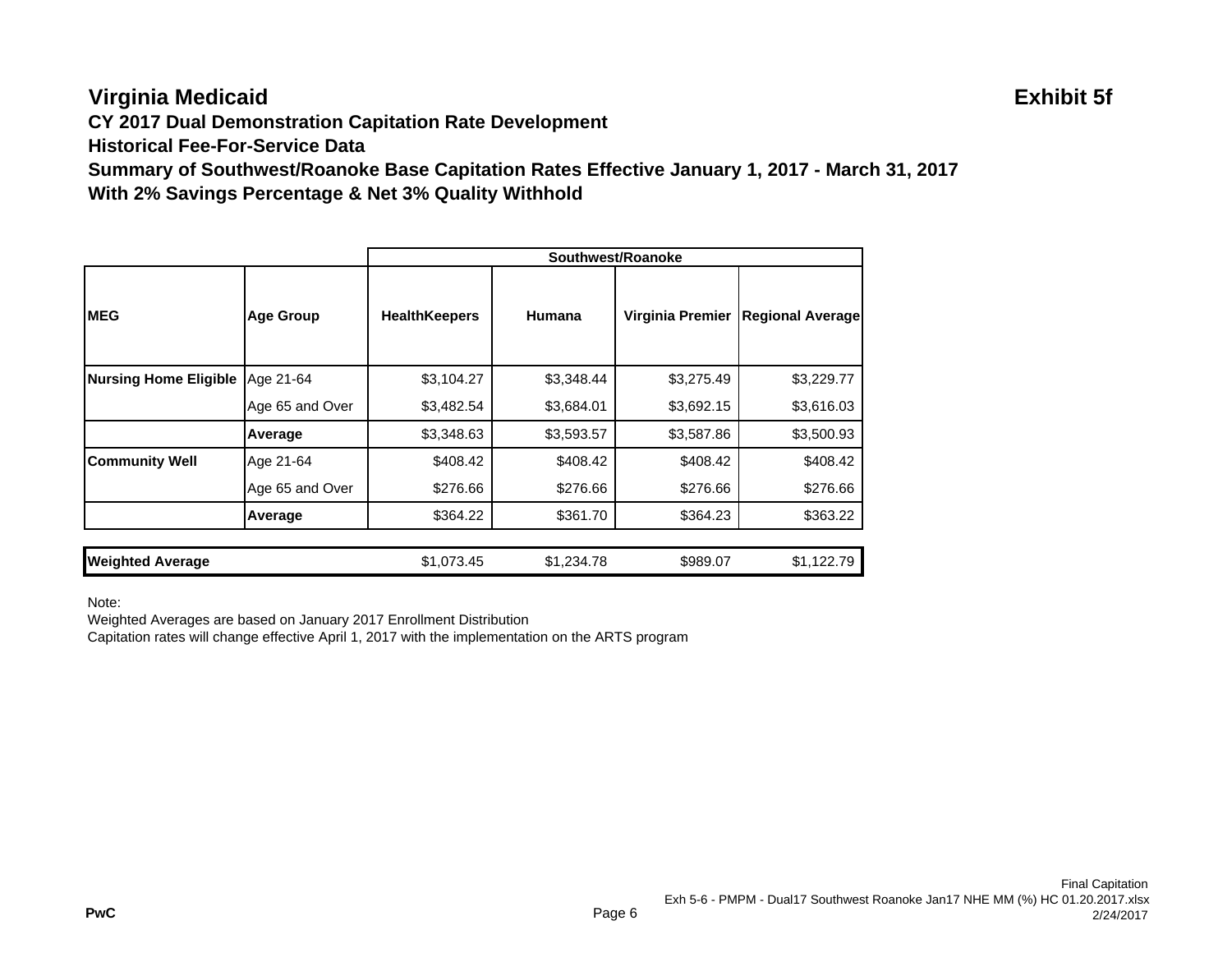## **Virginia Medicaid Exhibit 5g CY 2017 Dual Demonstration Capitation Rate Development Member Months of EnrolleesJanuary 2017 Member Month Distribution**

|                                    |                  | Southwest/Roanoke    |        |                  |                       |
|------------------------------------|------------------|----------------------|--------|------------------|-----------------------|
| <b>MEG</b>                         | <b>Age Group</b> | <b>HealthKeepers</b> | Humana | Virginia Premier | <b>Regional Total</b> |
| Nursing Home Eligible Age 21 - 64  |                  | 8.4%                 | 7.3%   | 4.9%             | 7.2%                  |
|                                    | Age 65 and Over  | 15.4%                | 19.7%  | 14.5%            | 17.0%                 |
| <b>Nursing Home Eligible Total</b> |                  | 23.8%                | 27.0%  | 19.4%            | 24.2%                 |
| <b>Community Well</b>              | Age 21 - 64      | 50.7%                | 47.1%  | 53.6%            | 49.8%                 |
|                                    | Age 65 and Over  | 25.6%                | 25.9%  | 27.0%            | 26.0%                 |
| <b>Community Well Total</b>        |                  | 76.2%                | 73.0%  | 80.6%            | 75.8%                 |
|                                    |                  |                      |        |                  |                       |
| <b>Total</b>                       |                  | 100.0%               | 100.0% | 100.0%           | 100.0%                |

### Member Months Distribution Exh 5-6 - PMPM - Dual17 Southwest Roanoke Jan17 NHE MM (%) HC 01.20.2017.xlsx 2/24/2017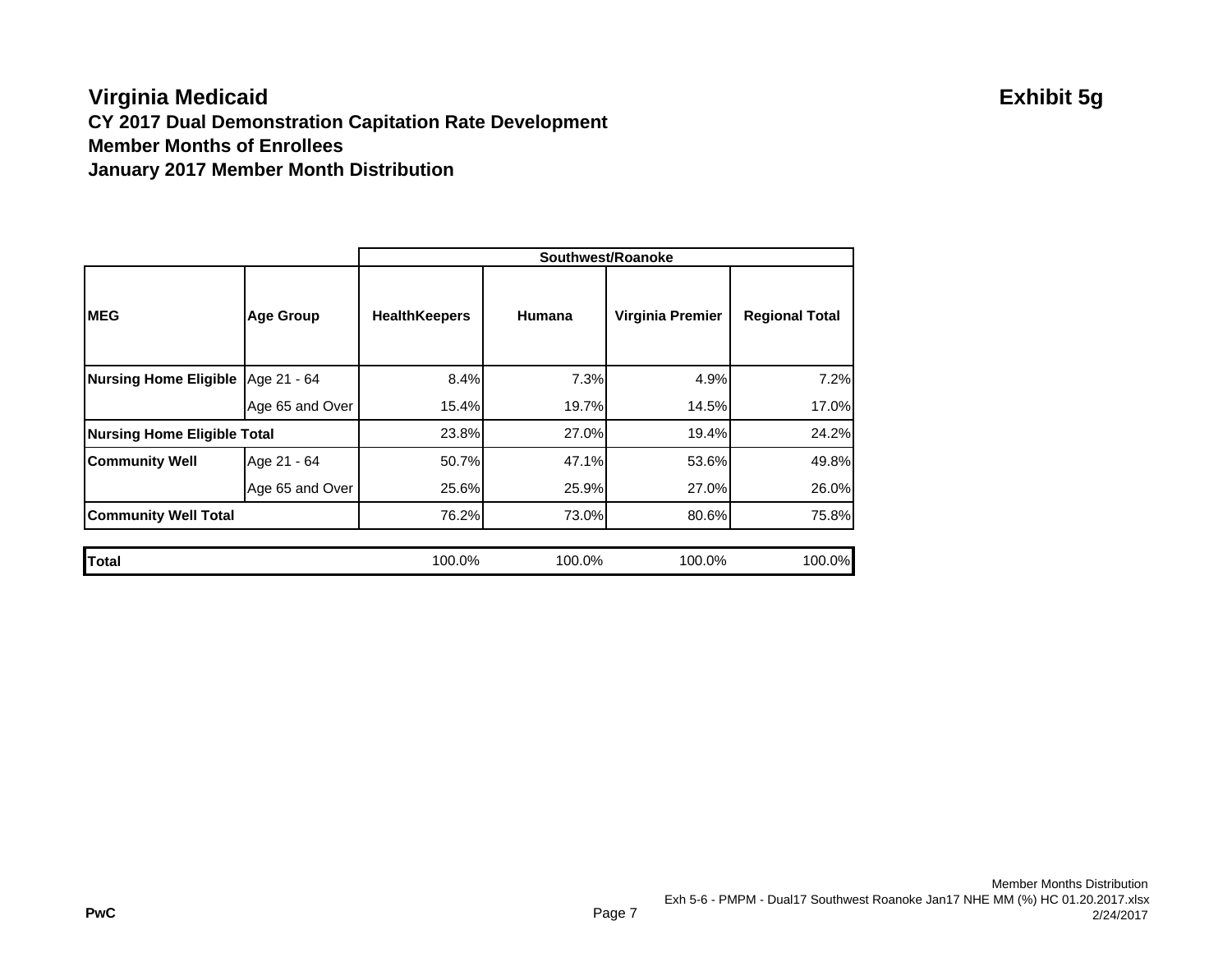# **Virginia Medicaid Exhibit 5a**

**CY 2017 Dual Demonstration Capitation Rate Development DRAFT** 

**Historical Fee-For-Service Data**

**Blending of Nursing Home Eligible - Institutional and Nursing Home Eligible - Waiver Tidewater Base Rates Effective January 1, 2017 - March 31, 2017**

|                              |                  | <b>Tidewater</b>                     |            |                  |                         |
|------------------------------|------------------|--------------------------------------|------------|------------------|-------------------------|
| <b>IMEG</b>                  | <b>Age Group</b> | <b>HealthKeepers</b>                 | Humana     | Virginia Premier | <b>Regional Average</b> |
|                              |                  | <b>CY 2017 Base Capitation Rates</b> |            |                  |                         |
| <b>Nursing Home Eligible</b> | Age 21 - 64      | \$5,165.31                           | \$5,165.31 | \$5,165.31       | \$5,165.31              |
| Institutional                | Age 65 and Over  | \$5,010.85                           | \$5,010.85 | \$5,010.85       | \$5,010.85              |
|                              | Average          | \$5,044.21                           | \$5,039.62 | \$5,041.17       | \$5,041.82              |
| <b>Nursing Home Eligible</b> | Age 21 - 64      | \$2,661.89                           | \$2,661.89 | \$2,661.89       | \$2,661.89              |
| <b>Waiver</b>                | Age 65 and Over  | \$2,457.68                           | \$2,457.68 | \$2,457.68       | \$2,457.68              |
|                              | Average          | \$2,536.44                           | \$2,517.47 | \$2,534.54       | \$2,528.72              |

|                                     |                 | <b>Tidewater January 2017 Enrollment Distribution</b> |     |     |     |
|-------------------------------------|-----------------|-------------------------------------------------------|-----|-----|-----|
| Nursing Home Eligible   Age 21 - 64 |                 | 9%                                                    | 9%  | 12% | 10% |
| <b>Institutional</b>                | Age 65 and Over | 34%                                                   | 39% | 49% | 38% |
|                                     | Total           | 44%                                                   | 48% | 61% | 48% |
| Nursing Home Eligible   Age 21 - 64 |                 | 22%                                                   | 15% | 15% | 18% |
| Waiver                              | Age 65 and Over | 35%                                                   | 36% | 24% | 34% |
|                                     | Total           | 56%                                                   | 52% | 39% | 52% |

|                                     |                 | <b>Blended CY 2017 Base Capitation Rates</b> |            |            |            |
|-------------------------------------|-----------------|----------------------------------------------|------------|------------|------------|
| Nursing Home Eligible   Age 21 - 64 |                 | \$3,421.24                                   | \$3,598.30 | \$3,796.25 | \$3,534.28 |
|                                     | Age 65 and Over | \$3,729.37                                   | \$3,783.75 | \$4,173.00 | \$3,816.67 |
|                                     | Average         | \$3,633.41                                   | \$3,739.02 | \$4,072.84 | \$3,738.47 |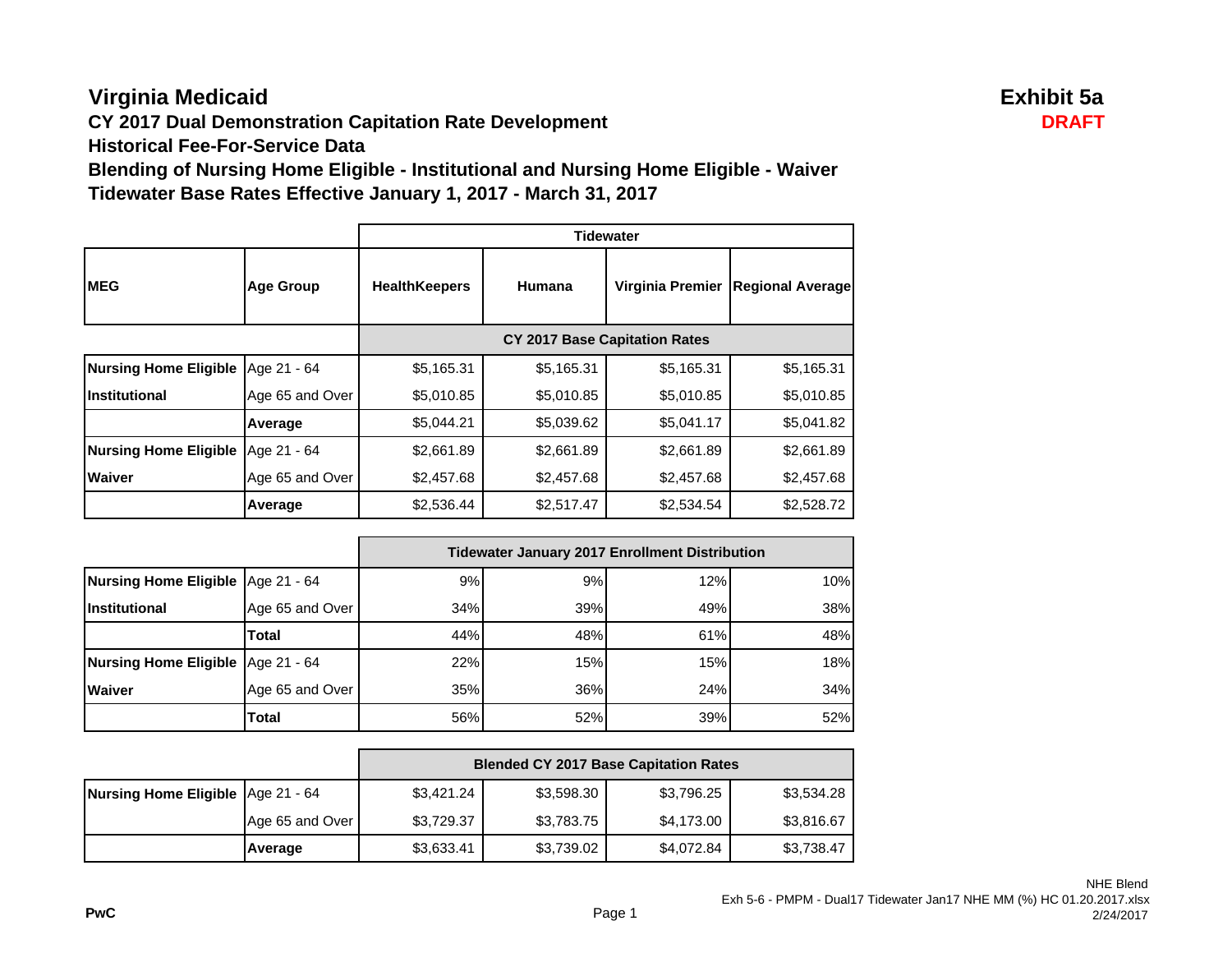### **Virginia Medicaid Exhibit 5b CY 2017 Dual Demonstration Capitation Rate Development DRAFT Historical Fee-For-Service DataSummary of Tidewater Base Capitation Rates Effective January 1, 2017 - March 31, 2017**

|                              |                  | <b>Tidewater</b>     |            |                  |                         |
|------------------------------|------------------|----------------------|------------|------------------|-------------------------|
| <b>IMEG</b>                  | <b>Age Group</b> | <b>HealthKeepers</b> | Humana     | Virginia Premier | <b>Regional Average</b> |
| <b>Nursing Home Eligible</b> | Age 21-64        | \$3,421.24           | \$3,598.30 | \$3,796.25       | \$3,534.28              |
|                              | Age 65 and Over  | \$3,729.37           | \$3,783.75 | \$4,173.00       | \$3,816.67              |
|                              | Average          | \$3,633.41           | \$3,739.02 | \$4,072.84       | \$3,738.47              |
| <b>Community Well</b>        | Age 21-64        | \$346.85             | \$346.85   | \$346.85         | \$346.85                |
|                              | Age 65 and Over  | \$219.63             | \$219.63   | \$219.63         | \$219.63                |
|                              | Average          | \$300.68             | \$292.47   | \$306.78         | \$298.82                |
|                              |                  |                      |            |                  |                         |
| <b>Weighted Average</b>      |                  | \$975.54             | \$1,105.53 | \$1,024.07       | \$1,029.96              |

Note:

Weighted Averages are based on January 2017 Enrollment Distribution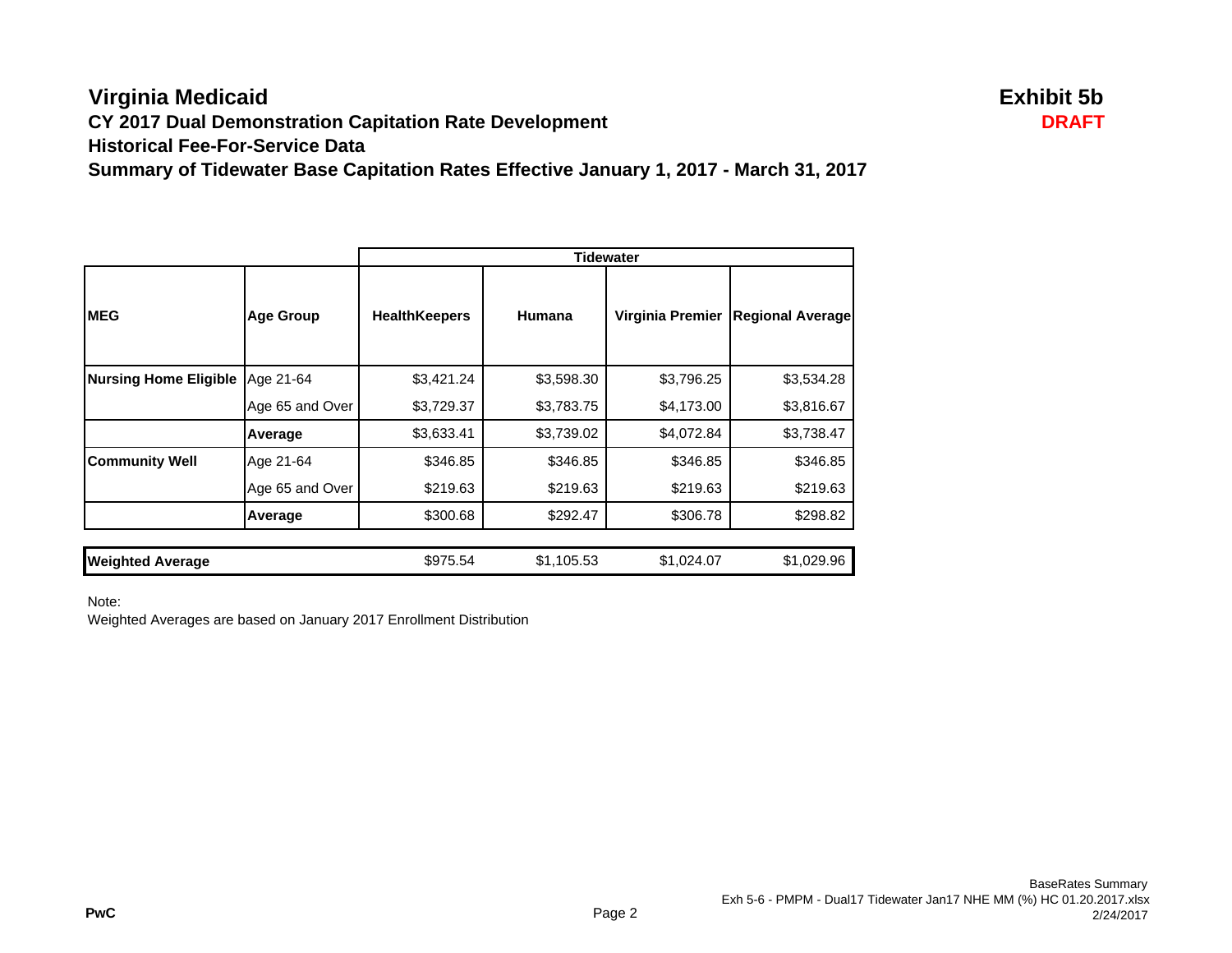## **Virginia Medicaid Exhibit 5c CY 2017 Dual Demonstration Capitation Rate Development Dual Demonstration Program Third Year Savings Percentage Adjustment**

|                                      | <b>Adjustment Value</b> | <b>Source</b>           |
|--------------------------------------|-------------------------|-------------------------|
| <b>Third Year Savings Percentage</b> | 2.0%                    | <b>Provided by DMAS</b> |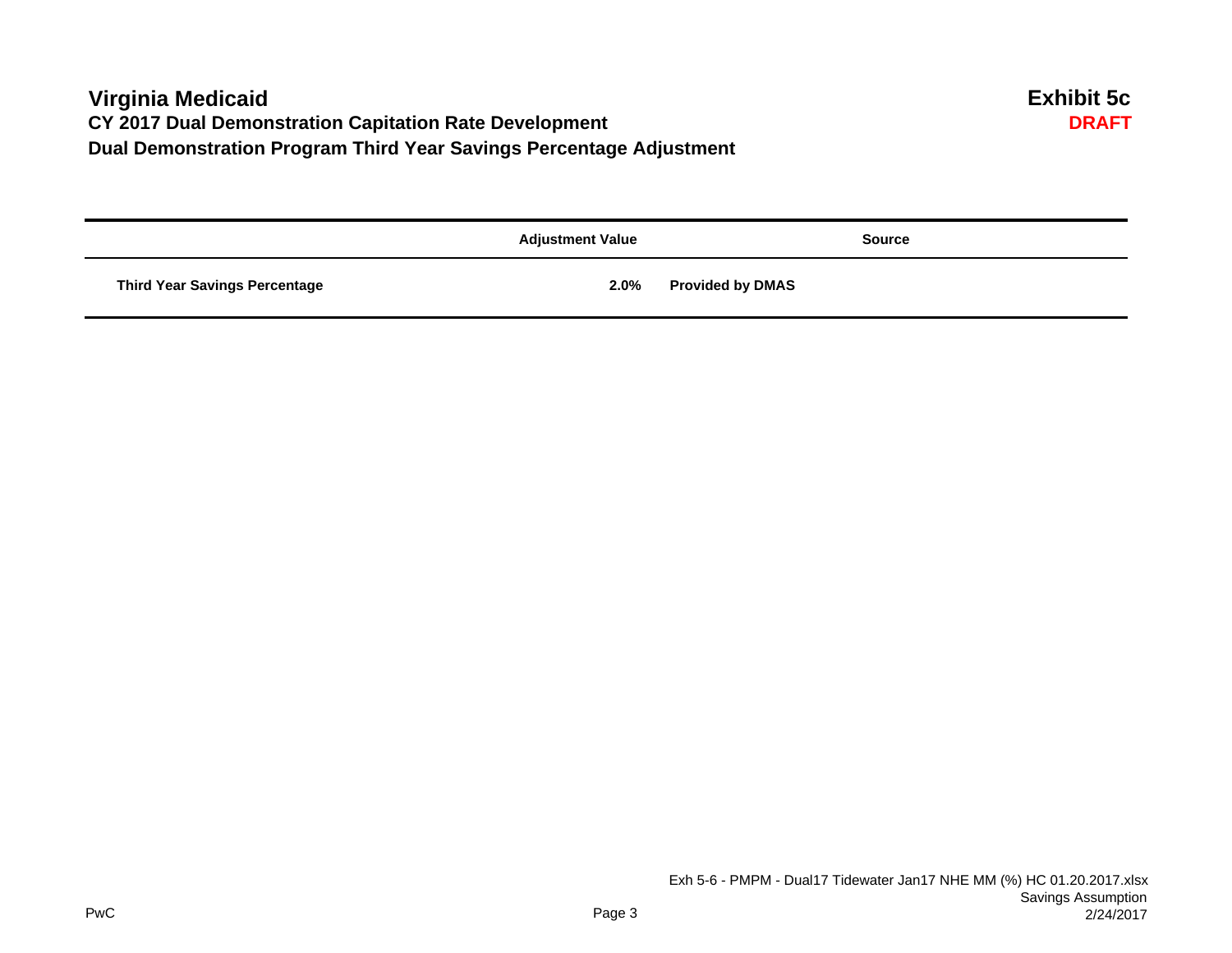**Virginia Medicaid Exhibit 5d CY 2017 Dual Demonstration Capitation Rate Development DRAFT Historical Fee-For-Service DataSummary of Tidewater Base Capitation Rates Effective January 1, 2017 - March 31, 2017 With 2% Savings Percentage**

|                              |                  | <b>Tidewater</b>     |            |                  |                         |
|------------------------------|------------------|----------------------|------------|------------------|-------------------------|
| <b>IMEG</b>                  | <b>Age Group</b> | <b>HealthKeepers</b> | Humana     | Virginia Premier | <b>Regional Average</b> |
| <b>Nursing Home Eligible</b> | Age 21-64        | \$3,352.81           | \$3,526.33 | \$3,720.33       | \$3,463.59              |
|                              | Age 65 and Over  | \$3,654.79           | \$3,708.07 | \$4,089.54       | \$3,740.34              |
|                              | Average          | \$3,560.74           | \$3,664.24 | \$3,991.39       | \$3,663.70              |
| <b>Community Well</b>        | Age 21-64        | \$339.91             | \$339.91   | \$339.91         | \$339.91                |
|                              | Age 65 and Over  | \$215.24             | \$215.24   | \$215.24         | \$215.24                |
|                              | Average          | \$294.67             | \$286.62   | \$300.65         | \$292.85                |
| <b>Weighted Average</b>      |                  | \$956.03             | \$1,083.42 | \$1,003.59       | \$1,009.36              |

Note:

Weighted Averages are based on January 2017 Enrollment Distribution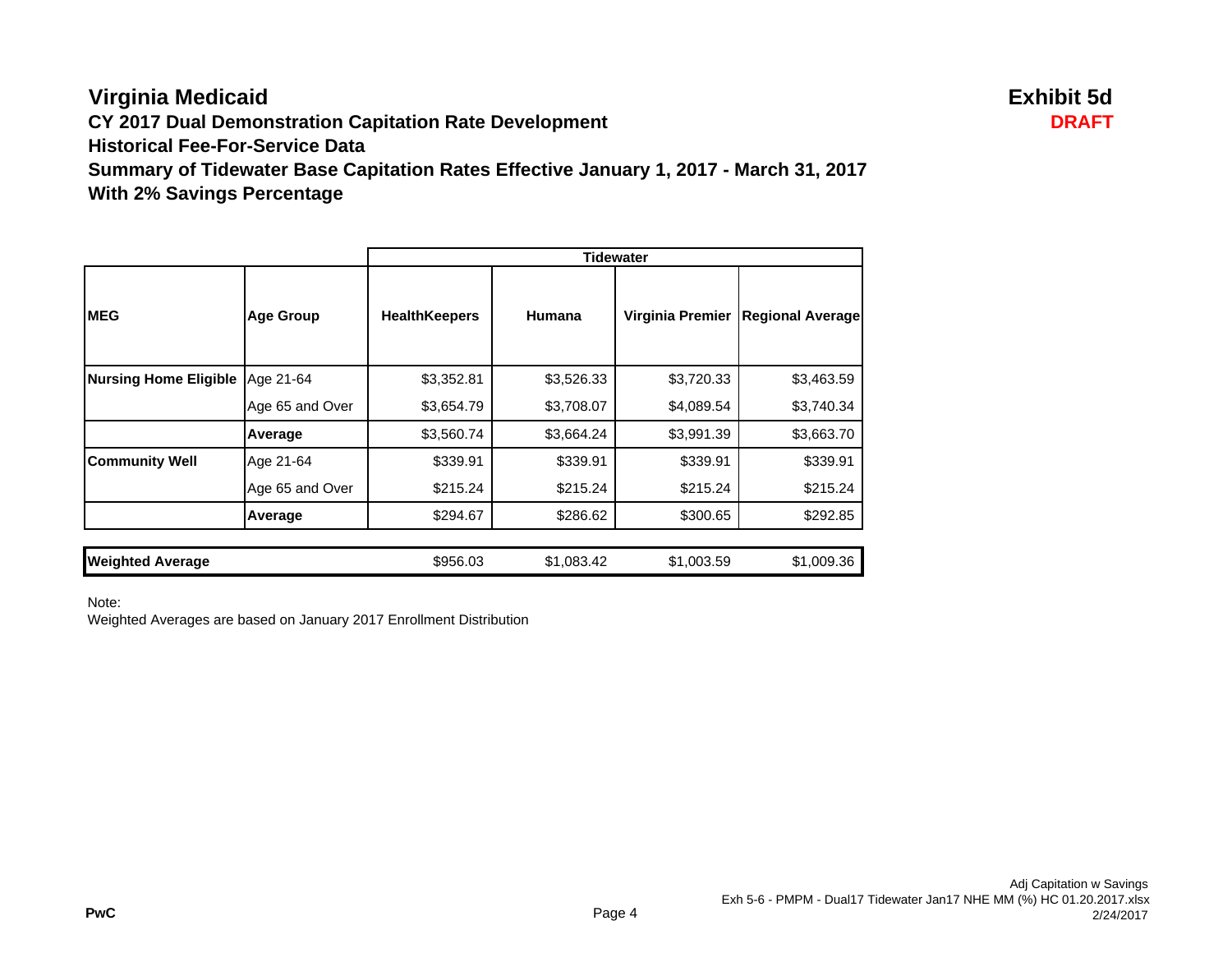## **Virginia Medicaid Exhibit 5e CY 2017 Dual Demonstration Capitation Rate Development Dual Demonstration Program Quality Withhold Percentage Adjustment**

|                         | <b>Adjustment Value</b> | <b>Source</b>           |
|-------------------------|-------------------------|-------------------------|
| <b>Quality Withhold</b> | 3.0%                    | <b>Provided by DMAS</b> |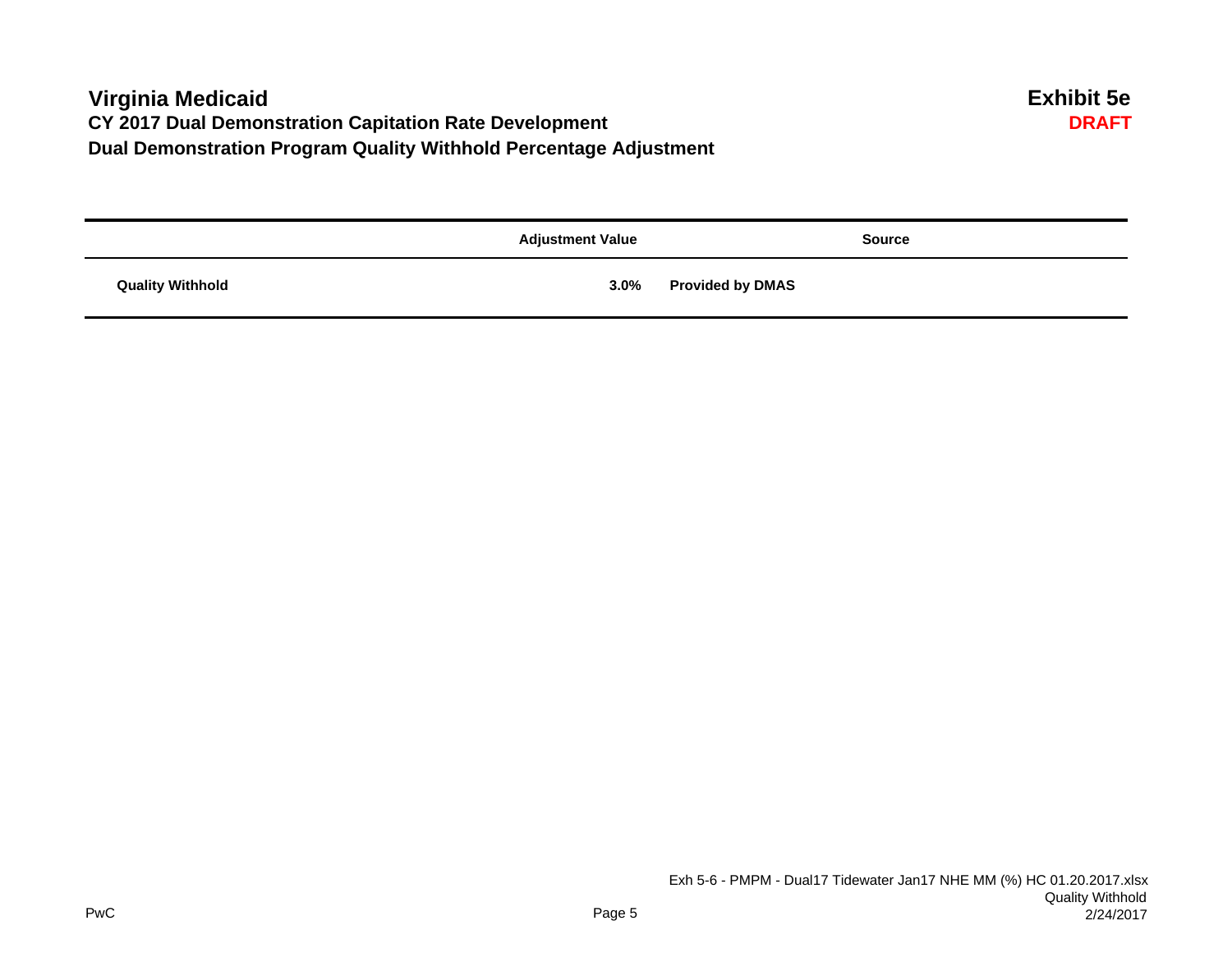# **Virginia Medicaid Exhibit 5f**

**CY 2017 Dual Demonstration Capitation Rate Development DRAFT**

**Historical Fee-For-Service Data**

**Summary of Tidewater Base Capitation Rates Effective January 1, 2017 - March 31, 2017 With 2% Savings Percentage & Net 3% Quality Withhold**

|                              |                  | <b>Tidewater</b>     |            |                  |                         |
|------------------------------|------------------|----------------------|------------|------------------|-------------------------|
| <b>IMEG</b>                  | <b>Age Group</b> | <b>HealthKeepers</b> | Humana     | Virginia Premier | <b>Regional Average</b> |
| <b>Nursing Home Eligible</b> | Age 21-64        | \$3,252.23           | \$3,420.54 | \$3,608.72       | \$3,359.68              |
|                              | Age 65 and Over  | \$3,545.14           | \$3,596.83 | \$3,966.85       | \$3,628.13              |
|                              | Average          | \$3,453.92           | \$3,554.31 | \$3,871.65       | \$3,553.79              |
| <b>Community Well</b>        | Age 21-64        | \$329.71             | \$329.71   | \$329.71         | \$329.71                |
|                              | Age 65 and Over  | \$208.78             | \$208.78   | \$208.78         | \$208.78                |
|                              | Average          | \$285.83             | \$278.02   | \$291.63         | \$284.06                |
|                              |                  |                      |            |                  |                         |
| <b>Weighted Average</b>      |                  | \$927.35             | \$1,050.92 | \$973.48         | \$979.08                |

Note:

Weighted Averages are based on January 2017 Enrollment Distribution

Capitation rates will change effective April 1, 2017 with the implementation on the ARTS program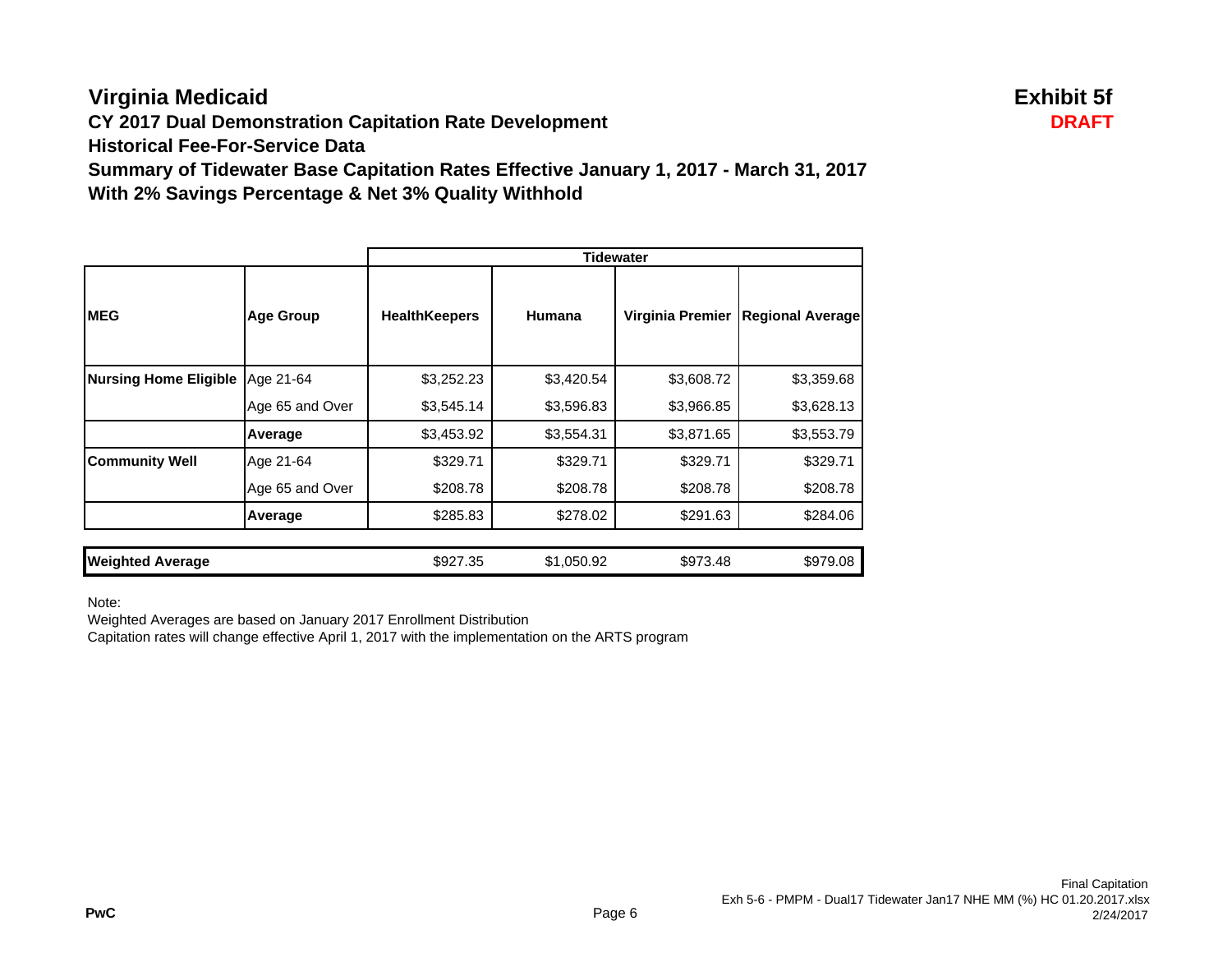## **Virginia Medicaid Exhibit 5g CY 2017 Dual Demonstration Capitation Rate Development DRAFT Member Months of EnrolleesJanuary 2017 Member Month Distribution**

|                                     |                  | <b>Tidewater</b>     |        |                  |                       |
|-------------------------------------|------------------|----------------------|--------|------------------|-----------------------|
| <b>MEG</b>                          | <b>Age Group</b> | <b>HealthKeepers</b> | Humana | Virginia Premier | <b>Regional Total</b> |
| Nursing Home Eligible   Age 21 - 64 |                  | 6.3%                 | 5.7%   | 5.1%             | 5.9%                  |
|                                     | Age 65 and Over  | 13.9%                | 17.9%  | 14.0%            | 15.4%                 |
| <b>Nursing Home Eligible Total</b>  |                  | 20.2%                | 23.6%  | 19.0%            | 21.3%                 |
| <b>Community Well</b>               | Age 21 - 64      | 50.8%                | 43.7%  | 55.5%            | 49.0%                 |
|                                     | Age 65 and Over  | 28.9%                | 32.7%  | 25.5%            | 29.7%                 |
| <b>Community Well Total</b>         |                  | 79.8%                | 76.4%  | 81.0%            | 78.7%                 |
|                                     |                  |                      |        |                  |                       |
| Total                               |                  | 100.0%               | 100.0% | 100.0%           | 100.0%                |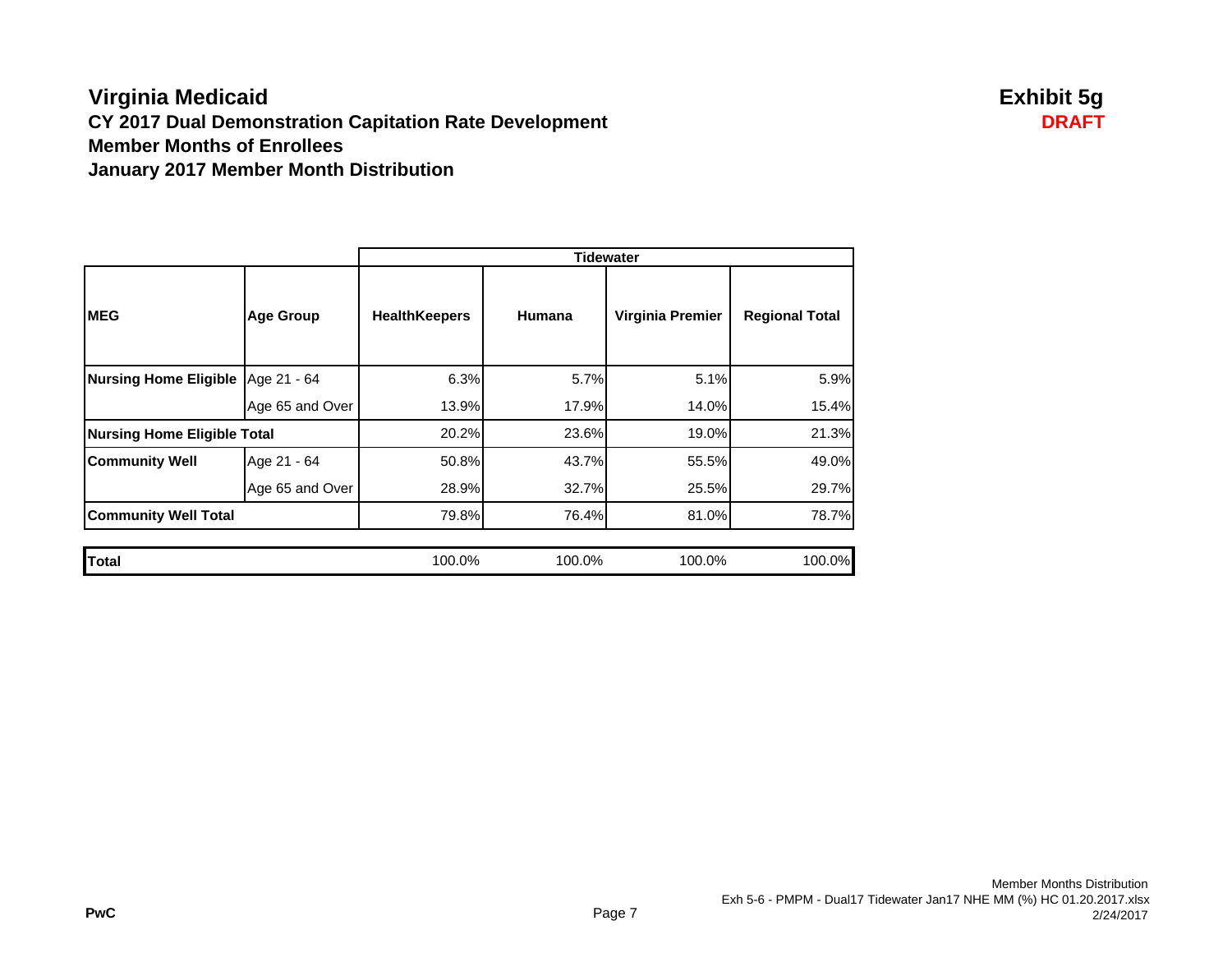# **Virginia Medicaid Exhibit 5a**

**CY 2017 Dual Demonstration Capitation Rate Development DRAFT**

**Historical Fee-For-Service Data**

**Blending of Nursing Home Eligible - Institutional and Nursing Home Eligible - Waiver Western/Charlottesville Base Rates Effective January 1, 2017 - March 31, 2017**

|                              |                  | Western/Charlottesville |                                      |                  |                         |
|------------------------------|------------------|-------------------------|--------------------------------------|------------------|-------------------------|
| <b>MEG</b>                   | <b>Age Group</b> | <b>HealthKeepers</b>    | Humana                               | Virginia Premier | <b>Regional Average</b> |
|                              |                  |                         | <b>CY 2017 Base Capitation Rates</b> |                  |                         |
| <b>Nursing Home Eligible</b> | Age 21 - 64      | \$4,668.12              | \$4,668.12                           | \$4,668.12       | \$4,668.12              |
| Institutional                | Age 65 and Over  | \$5,035.80              | \$5,035.80                           | \$5,035.80       | \$5,035.80              |
|                              | Average          | \$4,995.52              | \$4,988.81                           | \$4,962.27       | \$4,985.12              |
| <b>Nursing Home Eligible</b> | Age 21 - 64      | \$2,646.53              | \$2,646.53                           | \$2,646.53       | \$2,646.53              |
| <b>Waiver</b>                | Age 65 and Over  | \$2,256.99              | \$2,256.99                           | \$2,256.99       | \$2,256.99              |
|                              | Average          | \$2,416.68              | \$2,351.74                           | \$2,411.33       | \$2,396.11              |

|                                     |                 | Western/Charlottesville January 2017 Enrollment Distribution |     |     |     |
|-------------------------------------|-----------------|--------------------------------------------------------------|-----|-----|-----|
| Nursing Home Eligible   Age 21 - 64 |                 | 5%                                                           | 7%  | 8%  | 6%  |
| <b>Institutional</b>                | Age 65 and Over | 38%                                                          | 48% | 33% | 40% |
|                                     | Total           | 42%                                                          | 55% | 41% | 46% |
| Nursing Home Eligible   Age 21 - 64 |                 | 24%                                                          | 11% | 23% | 19% |
| <b>Waiver</b>                       | Age 65 and Over | 34%                                                          | 34% | 35% | 35% |
|                                     | Total           | 58%                                                          | 45% | 59% | 54% |

|                                   |                 | <b>Blended CY 2017 Base Capitation Rates</b> |            |            |            |
|-----------------------------------|-----------------|----------------------------------------------|------------|------------|------------|
| Nursing Home Eligible Age 21 - 64 |                 | \$2,977.12                                   | \$3,427.60 | \$3,178.53 | \$3,151.11 |
|                                   | Age 65 and Over | \$3,715.01                                   | \$3,868.70 | \$3,601.58 | \$3,746.84 |
|                                   | Average         | \$3,506.16                                   | \$3,789.16 | \$3,468.35 | \$3,594.55 |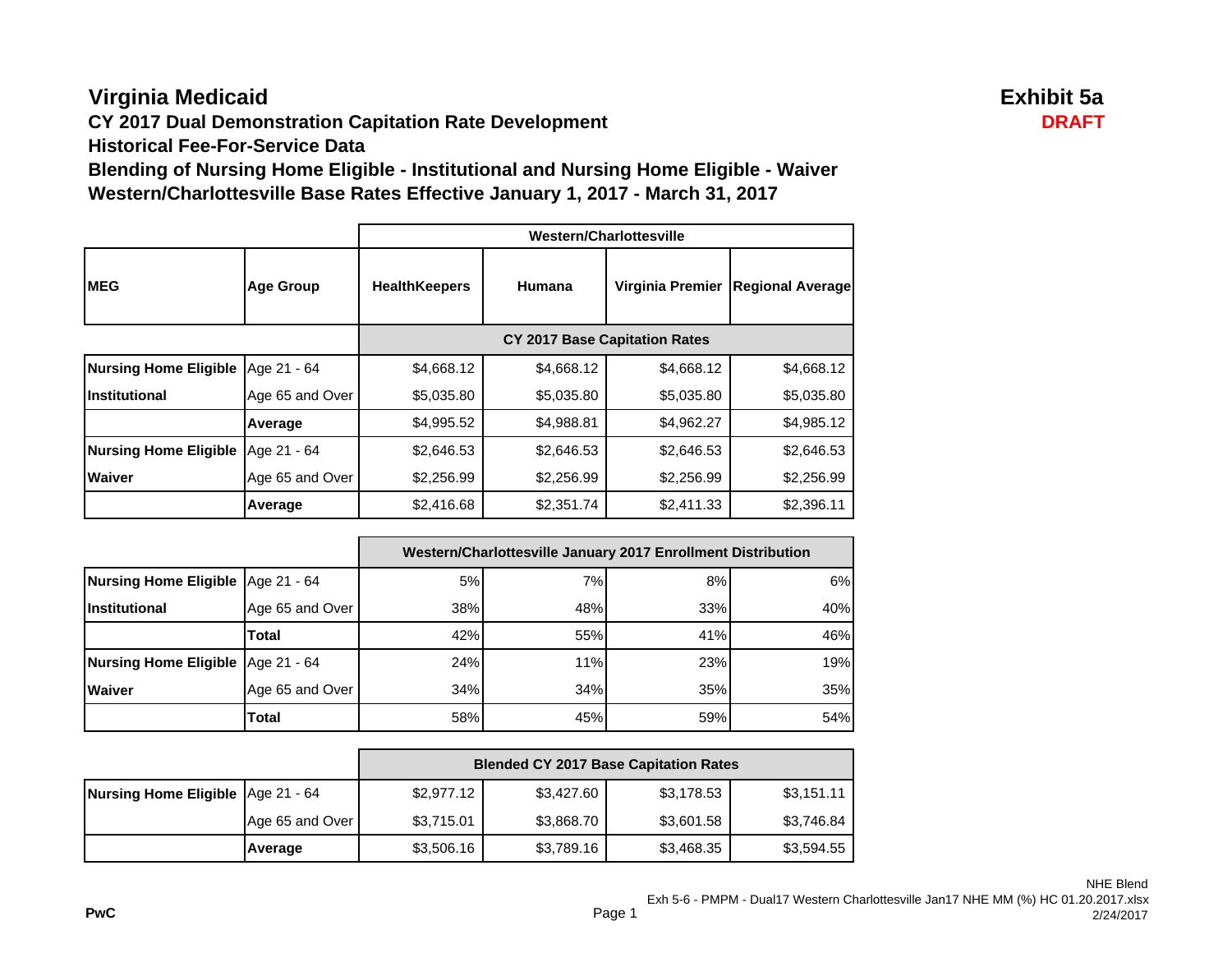## **Virginia Medicaid Exhibit 5b CY 2017 Dual Demonstration Capitation Rate Development DRAFT Historical Fee-For-Service DataSummary of Western/Charlottesville Base Capitation Rates Effective January 1, 2017 - March 31, 2017**

|                              |                  | <b>Western/Charlottesville</b> |            |                  |                         |
|------------------------------|------------------|--------------------------------|------------|------------------|-------------------------|
| <b>IMEG</b>                  | <b>Age Group</b> | <b>HealthKeepers</b>           | Humana     | Virginia Premier | <b>Regional Average</b> |
| <b>Nursing Home Eligible</b> | Age 21-64        | \$2,977.12                     | \$3,427.60 | \$3,178.53       | \$3,151.11              |
|                              | Age 65 and Over  | \$3,715.01                     | \$3,868.70 | \$3,601.58       | \$3,746.84              |
|                              | Average          | \$3,506.16                     | \$3,789.16 | \$3,468.35       | \$3,594.55              |
| <b>Community Well</b>        | Age 21-64        | \$269.84                       | \$269.84   | \$269.84         | \$269.84                |
|                              | Age 65 and Over  | \$234.51                       | \$234.51   | \$234.51         | \$234.51                |
|                              | Average          | \$256.49                       | \$254.81   | \$254.70         | \$255.58                |
|                              |                  |                                |            |                  |                         |
| <b>Weighted Average</b>      |                  | \$1,061.04                     | \$1,462.62 | \$1,149.58       | \$1,199.31              |

Note:

Weighted Averages are based on January 2017 Enrollment Distribution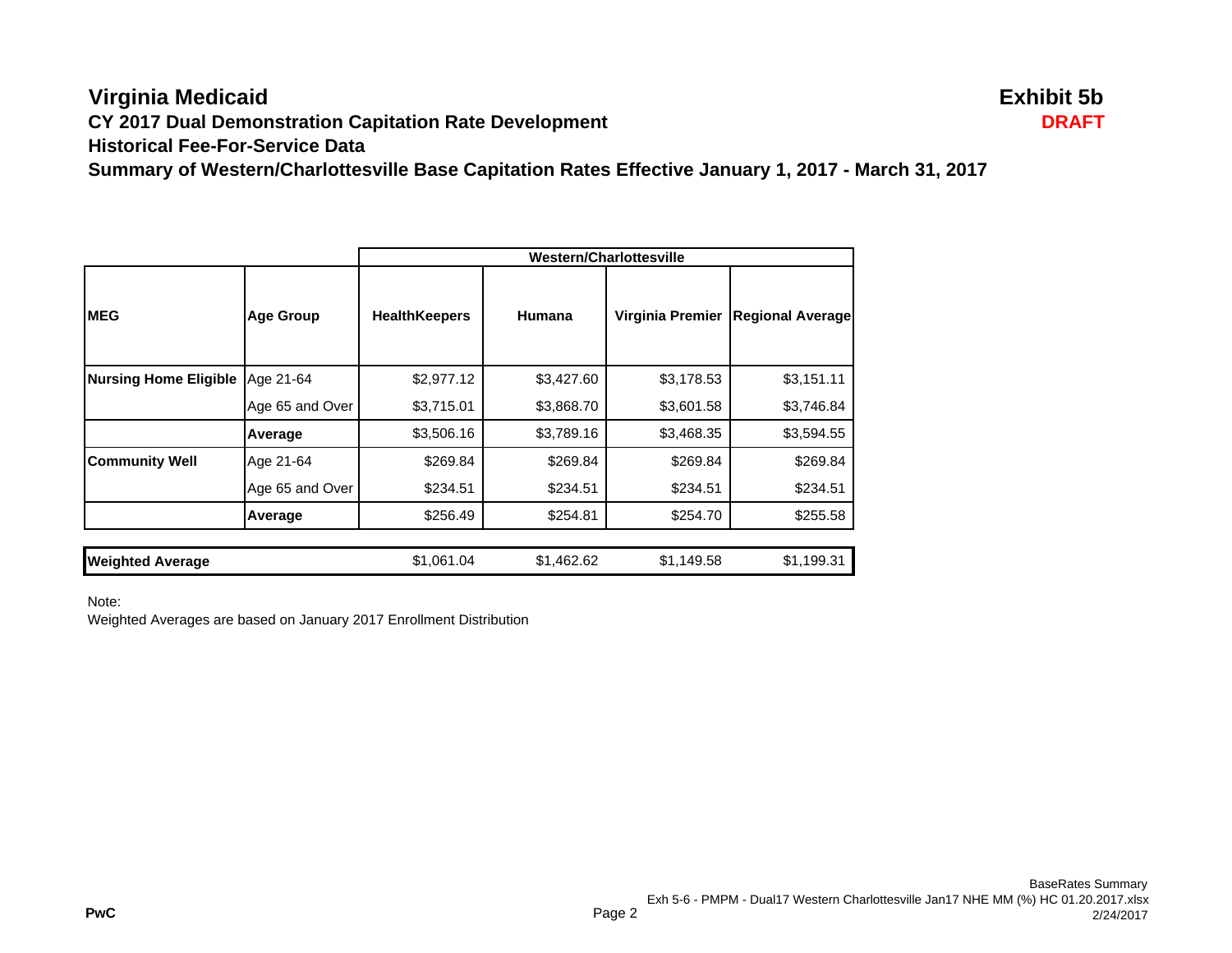# **Virginia Medicaid Exhibit 5c CY 2017 Dual Demonstration Capitation Rate Development Dual Demonstration Program Third Year Savings Percentage Adjustment**

|                                      | <b>Adjustment Value</b> | <b>Source</b>           |
|--------------------------------------|-------------------------|-------------------------|
| <b>Third Year Savings Percentage</b> | 2.0%                    | <b>Provided by DMAS</b> |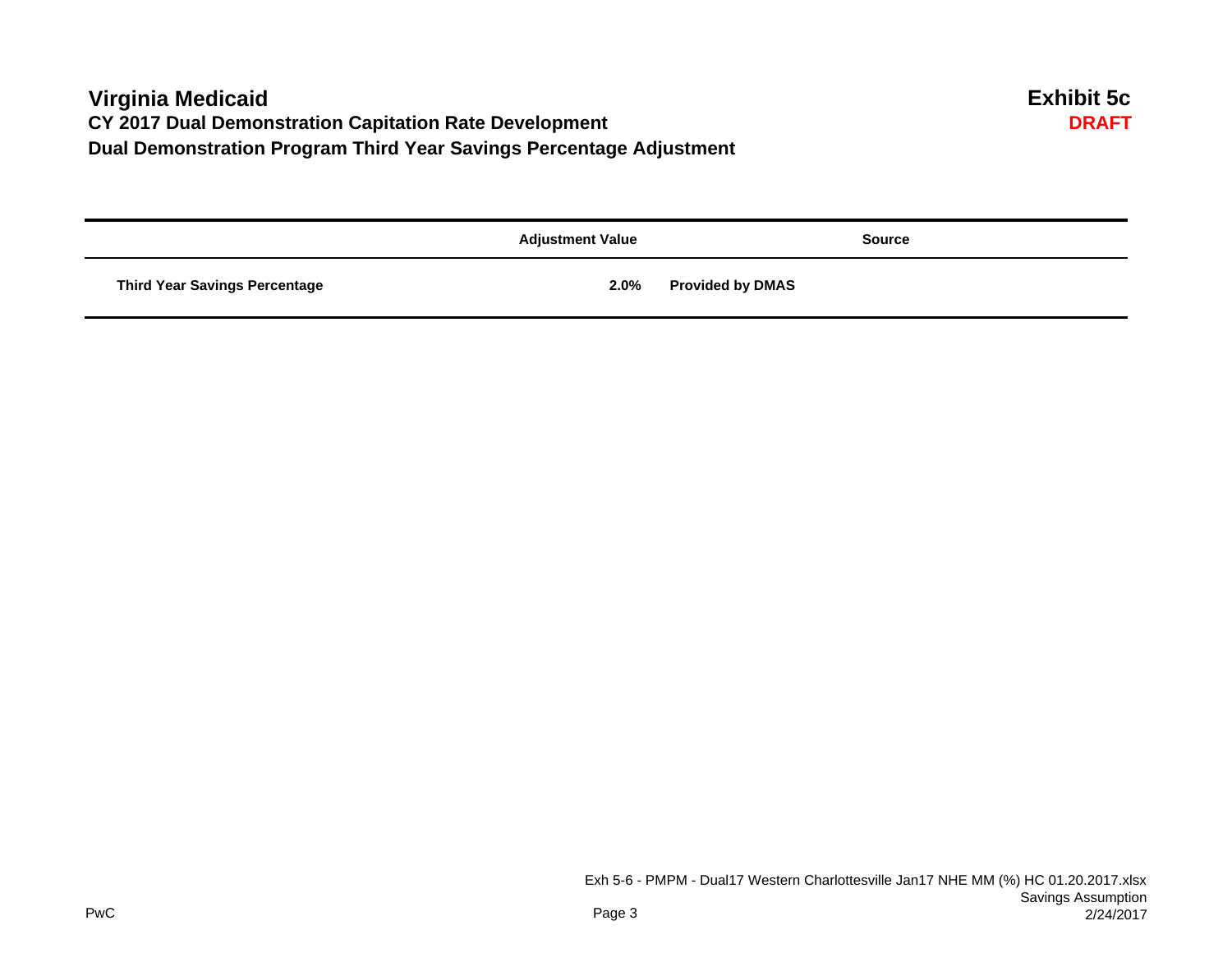# **Virginia Medicaid Exhibit 5d**

**CY 2017 Dual Demonstration Capitation Rate Development DRAFT**

**Historical Fee-For-Service Data**

**Summary of Western/Charlottesville Base Capitation Rates Effective January 1, 2017 - March 31, 2017 With 2% Savings Percentage**

|                              |                  | Western/Charlottesville |            |                  |                         |
|------------------------------|------------------|-------------------------|------------|------------------|-------------------------|
| <b>IMEG</b>                  | <b>Age Group</b> | <b>HealthKeepers</b>    | Humana     | Virginia Premier | <b>Regional Average</b> |
| <b>Nursing Home Eligible</b> | Age 21-64        | \$2,917.58              | \$3,359.05 | \$3,114.96       | \$3,088.09              |
|                              | Age 65 and Over  | \$3,640.71              | \$3,791.33 | \$3,529.55       | \$3,671.90              |
|                              | Average          | \$3,436.04              | \$3,713.38 | \$3,398.98       | \$3,522.66              |
| <b>Community Well</b>        | Age 21-64        | \$264.45                | \$264.45   | \$264.45         | \$264.45                |
|                              | Age 65 and Over  | \$229.82                | \$229.82   | \$229.82         | \$229.82                |
|                              | Average          | \$251.36                | \$249.71   | \$249.61         | \$250.47                |
| <b>Weighted Average</b>      |                  | \$1,039.82              | \$1,433.37 | \$1,126.59       | \$1,175.32              |

Note:

Weighted Averages are based on January 2017 Enrollment Distribution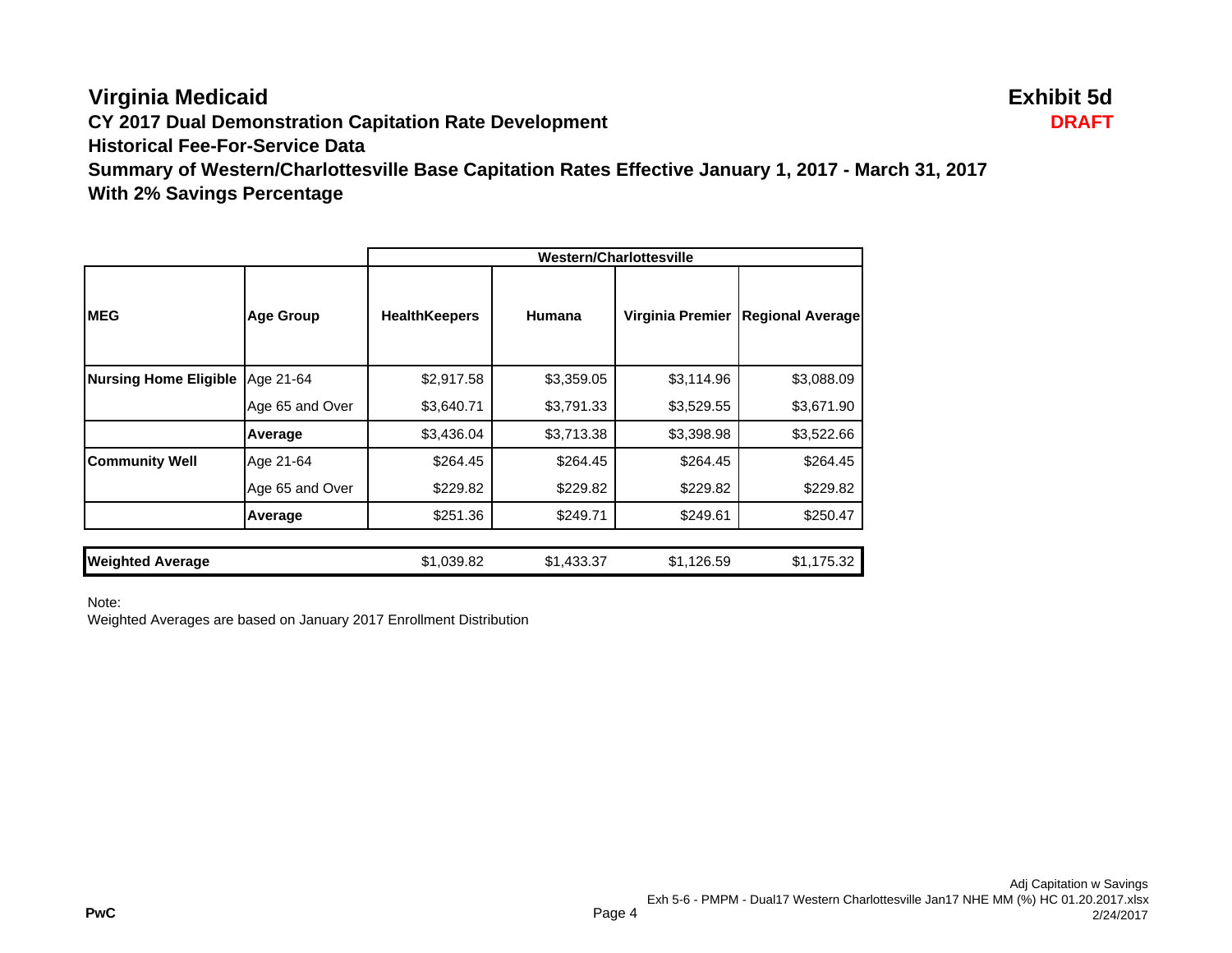# **Virginia Medicaid Exhibit 5e CY 2017 Dual Demonstration Capitation Rate Development Dual Demonstration Program Quality Withhold Percentage Adjustment**

|                         | <b>Adjustment Value</b> | <b>Source</b>           |
|-------------------------|-------------------------|-------------------------|
| <b>Quality Withhold</b> | 3.0%                    | <b>Provided by DMAS</b> |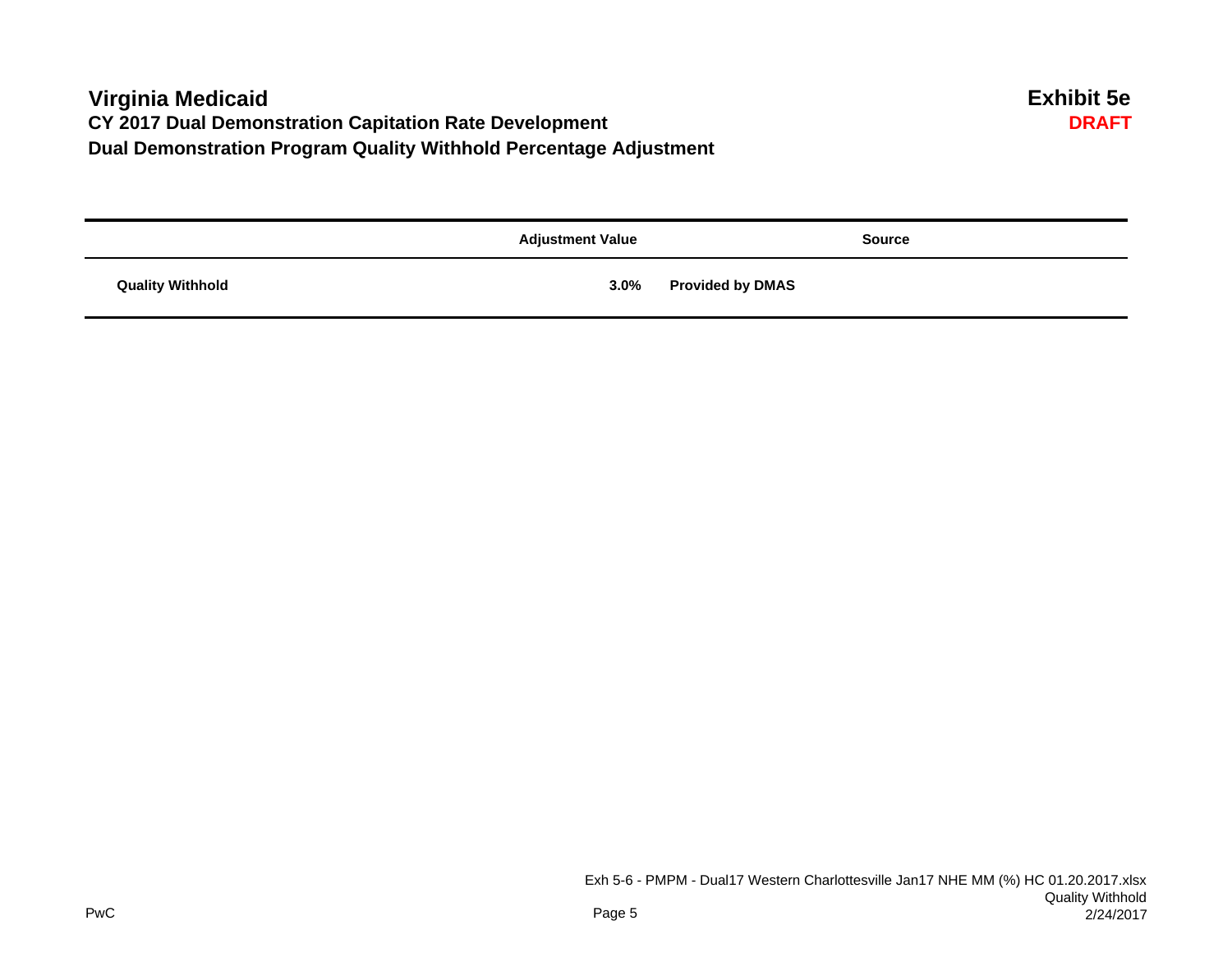# **Virginia Medicaid Exhibit 5f**

**CY 2017 Dual Demonstration Capitation Rate Development DRAFT**

**Historical Fee-For-Service Data**

**Summary of Western/Charlottesville Base Capitation Rates Effective January 1, 2017 - March 31, 2017 With 2% Savings Percentage & Net 3% Quality Withhold**

|                              |                  | Western/Charlottesville |            |                  |                         |
|------------------------------|------------------|-------------------------|------------|------------------|-------------------------|
| <b>MEG</b>                   | <b>Age Group</b> | <b>HealthKeepers</b>    | Humana     | Virginia Premier | <b>Regional Average</b> |
| <b>Nursing Home Eligible</b> | Age 21-64        | \$2,830.05              | \$3,258.27 | \$3,021.51       | \$2,995.45              |
|                              | Age 65 and Over  | \$3,531.49              | \$3,677.59 | \$3,423.66       | \$3,561.74              |
|                              | Average          | \$3,332.96              | \$3,601.97 | \$3,297.01       | \$3,416.98              |
| <b>Community Well</b>        | Age 21-64        | \$256.51                | \$256.51   | \$256.51         | \$256.51                |
|                              | Age 65 and Over  | \$222.93                | \$222.93   | \$222.93         | \$222.93                |
|                              | Average          | \$243.82                | \$242.22   | \$242.12         | \$242.95                |
|                              |                  |                         |            |                  |                         |
| <b>Weighted Average</b>      |                  | \$1,008.63              | \$1,390.37 | \$1,092.79       | \$1,140.06              |

Note:

Weighted Averages are based on January 2017 Enrollment Distribution

Capitation rates will change effective April 1, 2017 with the implementation on the ARTS program